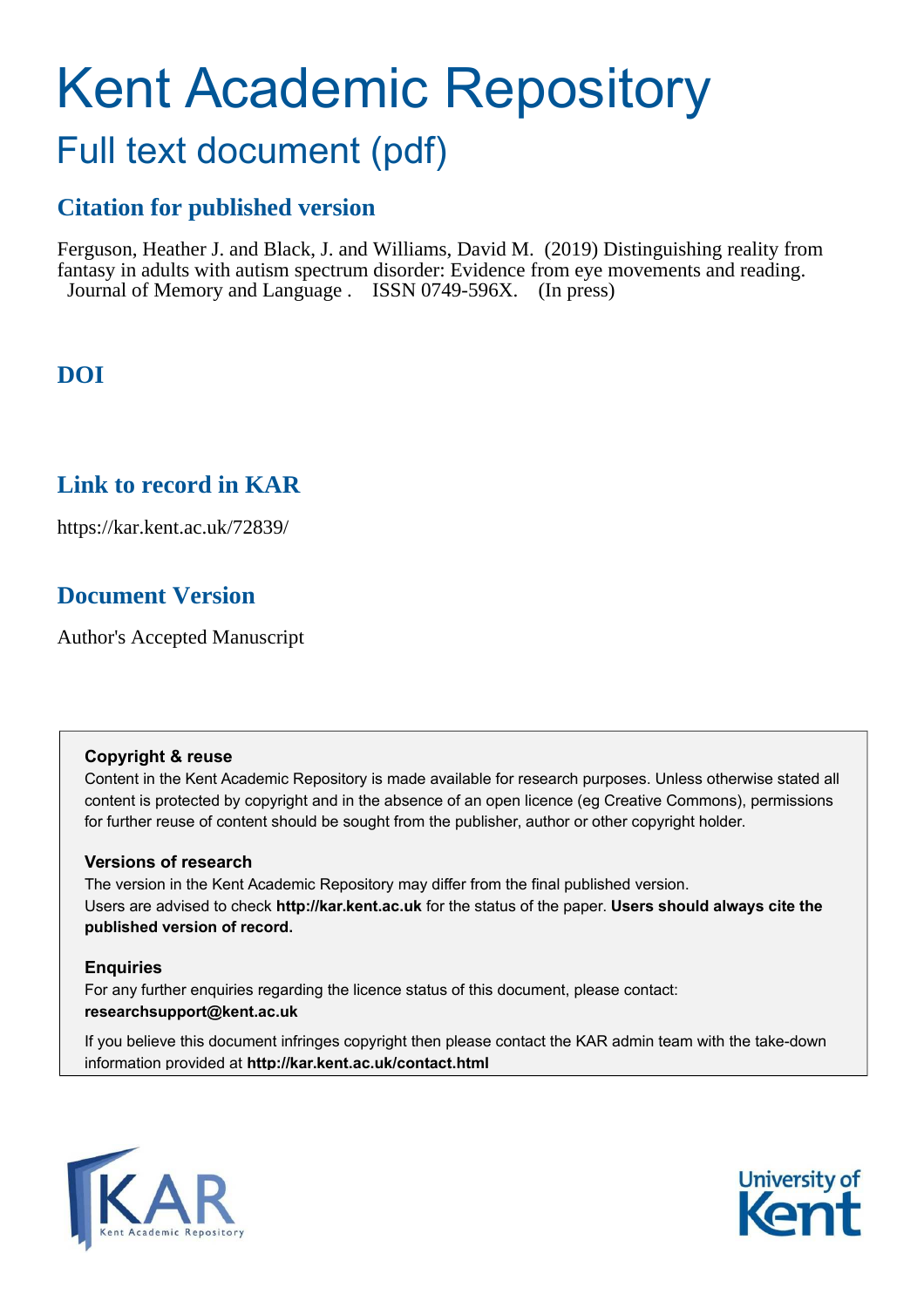# Distinguishing reality from fantasy in adults with autism spectrum disorder: Evidence from eye

# movements and reading

Heather J Ferguson

Jo Black

David Williams

University of Kent, UK

Correspondence to: Heather Ferguson School of Psychology Keynes College University of Kent **Canterbury** Kent CT2 7NP England, UK

email: h.ferguson@kent.ac.uk<br>Tel: +44 (0) 1227 827266

Fax: +44 (0) 1227 827030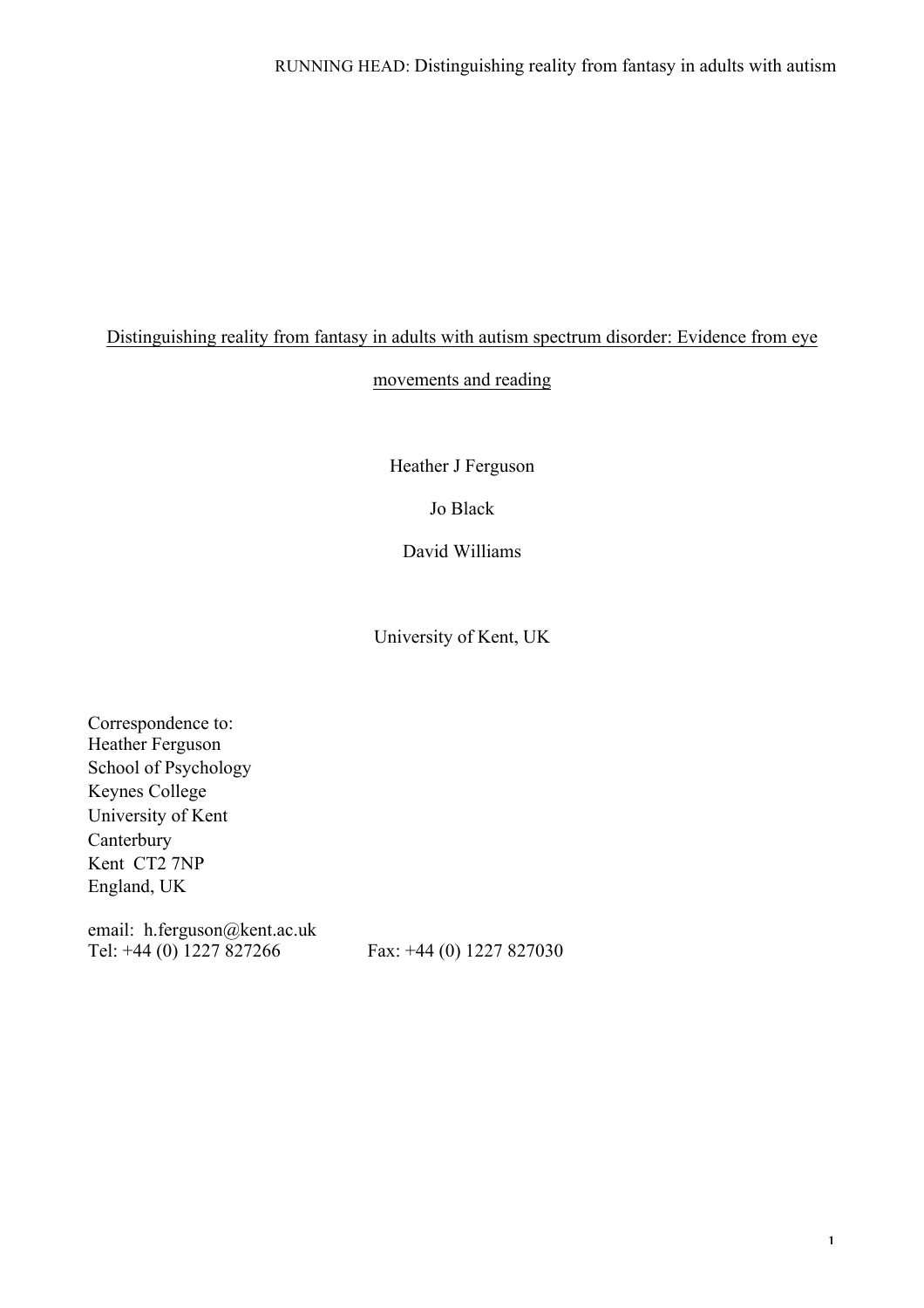#### Abstract

Understanding fictional events requires one to distinguish reality from fantasy, and thus engages high-level processes including executive functions and imagination, both of which are impaired in autism spectrum disorder (ASD). We examined how adults with and without ASD make sense of reality-violating fantasy narratives by testing real-time understanding of counterfactuals. Participants were eye-tracked as they read narratives that depicted novel counterfactual scenarios that violate reality (e.g. "If margarine contained detergent, Mum could use margarine in her washing/baking", Experiment 1), or counterfactual versions of known *fictional* worlds (e.g. "If Harry Potter had lost all his magic powers, he would use his broom to sweep/fly", Experiment 2). Results revealed anomaly detection effects in the early moments of processing (immediately in Experiment 1, and from the post-critical region in Experiment 2), which were not modulated by group. We discuss these findings in relation to the constraints from real-world and fantasy contexts that compete to influence language comprehension, and identify a dissociation between ToM impairments and counterfactual processing abilities.

Key words: Fictional narratives, counterfactual thinking, autism, eye-tracking, reading, anomaly detection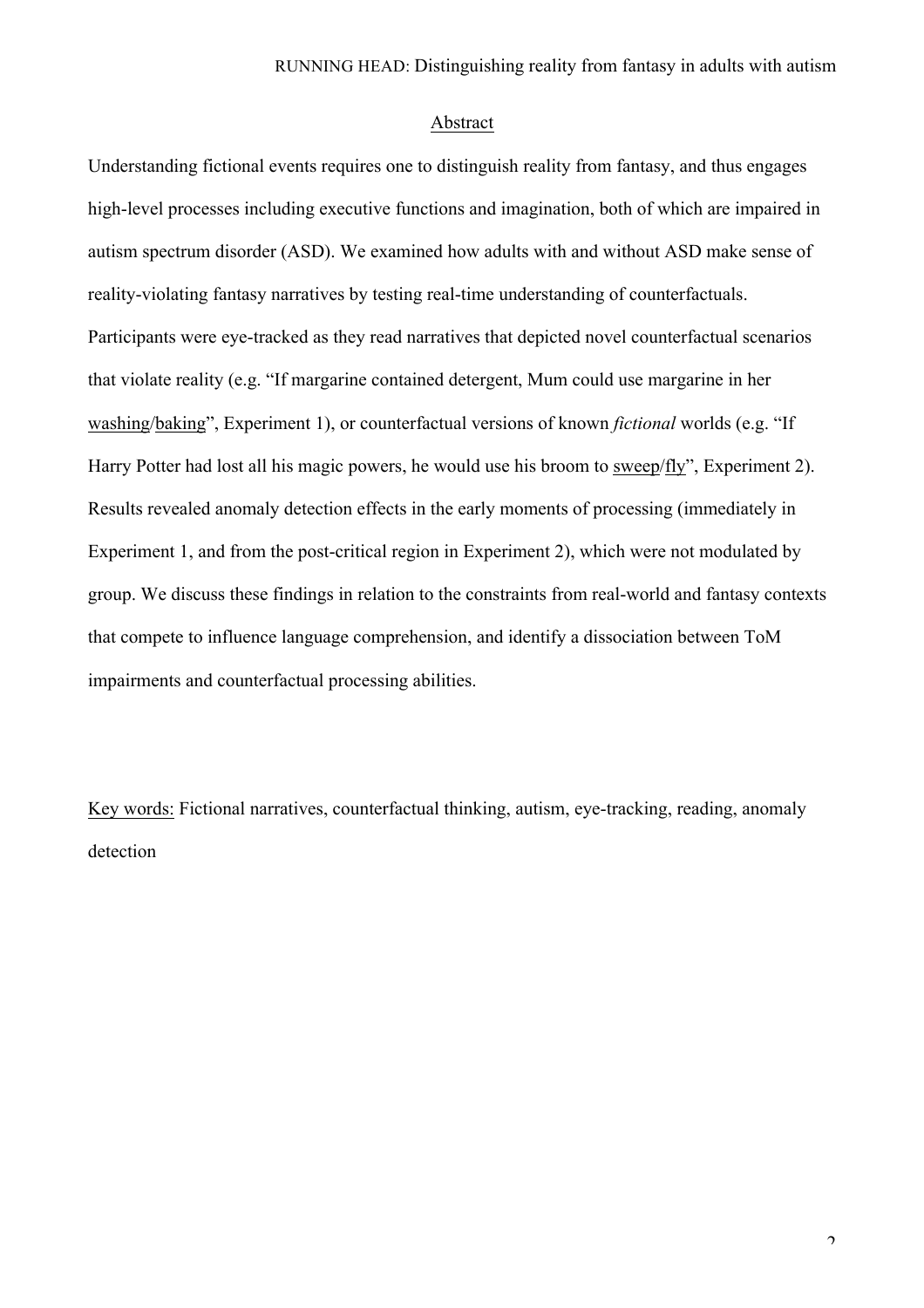Understanding counterfactuals, such as, "If the moon was made of cheese, I could have eaten a slice of the moon for lunch", requires readers to temporarily accept false information as true (*that the moon is made of cheese*) and to accommodate subsequent events according to that hypothetical model of the world (*I ate a slice of the moon for lunch*). However, readers must also integrate the conditional frame to inhibit the sentence's explicit content and infer the implied facts (*that the moon is not made of cheese*) in order to understand the sentence's actual meaning (*I did not eat a slice of the moon for lunch*). Counterfactual thinking therefore relies on peoples' imaginative capacities to consider a fictional version of the world. As such, it engages many of the same specialized cognitive processes as Theory of Mind (ToM) reasoning (Perner, 2000; Riggs, Peterson, Robinson, & Mitchell, 1998; van Hoek, Begtas, Steen, Kestemont, Vandekerckhove, & Van Overwalle, 2014), and implicates the same set of executive functions (e.g. working memory, inhibitory control, and cognitive flexibility; Drayton, Turley-Ames, & Guarjardo, 2011; Van Hoek et al., 2014).

This paper aims to systematically test the relative availability of real-world/fictional knowledge, and therefore makes important contributions to our understanding of real-time fictional language processing and anomaly detection. Previous research in typically developing (TD) adults has shown that a strong discourse context can overrule local lexical-semantic factors when these two conflict, meaning that events that are anomalous or implausible in the real-world can become acceptable within an appropriate fictional context (Creer, Cook, & O'Brien, 2018; Filik, 2008; Filik & Leuthold, 2013; Metusalem, Kutas, Urbach, Hare, McRae, & Elman, 2012; Nieuwland & Van Berkum, 2006; Warren, McConnell, & Rayner, 2008), or counterfactual world (e.g. Ferguson & Sanford, 2008; Ferguson, Sanford, & Leuthold, 2010; Ferguson, Scheepers, & Sanford, 2010; Nieuwland, 2013; Nieuwland & Martin, 2012). However, it remains inconclusive whether readers can integrate the consequences of non-real events in a counterfactual world with no delay, and without interference from the implied factual (or known real-world) version of events (as in Nieuwland, 2013; Nieuwland & Martin, 2012), or whether processing is initially anchored to real-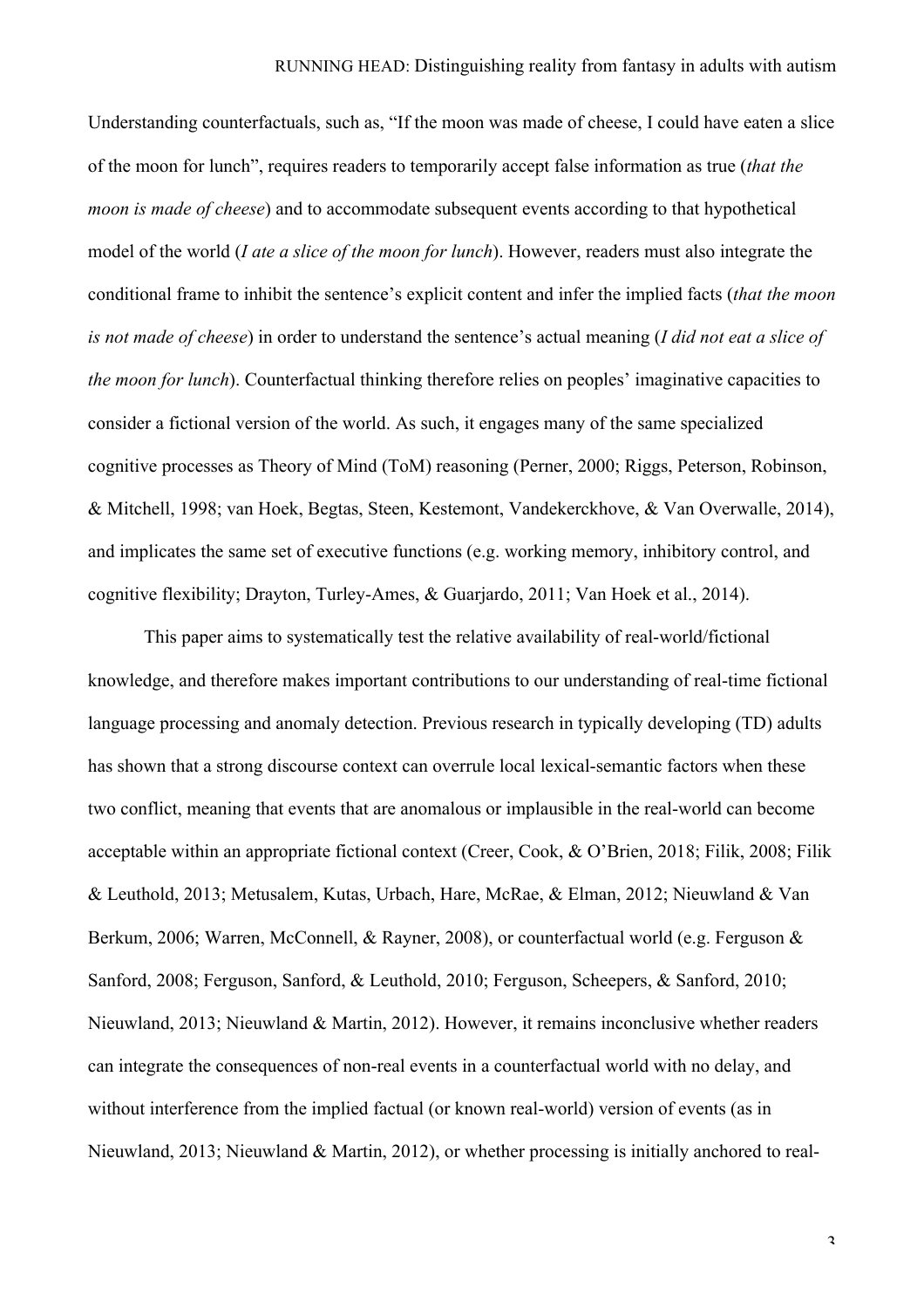world knowledge and only later integrated with the counterfactual/fictional context (as in Ferguson & Sanford, 2008; Ferguson et al., 2010). In this paper, we explore these questions by testing comprehension in a group of individuals with autism spectrum disorder (ASD)- a developmental disorder that involves deficits in both ToM and executive functioning.

ASD is diagnosed on the basis of significant behavioural impairments in social communication and behavioural flexibility (American Psychiatric Association, 2013). At the cognitive level, people with ASD experience specific difficulties with ToM and executive functioning (e.g. Adams & Jarrold, 2012; Baron-Cohen, Leslie, & Frith, 1985; Geurts, Bergh, & Ruzzano, 2014). Moreover, children with ASD are known to struggle with the distinction between fiction and reality (e.g. Morison & Gardner, 1978; Skolnick & Bloom, 2006). For example, they are less likely than TD children to distinguish 'silly' statements, such as "I live on the moon", from statements such as "I live in England" (Surian, Baron-Cohen, & Van der Lely, 1996), and include fewer imaginative elements in made up stories compared to TD children (Scott & Baron-Cohen, 1996). Even as adults, people with ASD show a significant preference for reading non-fiction stories over fiction stories (Barnes, 2012), and manifest a significant difficulty in imagining novel scenarios (Lind & Williams, 2012; Lind, Williams, Bowler, & Peel, 2014). Understanding the distinction between reality and fiction is crucial for comprehension of fictional narratives because one must accept events in a non-real fantasy world while maintaining existing knowledge about the real world. In this paper we examine how adults with and without ASD make sense of realityviolating fantasy narratives by testing real-time understanding of counterfactuals (i.e., events that are 'counter to reality' or false and involve the comparison of reality to a hypothetical alternative).

The proposed link between counterfactual reasoning and social/non-social functioning in ASD, and the clear relevance and importance of counterfactual thinking in everyday communication (e.g. Byrne, 2005; Kahneman, 1995; Roese, 1997), has inspired a small but growing body of research in this area. Some of this research suggests that counterfactual reasoning is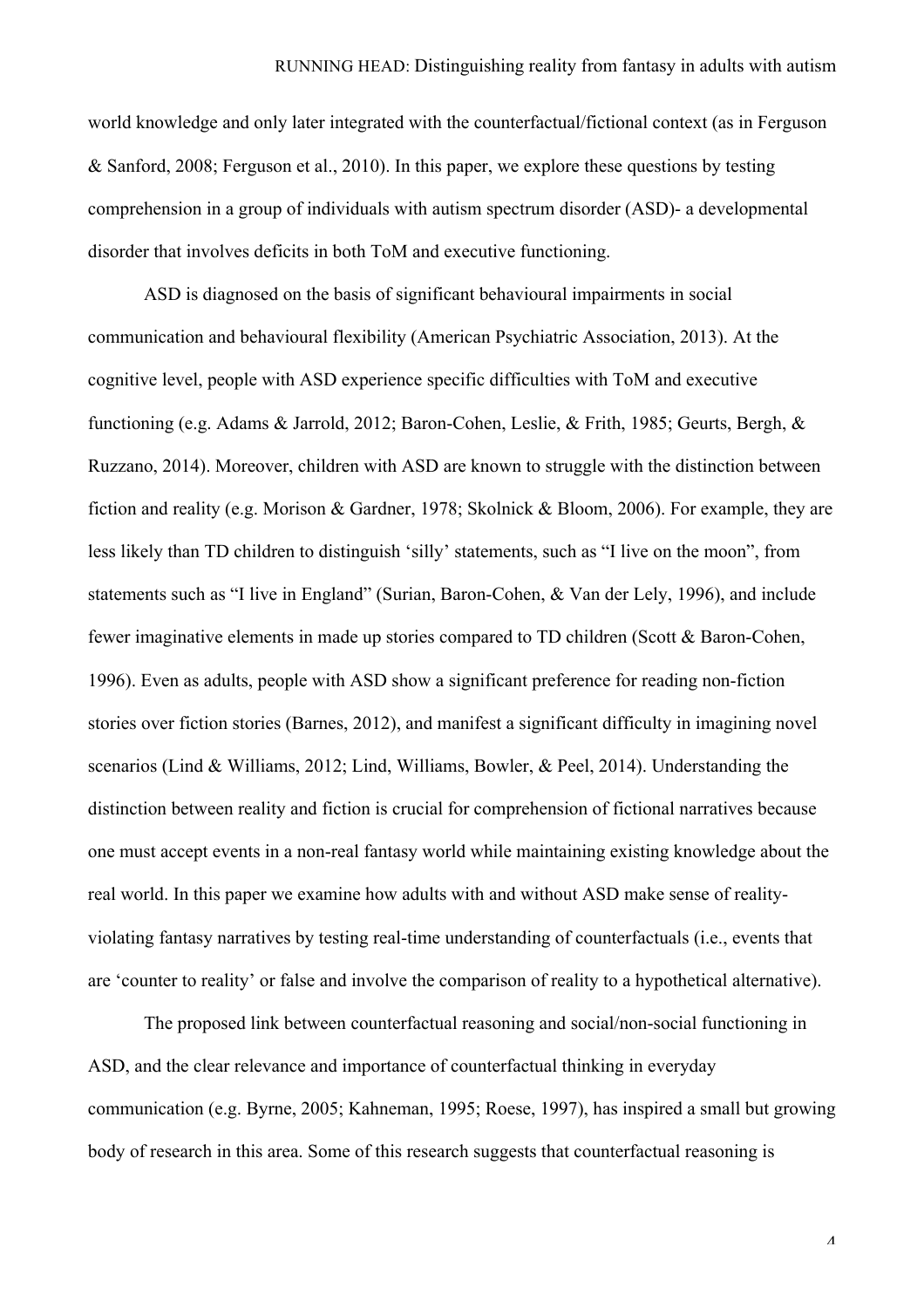impaired in children with ASD relative to TD children, even when language skill is matched, though this impairment is less than that seen on similar tasks that involve ToM (Grant, Riggs,  $\&$ Boucher, 2004). Children with high-functioning ASD are also poorer at using counterfactuals to reason about others' emotions (e.g. relief; Begeer, De Rosnay, Lunenburg, Stegge, & Terwogt, 2014; c.f. Black, Barzy, Williams, & Ferguson, in press), and loading imagination significantly impairs ability to reason counterfactually in children and adolescents with ASD but enhances it among their TD peers (Scott & Baron-Cohen, 1996; Morsanyi & Handley, 2012). Even among neurotypical adults, individual differences in social skills have been shown to play an important part in establishing counterfactual worlds and linking them with real world knowledge online (Kulakova & Nieuwland, 2016). Other work has shown that children with ASD and TD children are comparably able to generate counterfactuals, though the two groups employ distinct reasoning strategies (e.g. Begeer, Terwogt, Lunenburg, & Stegge, 2009). Most recently, eye-tracking research has revealed undiminished real-time counterfactual understanding in adults with ASD, with comparable or even faster detection of anomalies when reading realistic counterfactual narratives compared to a matched TD group (Black, Williams, & Ferguson, 2018).

In the current paper we present a novel extension of this work by testing understanding of counterfactual worlds that are *impossible* according to real-world constraints, in an eye-tracked natural reading paradigm. In Experiment 1, narratives depicted novel counterfactual scenarios that violate reality (e.g. "If margarine contained detergent, Mum could use margarine in her washing/baking"), and in Experiment 2 narratives depicted counterfactual versions of known *fictional* worlds, meaning that real-world constraints were re-imposed (e.g. "If Harry Potter had lost all his magic powers, he would use his broom to sweep/fly"). Thus, both types of counterfactuals relied on readers suspending their knowledge of what is true in reality, and imagining an alternative version of the world where usually implausible events can occur. The key difference is the degree to which reality/fiction is made explicit in each scenario. For example, in Experiment 1 the fictional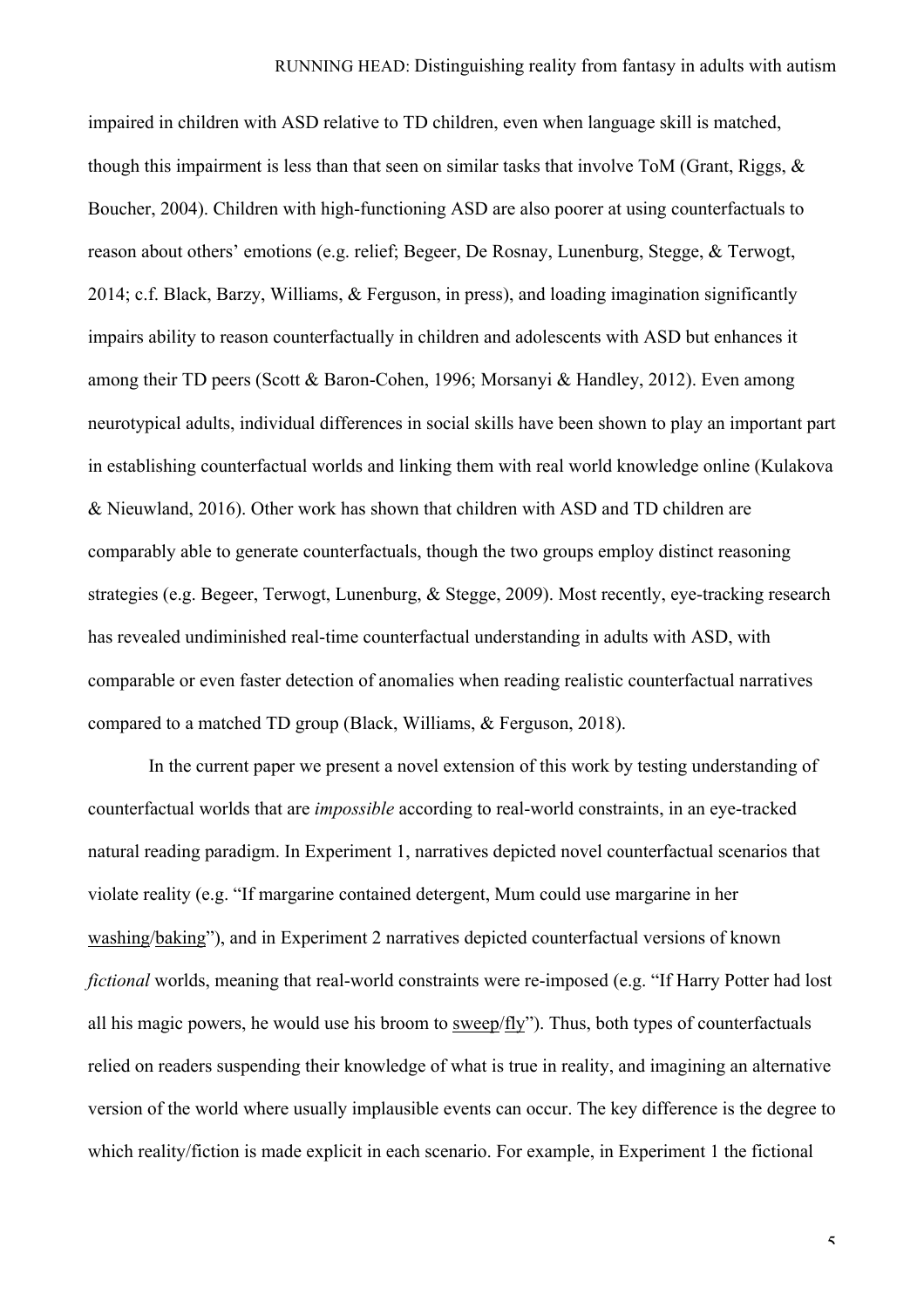world is defined (*margarine contains detergent*) and reality is implied (*margarine does not contain detergent*), whereas in Experiment 2, real-world constraints are re-imposed on a fictional world (*Harry Potter has no magical powers*) and readers must refer to long-term memory schemas to infer the fictional version of the world (*Harry Potter has magic powers*).

Reality-violating counterfactuals are particularly interesting as they require readers to rapidly evaluate incoming information against real-world knowledge, and therefore make relatively high demands on readers' executive capacities (e.g. inhibiting real-world knowledge) and imagination skills (inferring events in a non-real world). Comprehending impossible counterfactual worlds can therefore be assumed to implicate different processes from those involved in comprehending the kind of possible counterfactual worlds used in Black et al.'s (2018) study, because understanding of the latter can be grounded in knowledge about reality. It is therefore possible that counterfactual processing was preserved among people with ASD in Black et al.'s experiments because of the low demands they made on executive skills and imagination. Here we test whether processing impairments emerge when these demands are increased. In the context of known difficulties with imagination and the fiction/reality distinction in ASD, testing understanding of impossible counterfactuals is particularly valuable as difficulties in counterfactual reasoning may emerge when complexity is increased (e.g. Minshew, Goldstein, & Siegel, 1997; Minshew & Goldstein, 1998; Minshew, Williams, & McFadden, 2008). More broadly, it has been suggested that people with ASD exhibit a reduced drive for global coherence (Frith, 1989; Frith & Happé, 1994; Happé & Frith, 2006), with evidence showing that people with ASD experience difficulty integrating meaning as a whole within a narrative text (Happé, 1997; Jolliffe & Baron-Cohen, 1999; Nuske & Bavin, 2011). More recent research using eye-tracking to examine reading has revealed that adults with ASD are delayed relative to age and IQ-matched TD peers in detecting passagelevel anomalies in text (i.e. where global coherence is required; Au-Yeung, Kaakinen, Liversedge, & Benson, 2017), and in detecting implausible words in a sentence (Howard, Liversedge, &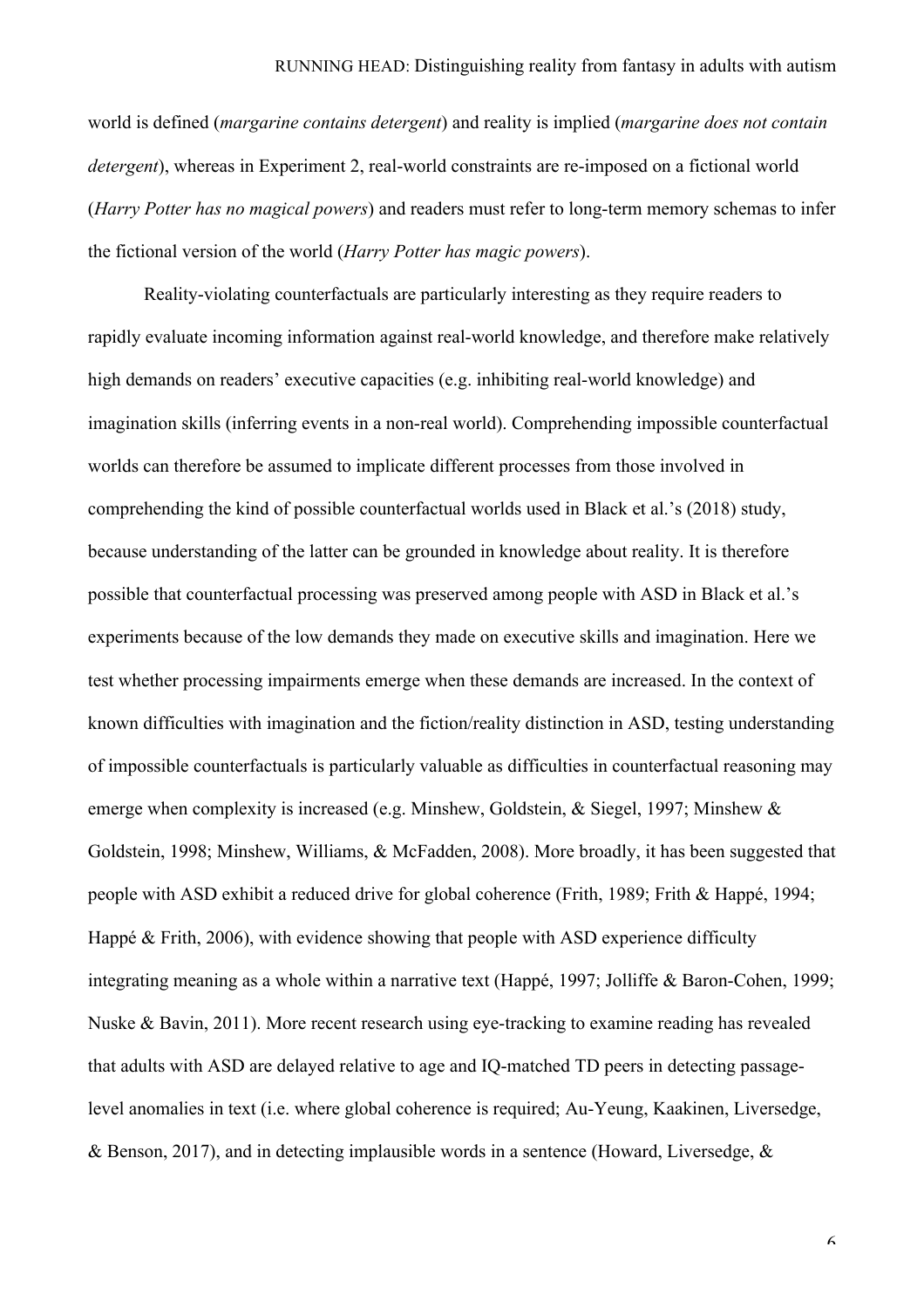Benson, 2017a). These findings suggest that there may be subtle differences in the speed with which world knowledge is accessed and influences processing during reading in ASD.

The experiments reported here therefore test the speed with which readers can access realworld knowledge and narrative context during language processing, and address a gap in the literature on counterfactual thinking in adults with ASD. Thus, if *all* real-time counterfactual processing is truly intact in this disorder we would expect to replicate the effects seen in Black et al. (2018), with no between group differences in anomaly detection. Alternatively, it may be that difficulty with counterfactual reasoning emerges among people with ASD when a more substantial change to reality is required, since increased demands on executive functions and imagination disproportionally disrupt processing in people with ASD. This account would predict specific impairments in anomaly detection of impossible counterfactual worlds in the ASD group relative to their TD peers, as people with ASD experience greater interference from real-world knowledge and more difficulty adopting the fantasy world as the basis for understanding. In other words, people with ASD would continue to interpret events according to real-world constraints, and thus experience persistent reading disruption (i.e. longer reading times and increased regressions) for "Mum could use margarine in her washing" compared to "baking" or "Harry Potter could use his broom to sweep" compared to "fly", despite an appropriate (but impossible) counterfactual world context ("If margarine contained detergent" or "If Harry Potter lost all his magic powers").Experiment 1 addresses this question directly by replicating Ferguson and Sanford's (2008, Experiment 2) study to test whether the difficulty that is typically associated with real-world violations (e.g. feeding a cat carrots) can be completely eliminated within a novel counterfactual context that makes the anomaly acceptable, or whether the reality violation continues to disrupt incremental processing despite the counterfactual setting. Here, the design was improved by reducing experimental materials to a single sentence to provide a stronger test of real-time counterfactual context effects, replacing the real-world conditional frame with a factual context (i.e.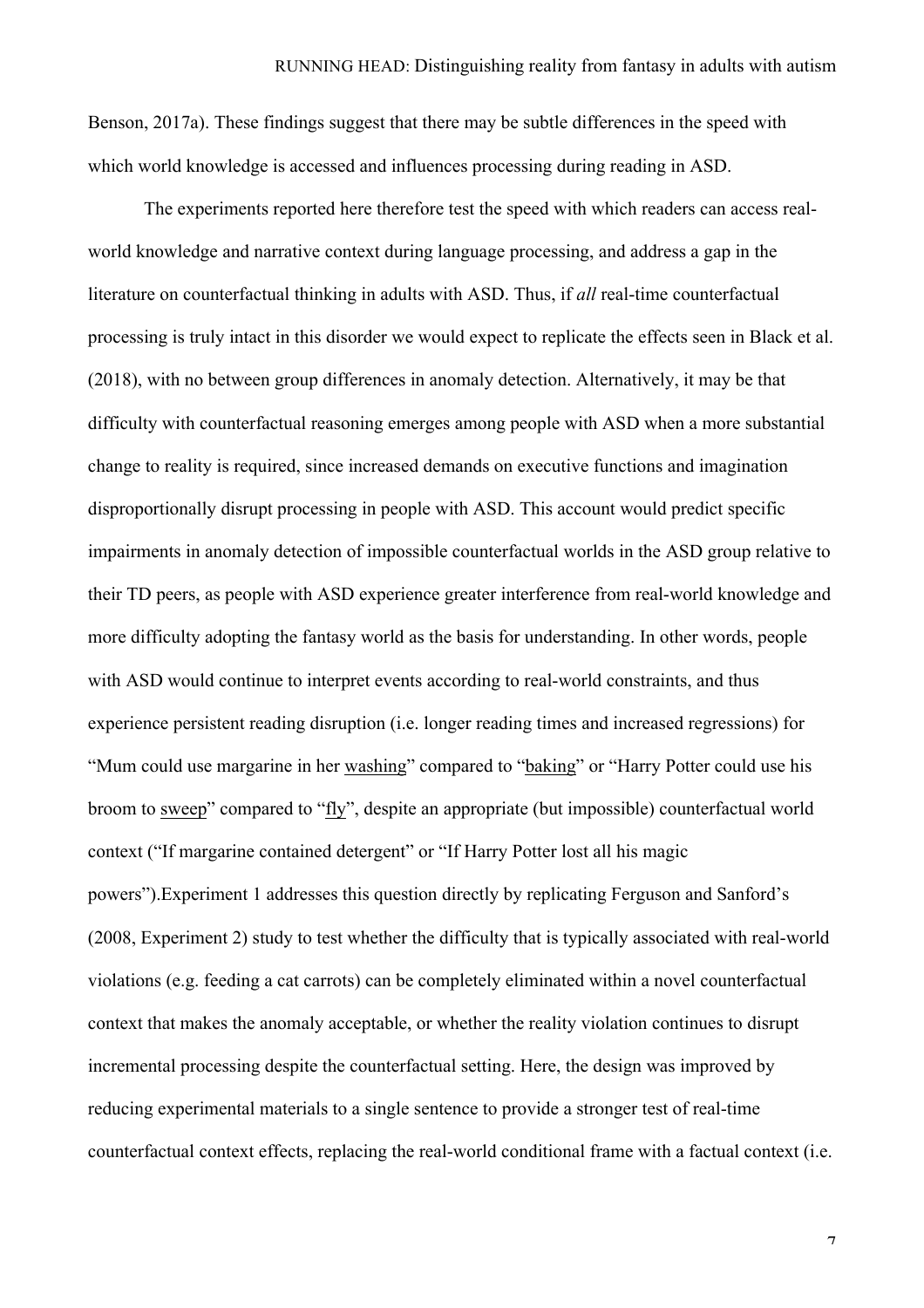"Because…"), and matching the plausibility of critical words between factual and counterfactual contexts to ensure that the two types of context were equally constraining for the unfolding narrative. Experiment 2 asks the reverse question for the first time- whether long-term fictional schemas that reverse typical real-world constraints (e.g. flying broomsticks in Harry Potter) can be overruled by a counterfactual context. Thus, Experiment 2 probes whether the fictional world violation continues to disrupt incremental processing despite the counterfactual context that reimposes real-world constraints.

If non-real counterfactual worlds can be processed without interference from reality we expected to see comparable anomaly detection effects for inconsistent critical words within factual and counterfactual contexts in both experiments, with disruption to reading emerging immediately on the critical word itself (as in typical anomaly detection studies, e.g. Braze, Shankweiler, Ni, & Palumbo, 2002; Ni, Fodor, Crain, & Shankweiler, 1998; Rayner, Warren, Juhasz, & Liversedge, 2004). For example, reading would be comparably disrupted when the sentence, "Mum could use margarine in her…" was completed with *baking/washing*, within a counterfactual context ("If margarine contained detergent") or a factual context ("Because margarine contains detergent…"), respectively. In contrast, if real-world constraints have an earlier influence on incremental processing regardless of the fictional (counterfactual) context, then we expected to see a context x consistency interaction on early measures at the critical word, reflecting a reversed consistency effect within a counterfactual context in Experiment 1, and a reversed consistency effect within a factual context in Experiment 2 (in line with Ferguson & Sanford, 2008; Ferguson et al., 2010; Warren et al., 2008). Here, we would expect that "Mum could use margarine in her washing" would elicit early disruption to reading compared to "baking", even when a counterfactual context made this anomaly plausible in the fictional world. In contrast, we would expect that "Harry Potter could use his broom to fly" would disrupt early reading processes compared to "sweep", even when a factual context ("Because Harry Potter has magic powers…") established the fictional cartoon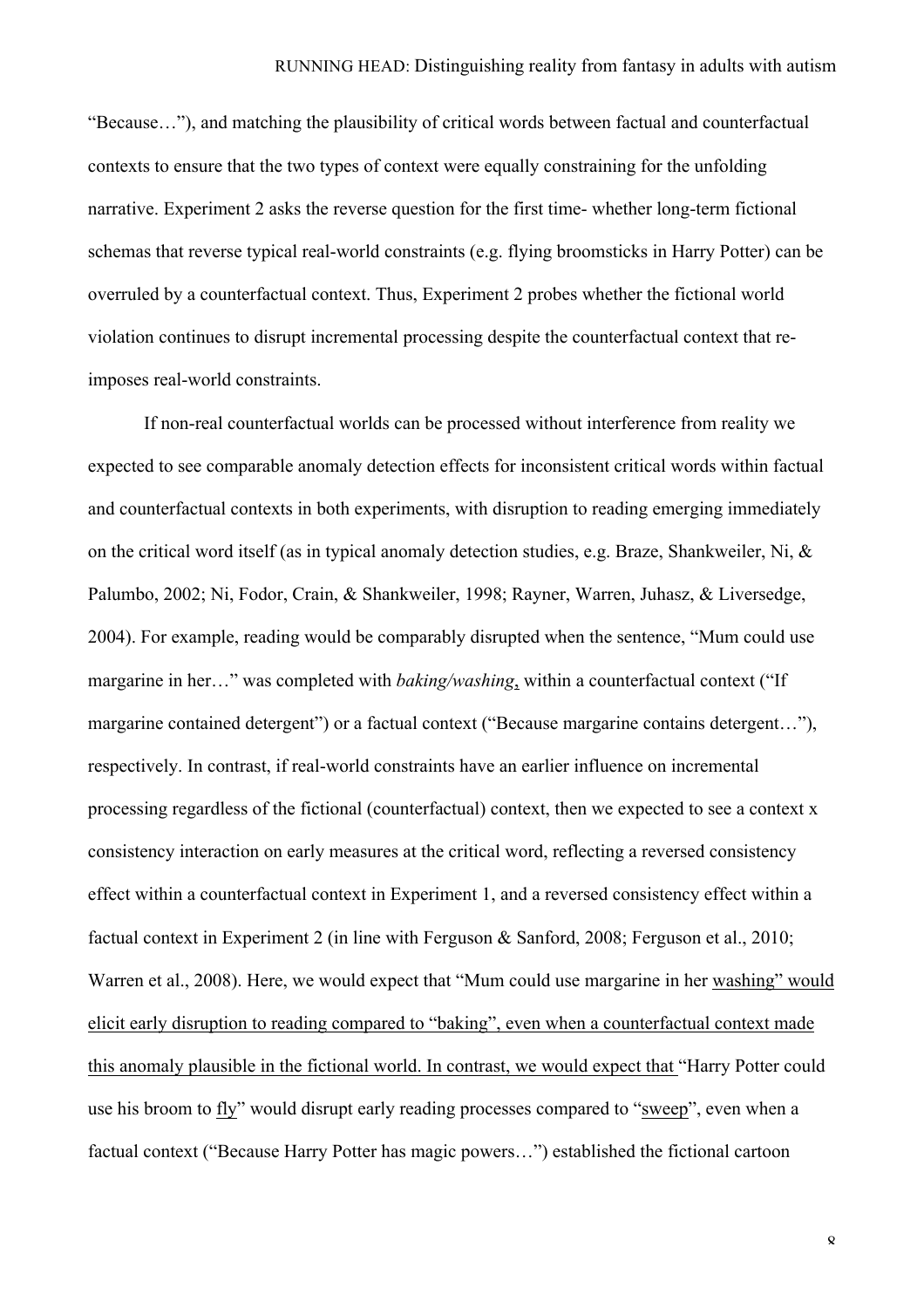world as the basis for interpretation. Overall effects of consistency with the context would be observed on later measures of processing, and in subsequent regions of text.

#### Experiment 1

#### Method

#### *Participants*

Twenty five adults with ASD (17 males) and 25 age-, sex-, and IQ-matched TD adults took part (see Table 1), all of whom gave written, informed consent before participating. Sample size was chosen *a priori* to match or exceed the sample size used in previous research that has examined eye movements in reading in ASD and TD groups (e.g. Au-Yeung et al., 2015, 2017; Black et al., 2018; in press; Howard et al., 2017abc). IQ was assessed in all participants using the Wechsler Abbreviated Scale of Intelligence (WASI, Wechsler, 1999). Participants in the ASD group had all received formal diagnoses of autistic disorder  $(n = 12)$ , or Asperger's Syndrome  $(n = 13)$ , according to DSM-IV/5 or ICD-10 criteria (American Psychiatric Association, 2013; World Health Organization, 1993). Diagnostic reports were verified by the researchers. Current ASD features were assessed by a trained research-reliable assessor among participants in the ASD group using the Autism Diagnostic Observation Schedule-Generic (ADOS, Lord et al., 2000).

---------------------- Insert Table 1 here ----------------------

All participants completed the Autism-spectrum Quotient (AQ; Baron-Cohen, Wheelwright, Skinner, Martin, & Clubley, 2001), a self-report questionnaire that assesses ASD/ASD-like features. Mean scores for the AQ in each group are shown in Table 1. All participants were over the age of 18, were native English speakers, had normal or corrected to normal vision, and did not have a diagnosis of dyslexia or intellectual disability. Participants in the TD group did not report any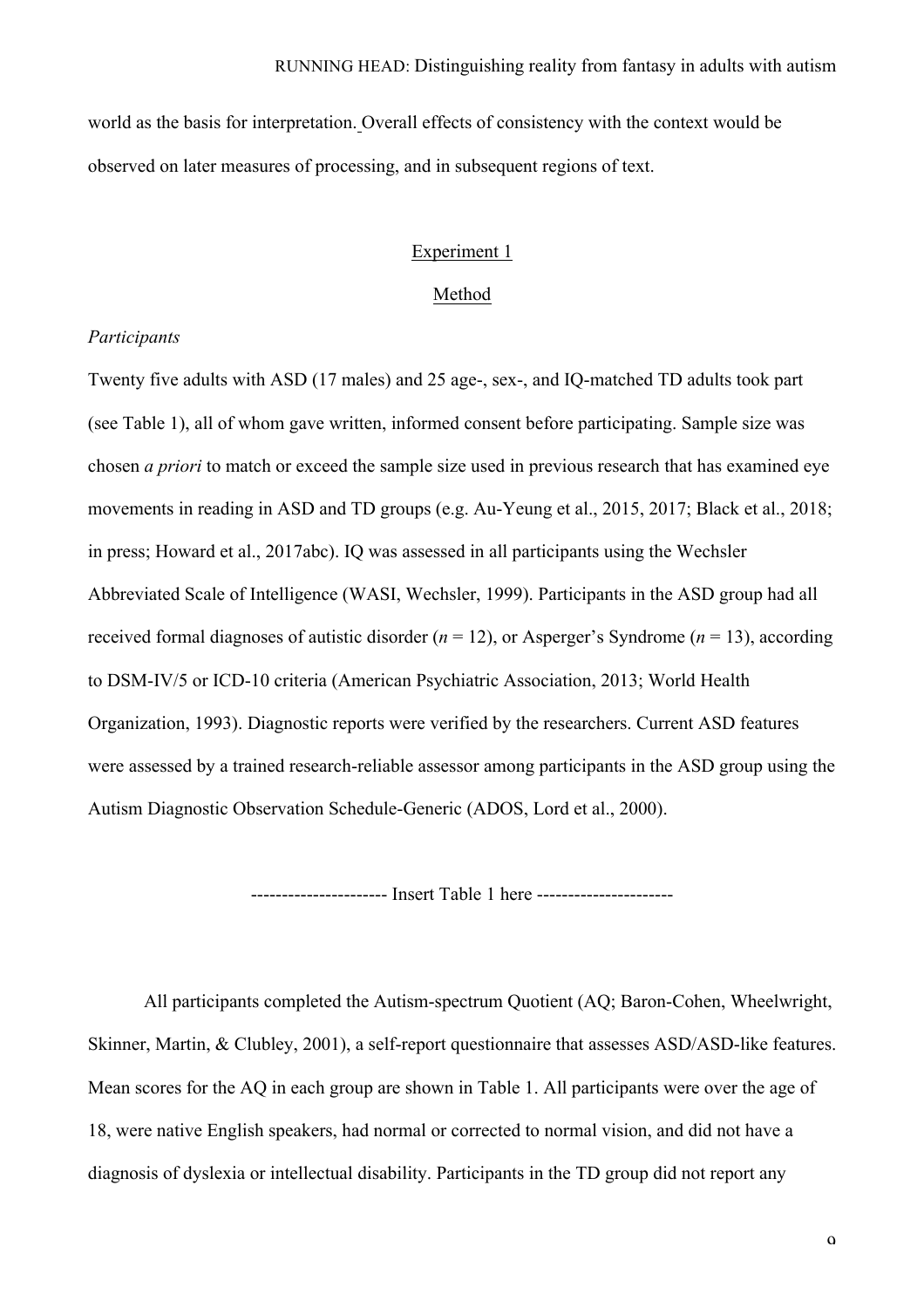current psychiatric diagnoses. Both experiments 1 and 2 were approved by the School of Psychology Research Ethics Committee, University of Kent.

#### *Materials*

Thirty-two experimental sentences were modified from Ferguson and Sanford (2008), as in (1) below (full set of experimental sentences are provided in the Appendix). Each item consisted of a single sentence in one of four conditions. The antecedent in the first clause introduced a novel counterfactual ("If…") or factual ("Because…") context, and the consequent in the second clause contained a critical word (underlined in the examples below) that was either consistent or inconsistent with this preceding context.

(1) a. If margarine contained soap, Mum could use margarine in her washing and be pleased with the results. *(Counterfactual consistent)*

b. If margarine contained soap, Mum could use margarine in her baking and be pleased with the results. *(Counterfactual inconsistent)*

c. Because margarine contains oil, Mum can use margarine in her baking and be pleased with the results. *(Factual consistent)*

d. Because margarine contains oil, Mum can use margarine in her washing and be pleased with the results. *(Factual inconsistent)*

Critical words were matched across conditions for length, written frequency (from the MRC Psycholinguistics database; Wilson, 1988) and semantic relatedness with the preceding context (using Latent Semantic Relatedness; Landauer & Dumais, 1997), all *F*s < 0.90, all *p*s > .30. Experimental items were also pre-tested for cloze probability and critical word plausibility.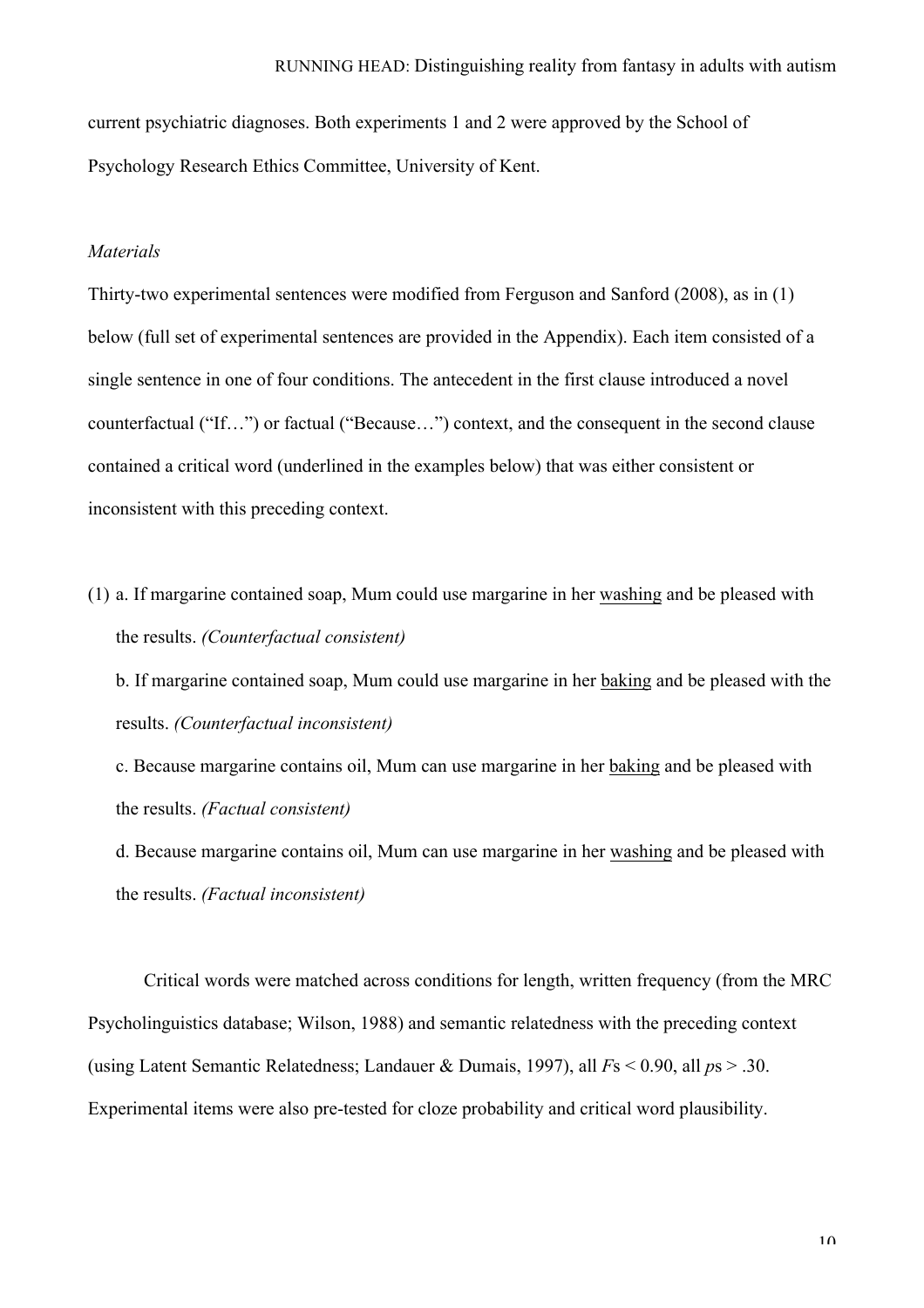Cloze probability was established via ratings made by 28 students from the University of Kent using an online questionnaire platform (Qualtrics). Items were presented one at a time, truncated before the critical word, and participants were instructed to complete the sentence with the first sensible word coming to mind. Cloze probability was computed as the percentage of trials that elicited the intended consistent or inconsistent critical words, and the ANOVA was conducted allowing generalization to items. Participants were significantly more likely to complete sentences with consistent critical words ( $M_{FACT}$  = 41.2%;  $M_{COUNT}$  = 36.3%) than with inconsistent critical words ( $M_{FACT}$  = 2.5%;  $M_{COUNT}$  = 2.7%),  $F(1, 31)$  = 86.0,  $p < .001$ ,  $\eta_p^2$  = .74, and context (counterfactual *vs.* factual) did not modulate this difference,  $Fs < 1, ps > .04$ .

Critical word plausibility was assessed by a different set of 50 students from the University of Kent using Qualtrics. Items were presented in full, and participants were asked to rate the plausibility of each sentence using a five-point sliding scale from -2 (highly implausible) to  $+2$ (highly plausible). The ANOVA was conducted allowing generalisation by items. Sentences containing consistent critical words were rated as significantly more plausible  $(M_{FACT} = 1.37)$ ;  $M_{COUNT} = 1.18$ ) than sentences containing inconsistent words ( $M_{FACT} = -1.22$ ;  $M_{COUNT} = -1.42$ ),  $F(1, 1)$ 31) = 636.6,  $p < .001$ ,  $\eta_p^2 = .95$ , but context or the context x consistency interaction did not influence ratings, *F*s < 3.1, *p*s > .09. Thus, our items carefully matched the cloze probability and critical word plausibility across factual and counterfactual contexts, as in Nieuwland (2013).

Four presentation lists were created, with each list containing thirty-two experimental sentences, eight in each of the four conditions. Across both Experiments 1 and 2, these experimental sentences (64 sentences, in total) were randomly interleaved with each other and an additional 64 filler items. These filler items were all single sentences and did not contain any anomalies, or conditional structures. Half described everyday events (e.g. "Hubert was fanatical about soap operas and never missed an episode") and half described general knowledge facts (e.g. "New York is a big city, it has lots of taxis and restaurants"). This created a random order such that each participant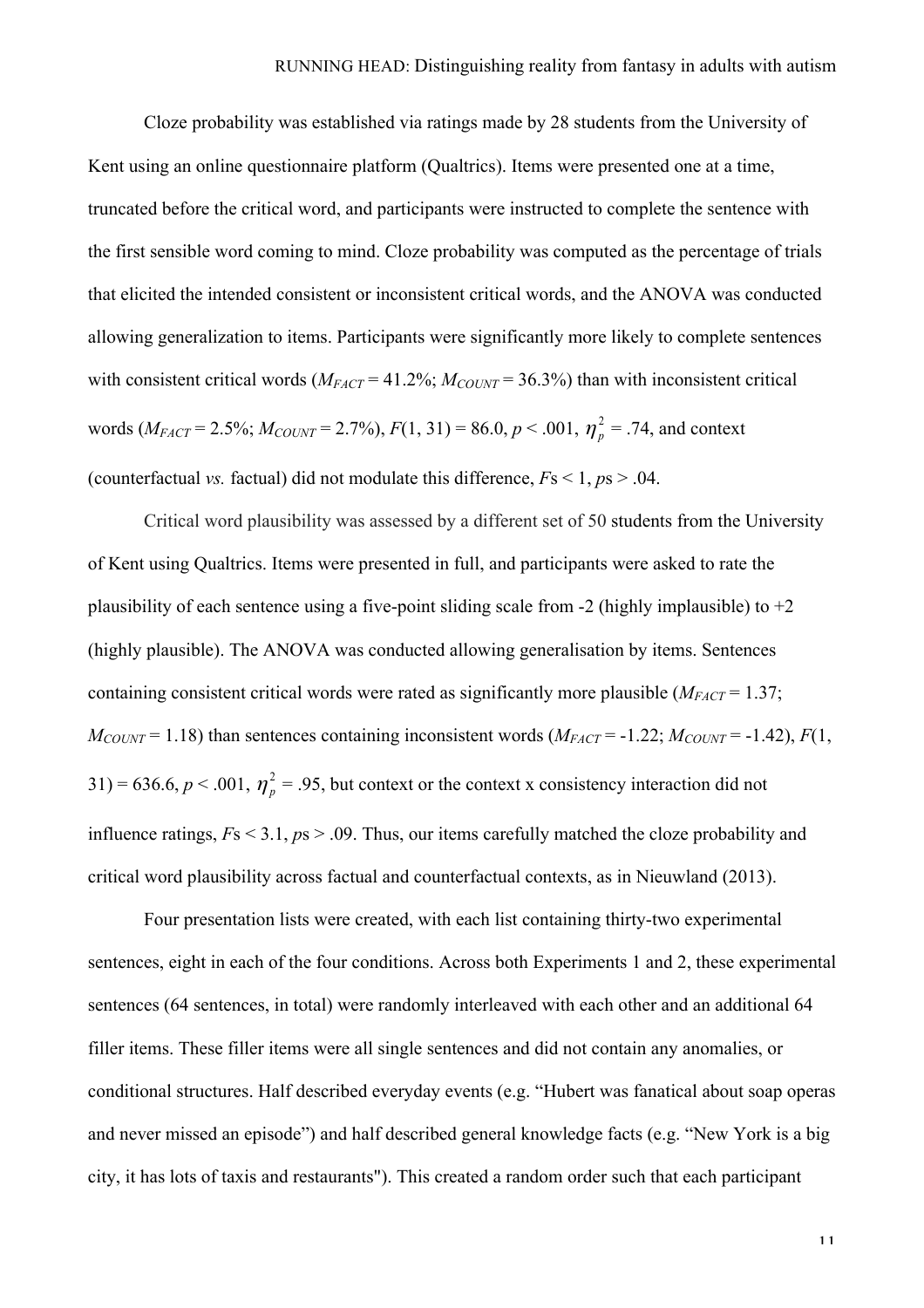only saw each experimental sentence once, in one of the four conditions. Participants were randomly assigned to read each list. All sentences were presented over two lines of text, with one blank line in between. The critical word was never the first or last word in a line, and appeared in the same position across all conditions. Comprehension questions (e.g. Who do you visit if you have a toothache? Mechanic <> Dentist; What colour does the Incredible Hulk turn when he is angry? Green  $\leq$  > Blue) followed half of the experimental (i.e., 16 each for Experiments 1 and 2, testing participants' factual or fictional knowledge respectively) and filler (i.e. 32) trials. The full set of questions for experimental sentences are provided in the Appendix. Accuracy on these comprehension questions was very high at 93.5% overall (Expt 1 items *M* = 96.5%, Expt 2 items *M*  $= 95.5\%$ ), and did not differ between groups (Expt 1 *t* = .28, *p* = .39, Expt 2 *t* = .98, *p* = .17).

In addition, to obtain a comparative measure of Theory of Mind ability across groups, participants completed the Animations Task, based on Heider and Simmel (1944), in which they watched a series of silent video clips and had to describe interactions between a large red triangle and a small blue triangle. Four clips were designed to prompt an explanation of the triangles' behaviour in terms of epistemic mental states, such as beliefs, intentions, and deception. Each clip was presented to participants on a computer screen. After the clip was finished, participants described what had happened in the clip. An audio recording of participants' responses was made for later transcription.

#### *Procedure*

Participants' gaze location and movement from their dominant eye was recorded using an EyeLink 1000 Plus eye-tracker (viewing was binocular). All sentences were presented in black size 20 Arial font style on a VDU screen with white background, 60cm from the participants' eyes. Prior to the experiment, the procedure was explained and participants were instructed to read silently at their normal rate. Participants were seated at the eye-tracker and a chin rest was used to stabilize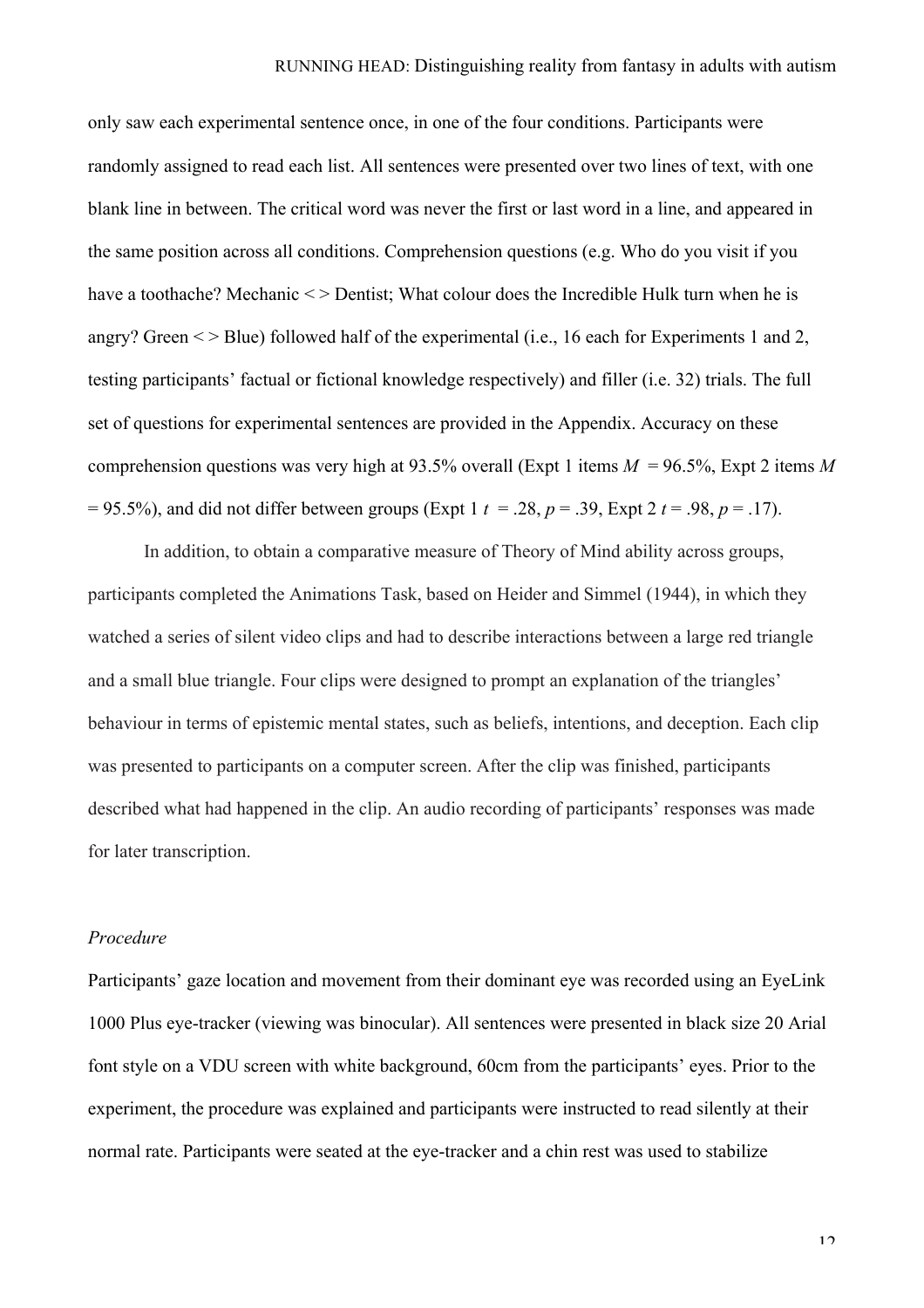participants' head position. The eye-tracker was calibrated using a nine point procedure. Before each sentence, participants performed a drift correction using a central fixation point. Once this calibration check was completed accurately, the experimenter advanced the screen and the text for the next item was presented in the top left quadrant of the screen (note that the first fixation in each trial was deleted to allow participants to move their eyes). Adjustments to the calibration were made whenever necessary. After reading each sentence, participants clicked a button on the mouse that either led to the presentation of a comprehension question (after 50% of trials) or the next trial.

The reading task took approximately 30 minutes to complete, and participants always completed the eye-tracking task prior to completing the AQ and WASI, and the animations task was conducted in a sperate testing session. Participants with ASD returned on a separate occasion to take part in the ADOS. Testing took place in a quiet research lab at the University of Kent.

#### Results

#### *Animations Task*

 $\overline{a}$ 

To verify that ToM competency was compromised in our ASD sample, each verbal transcription was scored on a scale of 0–2 for accuracy (including reference to specific mental states), based on the criteria outlined in Abell, Happe, and Frith (2000). This resulted in a total score for each participant between 0 and 8. Twenty percent of transcripts were scored by two independent raters. Inter-rater reliability across all clips was excellent according to Cicchetti's (1994) criteria (intraclass correlation = .85). Results<sup>1</sup> showed that participants with ASD were significantly impaired at describing the animations in terms of their mental states compared to the TD participants (*Ms* = 3.95 *vs.* 5.81 respectively;  $t(41) = 3.0$ ,  $p = .005$ ,  $d = .92$ ).

<sup>&</sup>lt;sup>1</sup> Note: Three participants from the ASD group, and four participants from the TD group did not return to complete the animations task, thus data for this task are reported for 22 ASD participants and 21 TD participants.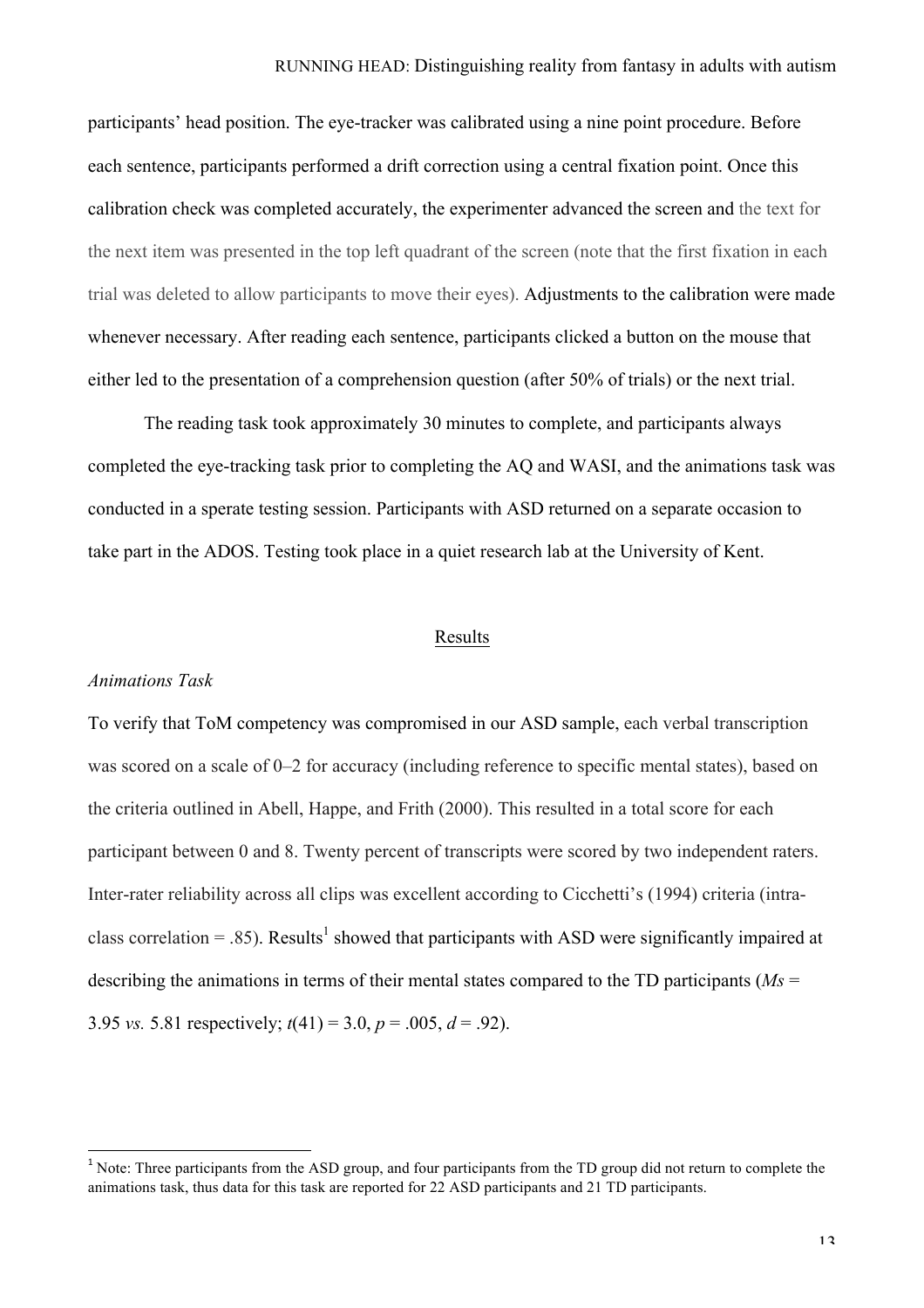#### *Methods of Analysis*

The experimental passages were divided into three regions for analysis, as shown in (2). The consistent or inconsistent critical word was always presented mid-sentence. Regions were equated for length across conditions.

(2) If margarine contained soap, Mum could | use it in her PRE-CRITICAL| washing/ baking CRITICAL| and be pleased with the results. POST-CRITICAL

An automatic procedure using UMass EyeDoctor 0.6.5 software

(http://blogs.umass.edu/eyelab/software/), pooled fixations shorter than 80ms with larger adjacent fixations, excluded fixations shorter than 40ms that were not within three characters of another fixation and truncated fixations longer than 1200ms. A baseline comparison of global eye movement data across all trials in both experiments revealed that TD and ASD groups did not differ in average fixation duration (209ms *vs.* 214ms,  $p = .47$ ), saccade amplitude (3.06° *vs.* 3.02°,  $p =$ .75), or % skipping of the critical word (0.21 *vs.* 0.22, *p* = .73). However, full sentence reading times were significantly longer among participants with ASD than among TD participants (4711ms (SD 22) *vs.* 3862ms (SD 19)), *Est.* = 849,  $t = 2.62$ ,  $p = .012$ , and participants in the ASD group made significantly more fixations per sentence than participants in the TD group (21.93 (SD 7.0) *vs.* 18.58 (SD 3.6)), *Est.* = 3.36,  $t = 2.14$ ,  $p = .038$ . This pattern is consistent with recent research showing that adults with ASD adopt a slower, more deliberative processing style compared to TD controls (Brosnan, Chapman, & Ashwin, 2014; Brosnan, Lewton, & Ashwin, 2016), including during reading (Black et al., 2018; Howard, Liversedge, & Benson, 2017a,b,c).

For the main analyses, three early measures and two later measures of language processing are reported, selected to replicate the measures used in comparable previous research (i.e. Black et al., 2018; in press; Ferguson & Sanford, 2008; Ferguson et al., 2010, Experiment 2; Howard et al.,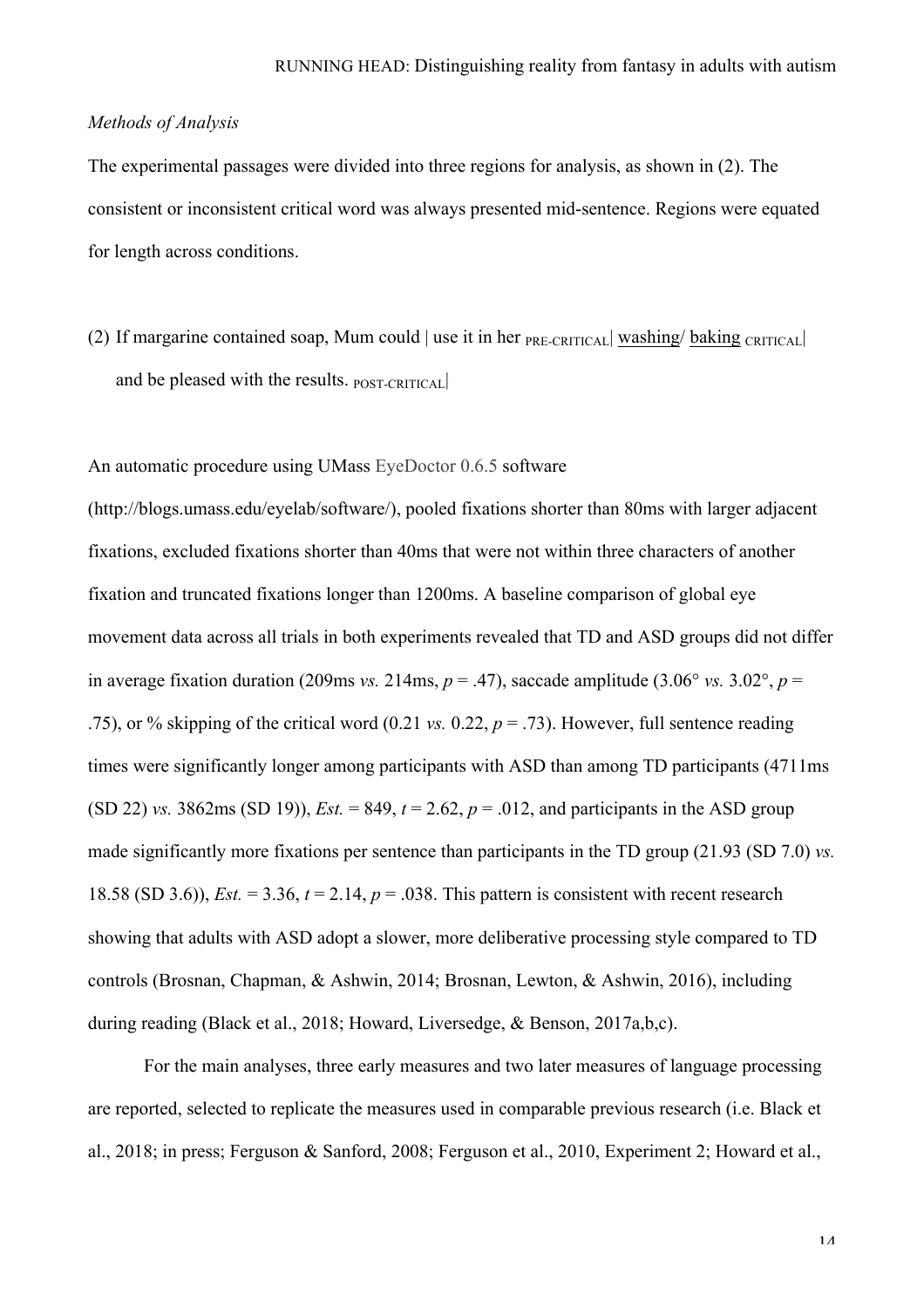2017a,b,c). *First fixation duration* is the duration of the first fixation on a region. *First-pass reading time* is the sum duration of fixations made on first entering a region of text until an eve-movement exits the region to either the left or right. *First-pass regressions out* is the percentage of regressive saccades made from the current most rightward fixation with a region of text, indicating the degree to which left to right movement was disrupted during the first sweep of the eyes through a region of text. These measures provide an indication of the difficulty experienced by participants as they initially process a region of text. *Regression path* is the sum duration of all fixations from first entering a region on the left, to exiting the region on the right (this includes any initial regressions back to previous regions). *Total reading time* is the sum duration of all fixations made within a region and provides an indication of the overall amount of time spent processing text in that region. Means were computed for each measure in each of the three regions for all four conditions in each group (see Table 2). For transparency, the full datasets and analysis scripts for both experiments are available on the Open Science Framework (OSF) web pages (see https://osf.io/29cvu/).

---------------------- Insert Table 2 here ----------------------

The eye movement data was analysed separately for each region and measure using the lmer function in the lme4 package (Bates, Mächler, Bolker, & Walker, 2015) using R (version 3.5.1, R Core Team, 2018). Data from the four reading time measures (first fixation, first-pass, regression path and total) was log-transformed to increase normality in the data due to positively skewed reading times, as recommended by Baayen (2008). Each model included fixed effects of Group, Context, and Consistency. The two levels of each fixed effect were deviation coded (-.5 *vs* .5) to ensure they could be directly compared. Models included the maximal random effects structure, including random effects for participants and items, and crossed random slopes for Group, Context and Consistency within Items, and Context and Consistency within participants (as suggested by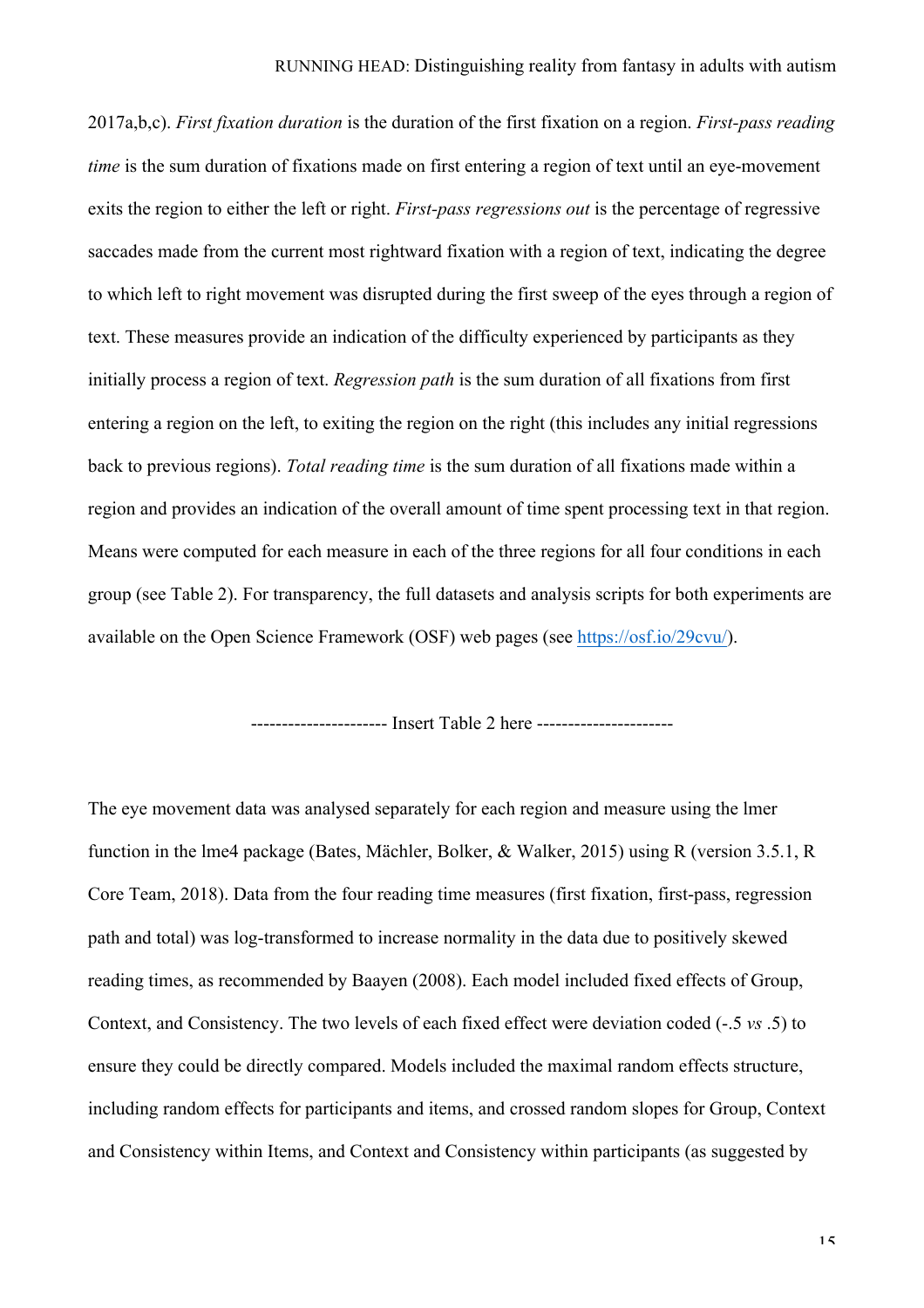Barr, Levy, Scheepers, & Tily, 2013). Random effects were only removed where they lead to nonconvergence due to overparameterization; models were simplified following the hierarchy principle where more complex interaction terms were removed from the items effects until the model converged. Details of the final models are available in the R script on OSF. Statistical effects from these models are shown in Table 3.

---------------------- Insert Table 3 here ----------------------

#### *First Fixation Duration*

The first thing to note is there was no significant main effect of Group, nor any significant interactions involving Group, indicating that initial processing was similar among both participant groups.

A significant interaction between Context and Consistency was found in the critical region. Further analyses revealed significantly longer first fixation durations on inconsistent compared to consistent critical words within a counterfactual context,  $Est. = -0.037$ ,  $SE = 0.013$ ,  $t = -2.76$ ,  $p = 0.009$ , but no significant difference between consistent and inconsistent critical words within a factual context,  $Est. = .009$ ,  $SE = .011$ ,  $t = 0.81$ ,  $p = .416$ .

#### *First-pass reading time*

As in first fixation data, Group did not appear as a significant effect by itself, or as an interaction, in any region.

At the critical region, the Context x Consistency interaction was significant (see Figure 1). Follow-up analyses showed that within a *factual* context first-pass reading times were significantly longer for inconsistent than consistent critical words,  $Est. = -0.040$ ,  $SE = 0.018$ ,  $t = -2.23$ ,  $p = 0.034$ . However, within a *counterfactual* context the pattern was reversed, with a trend for longer reading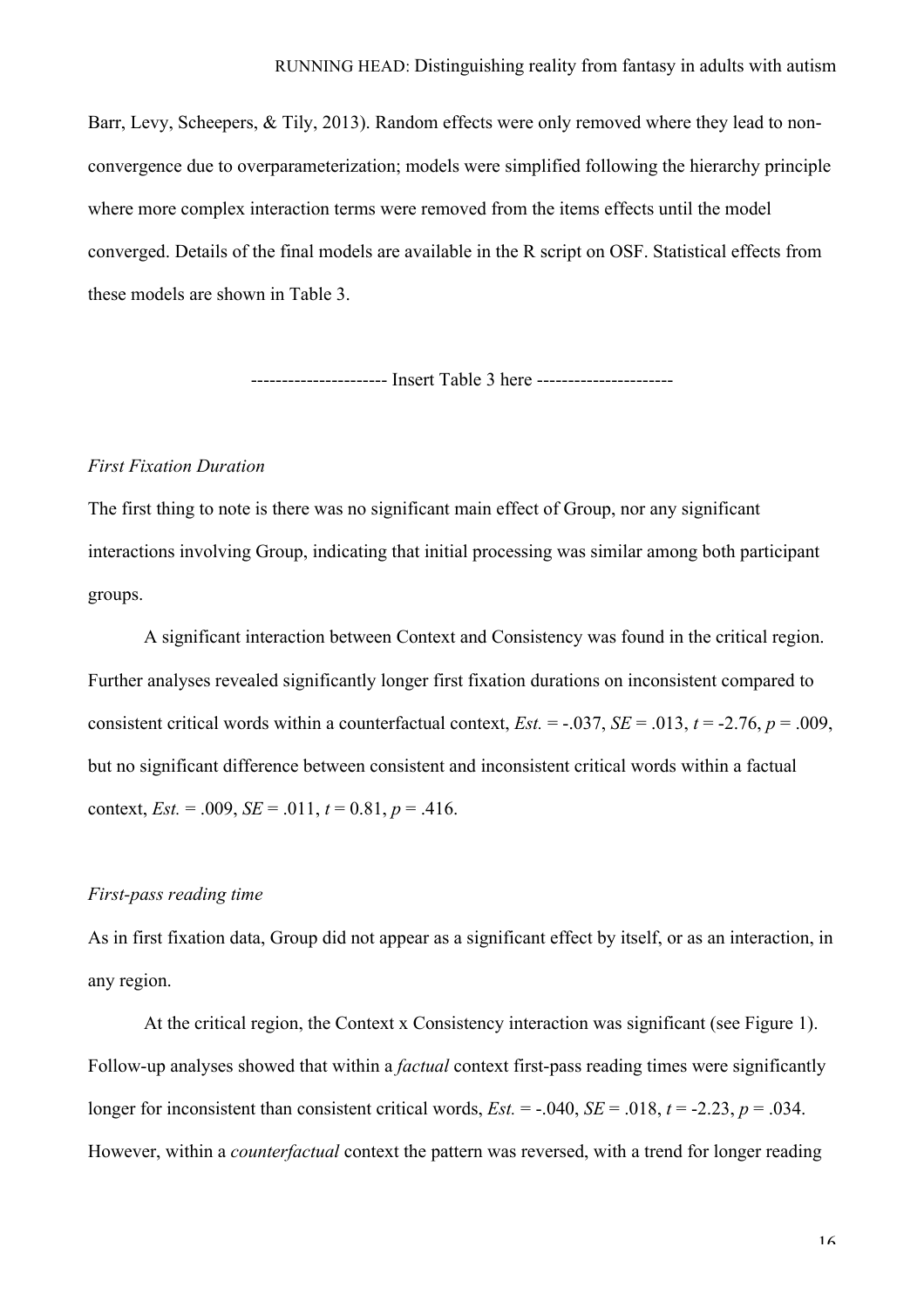times on consistent compared to inconsistent critical words,  $Est. = .025$ ,  $SE = .013$ ,  $t = 1.84$ ,  $p =$ .070.

In the post-critical region, a significant effect of Consistency showed that first-pass reading times were longer following a consistent than an inconsistent critical word. This effect was qualified by a significant context x consistency interaction, which showed that the consistency effect (consistent > inconsistent) was only significant within a factual context, *Est.* = .064, *SE* = .018,  $t = 3.56$ ,  $p < .001$ , and not within a counterfactual context, *Est.* = .013, *SE* = .017,  $t = 0.75$ ,  $p =$ .456.

---------------------- Insert Figure 1 here ----------------------

#### *First-pass regressions out*

In the post-critical region, a significant effect of Consistency showed that participants were more likely to make regressive eye movements when the critical word was inconsistent with the context, compared to when it was consistent.

#### *Regression path reading time*

A significant effect of Consistency in the post-critical region showed that participants took longer to move past this region when the critical word was inconsistent compared to when it was consistent with the context.

#### *Total reading time*

Analysis of total reading times revealed a significant effect of Consistency in the critical region, reflecting longer reading times when the sentence contained an inconsistent critical word compared to when it contained a consistent critical word. Interestingly, Consistency also interacted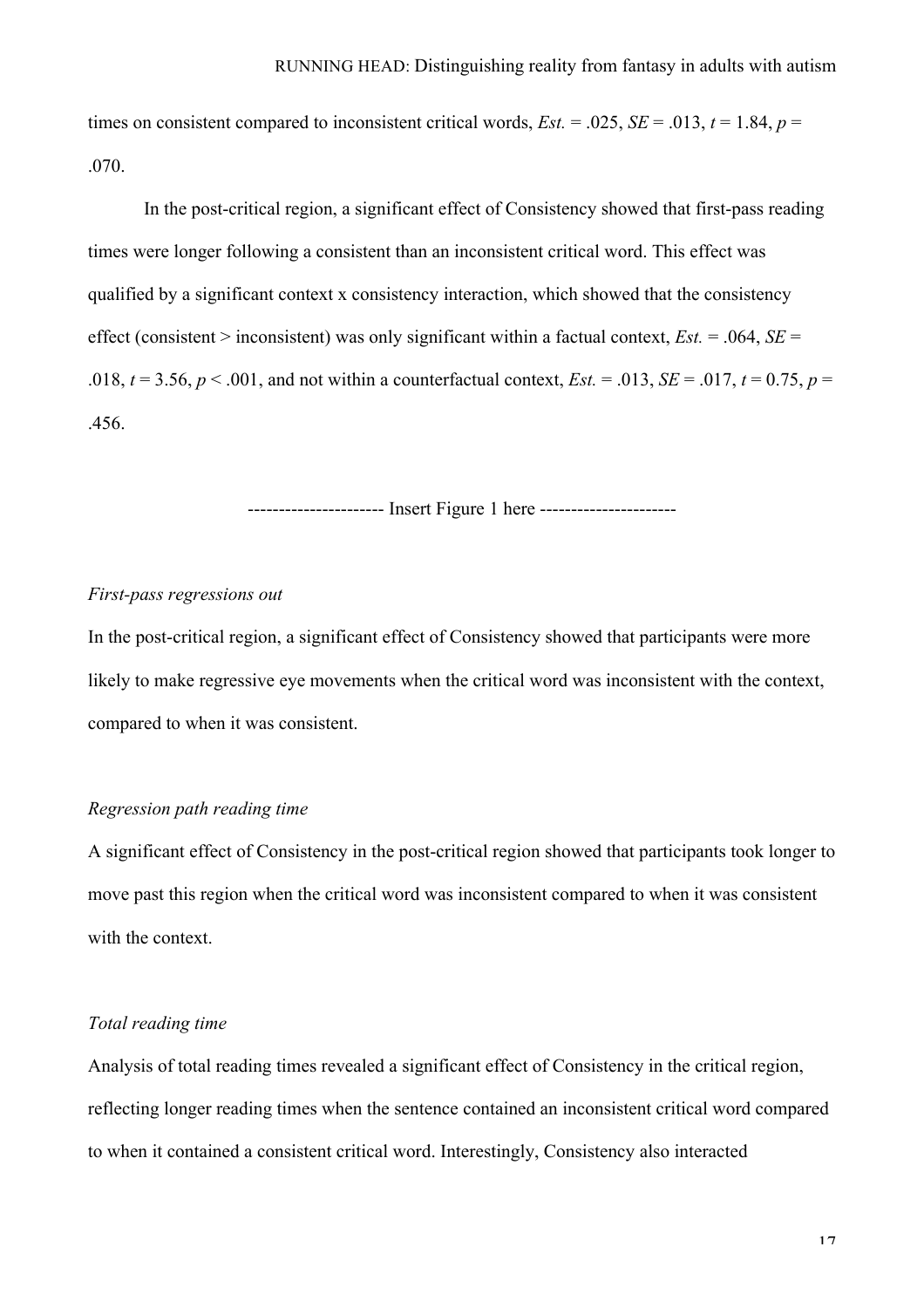significantly with Context in this critical region. Follow-up analyses in this region revealed a significant consistency effect (inconsistent > consistent) within a factual context,  $Est = -0.073$ ,  $SE =$ .026,  $t = -2.85$ ,  $p = .008$ , but no difference within a counterfactual context, *Est.* = .009, *SE* = .016, *t*  $= 0.57, p = .57.$ 

Finally, a significant effect of Group was found on the critical region; participants with ASD spent longer overall reading this critical region than TD participants.

#### *Summary*

Results showed that initial processing of the critical word reflected fit with reality, regardless of the preceding context. That is, words that were anomalous with respect to real-world knowledge elicited longer first fixation and first-pass reading times compared to true words, even when the preceding counterfactual context depicted an alternative version of the world where usually implausible events can occur. This effect replicates that seen in Ferguson and Sanford (2008). Nevertheless, readers quickly accommodated the novel counterfactual context (evident at the postcritical region), with longer reading times and increased regressive eye movements when the critical word was inconsistent, compared to consistent, with the wider context. Although these consistency effects clearly show that context was later adopted as the basis of incremental processing, readers continued to experience interference from reality, as disruption was greater within a factual than counterfactual context. Importantly, group did not modulate anomaly detection effects on any measure or region, thus reflecting the patterns seen for realistic counterfactual narratives in Black et al. (2018), and providing further evidence for intact counterfactual language processing in adults with ASD. Thus, contrary to expectations, increasing demands on executive functions and imagination did not disproportionally disrupt counterfactual thinking in people with ASD, despite significant impairments in ToM among this group.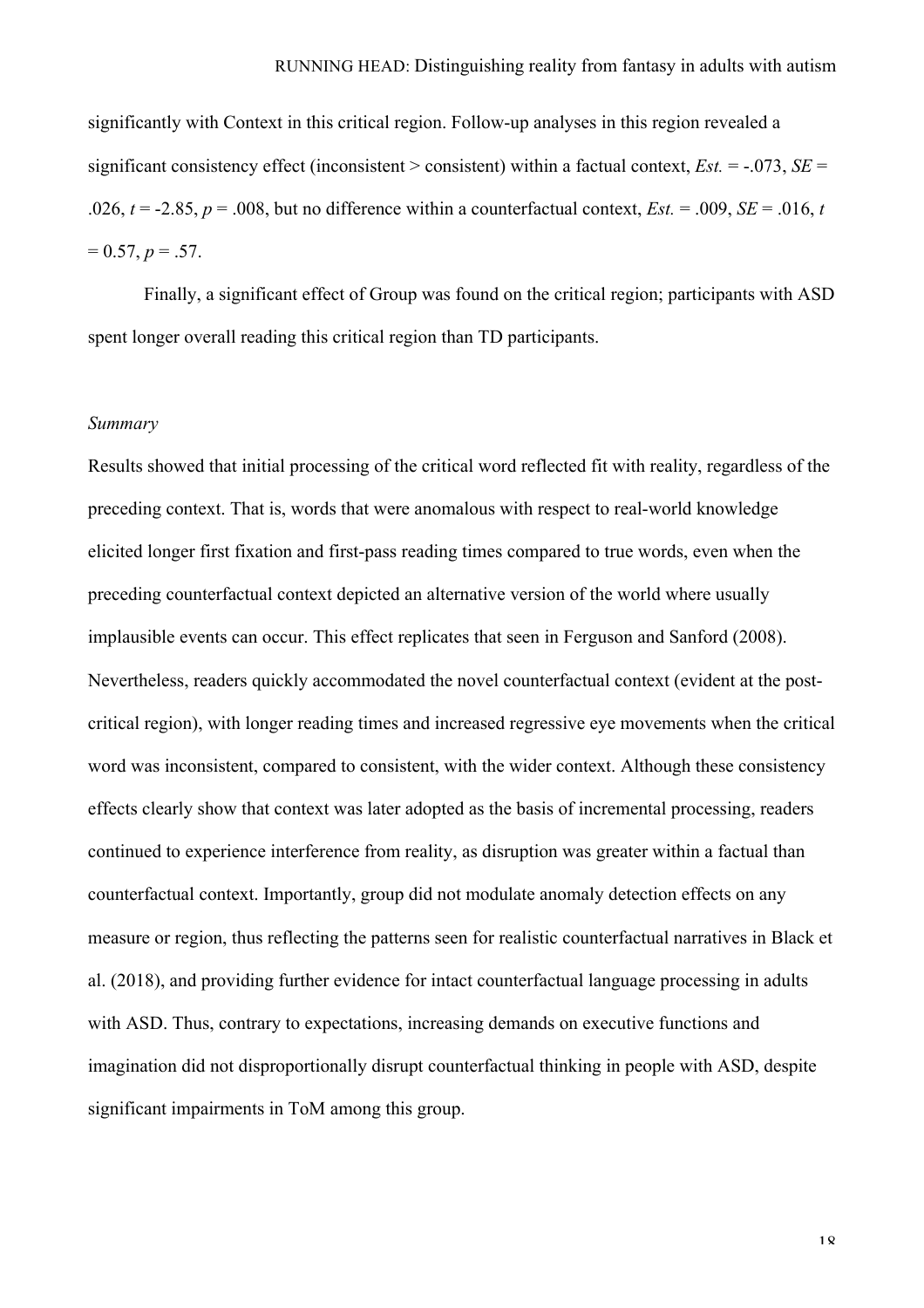#### Experiment 2

#### Method

Experiment 2 was run concurrently with Experiment 1. Therefore the methodology was as described in Experiment 1, bar the materials which are detailed below.

#### *Materials*

Sentences depicted well-known fictional worlds, such as fairy tales and Disney stories. Thirty-two experimental items were created in the same four conditions as Experiment 1, as in (3) below (full set of experimental sentences are provided in the Appendix).

- (3) a. If Harry Potter lost his magic powers, he would use a broom to sweep around Hogwarts. *(Counterfactual consistent)*
	- b. If Harry Potter lost his magic powers, he would use a broom to fly around Hogwarts.

*(Counterfactual inconsistent)*

c. Because Harry Potter has magic powers, he uses a broom to fly around Hogwarts.

```
(Factual consistent)
```
d. Because Harry Potter has magic powers, he uses a broom to sweep around Hogwarts. *(Factual inconsistent)* 

As in Experiment 1, critical words were matched across conditions for length, written frequency, and semantic relatedness with the preceding context, all *F*s < .80, all *p*s > .30. Cloze probability of experimental items was rated by 29 undergraduate students at the University of Kent, and sentence plausibility was rated by 47 different undergraduate students at the University of Kent. ANOVAs were conducted allowing generalization to items. As expected, cloze probability for consistent critical words ( $M_{FACT}$  = 38.3%;  $M_{COUNT}$  = 41.2%) was significantly higher than for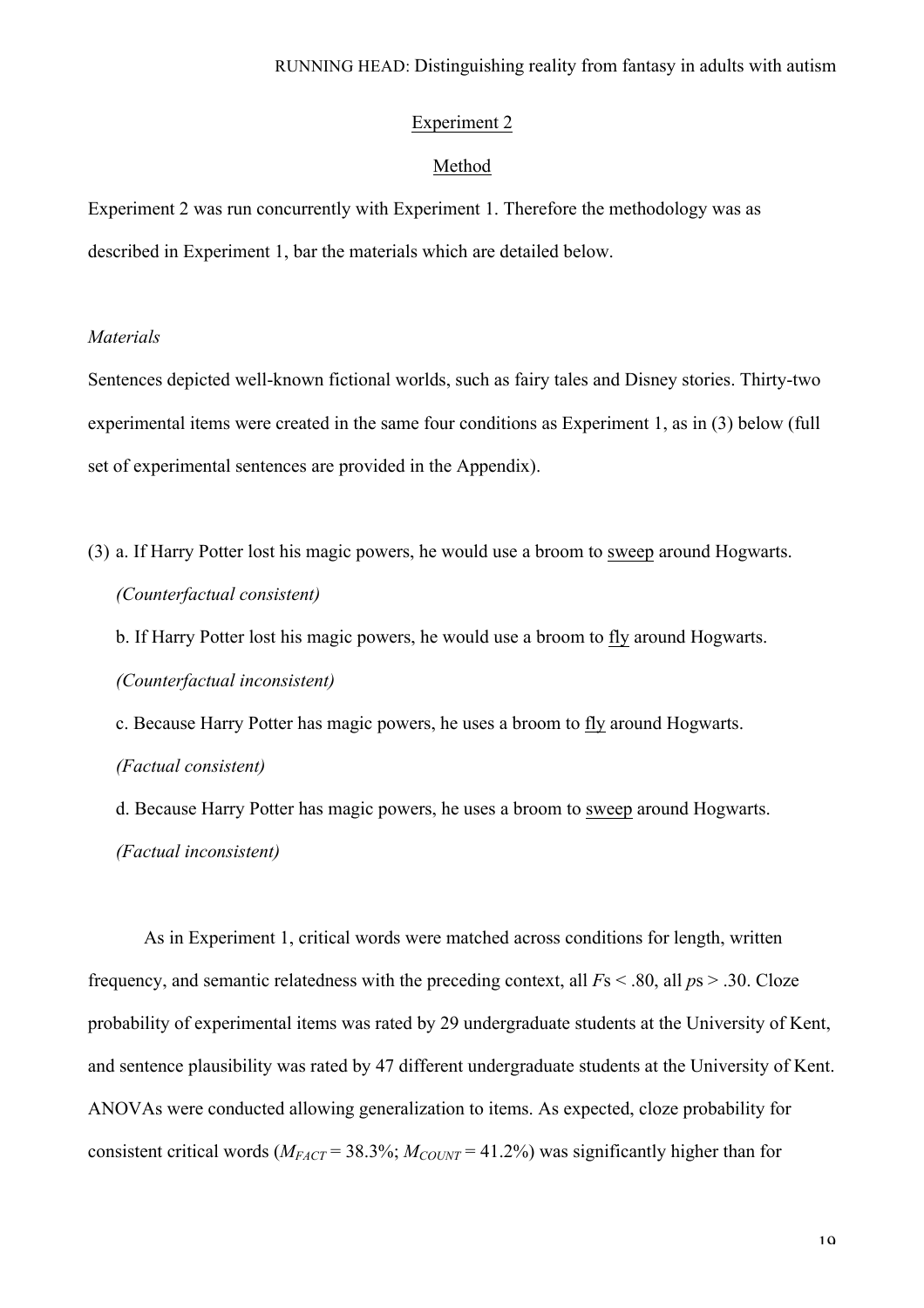inconsistent critical words ( $M_{FACT}$  = 0%;  $M_{COUNT}$  = 2.5%,  $F(1, 31)$  = 65.33,  $p < .001$ ,  $\eta_p^2$  = .68), and context did not modulate this difference,  $Fs < 1$ ,  $ps > .4$ . Plausibility ratings were also significantly higher for sentences where the critical word was consistent  $(M_{FACT} = 1.37; M_{COUNT} = 1.16)$  than inconsistent ( $M_{FACT}$  = -1.50;  $M_{COUNT}$  = -1.29;  $F(1, 31)$  = 1241.1,  $p < .001$ ,  $\eta_p^2$  = .98). A significant interaction between context and consistency  $(F(1, 31) = 9.51, p = .004, \eta_p^2 = .24)$  showed that this consistency effect was significantly larger within a factual  $(M_{diff} = 2.87)$  than counterfactual context  $(M_{diff} = 2.45; t(31) = 3.09, p = .004).$ 

#### *Fictional World Knowledge Assessment*

 $\overline{a}$ 

To ensure that participants were familiar with the fictional stories and characters used in Experiment 2, they completed a questionnaire after the main task. One question per experimental item (e.g. "What was Pinocchio made of?", "What happens to the Incredible Hulk when he gets angry?") was presented on a computer, and participants were required to type a short answer, or write "I don't know". Responses were scored as either correct or incorrect. Both groups of participants showed a high level of familiarity with the fictional worlds, although familiarity scores were significantly higher among TD participants ( $M = 83.9\%$ ,  $SD = 9.0$ ) than participants with ASD  $(M = 70.3\%, SD = 24.2), t(46) = -2.57, p = .01, d = -0.74^2.$ 

#### Results

*Methods of Analysis* As in Experiment 1, stimuli were divided into three regions for analysis, as in (4), with the consistent/inconsistent word always appearing mid-sentence. Regions were equated for length across conditions.

 $2$  Note: we were unable to obtain fictional knowledge data from one participant in each group.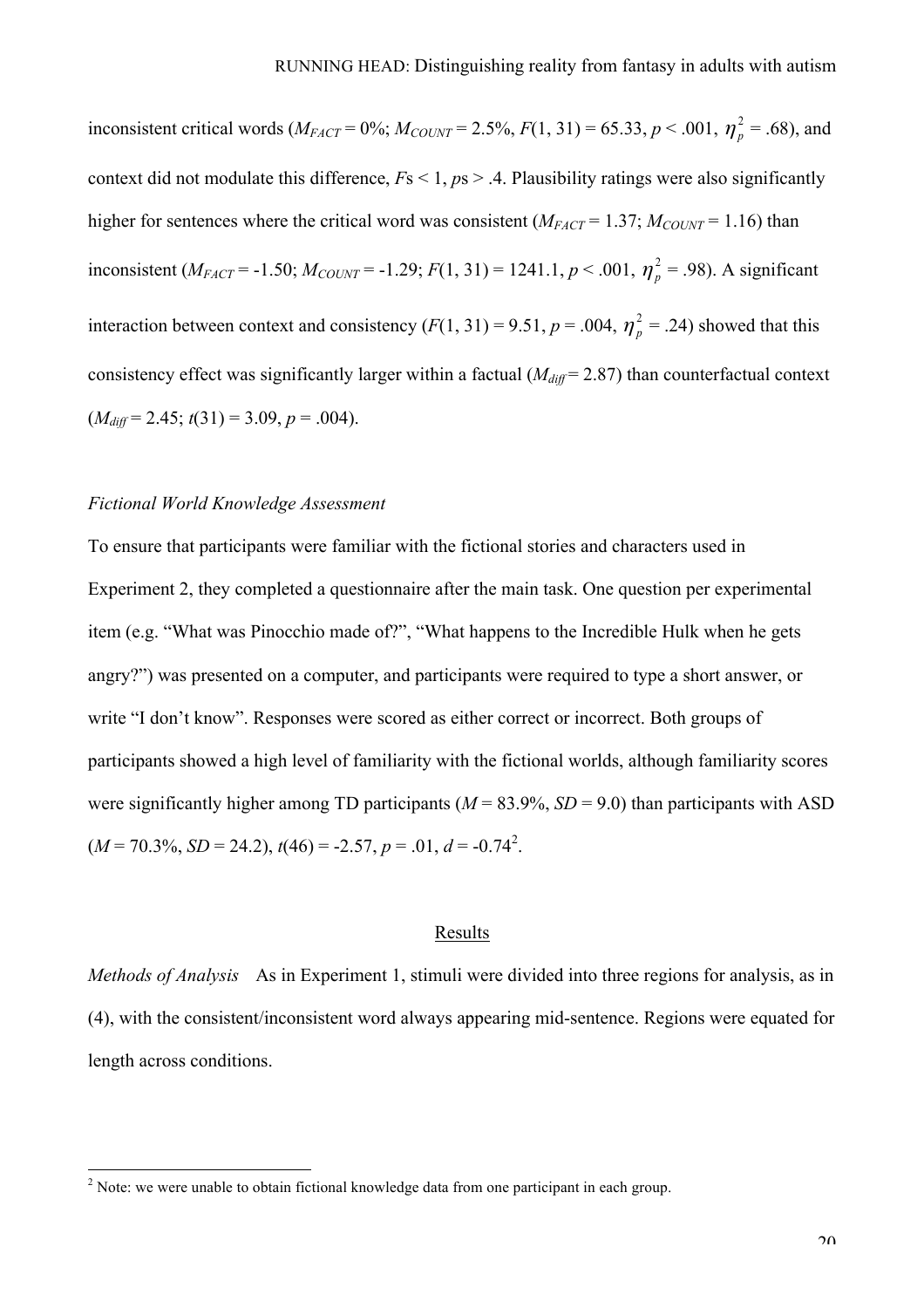(4) If Harry Potter lost his magic powers, he could | use a broom to  $PRE-CRITICAL$ |  $sweep/fly CRITICAL$ | around Hogwarts. POST-CRITICAL

Eye movement data was prepared and analysed as in Experiment 1. In addition, participants' accuracy score on the fictional world knowledge questionnaire was centred and included in all lmer models as a random factor, to control for the significant difference in fictional world knowledge between groups. The resulting reading times for each measure, region and condition are shown in Table 4, and statistical effects are shown in Table 5.

---------------------- Insert Tables 4 and 5 here ----------------------

#### *First fixation duration*

No significant effects were found on this measure, in any region.

#### *First-pass reading time*

No significant effects were found on this measure, in any region.

#### *First-pass regressions out*

A significant effect of Context in the critical region showed that participants were more likely to regress back in the text following a factual context than a counterfactual context.

 In the post-critical region, a significant effect of Consistency showed that participants were more likely to make regressive eye movements when the critical word was inconsistent with the context, compared to when it was consistent.

#### *Regression path time*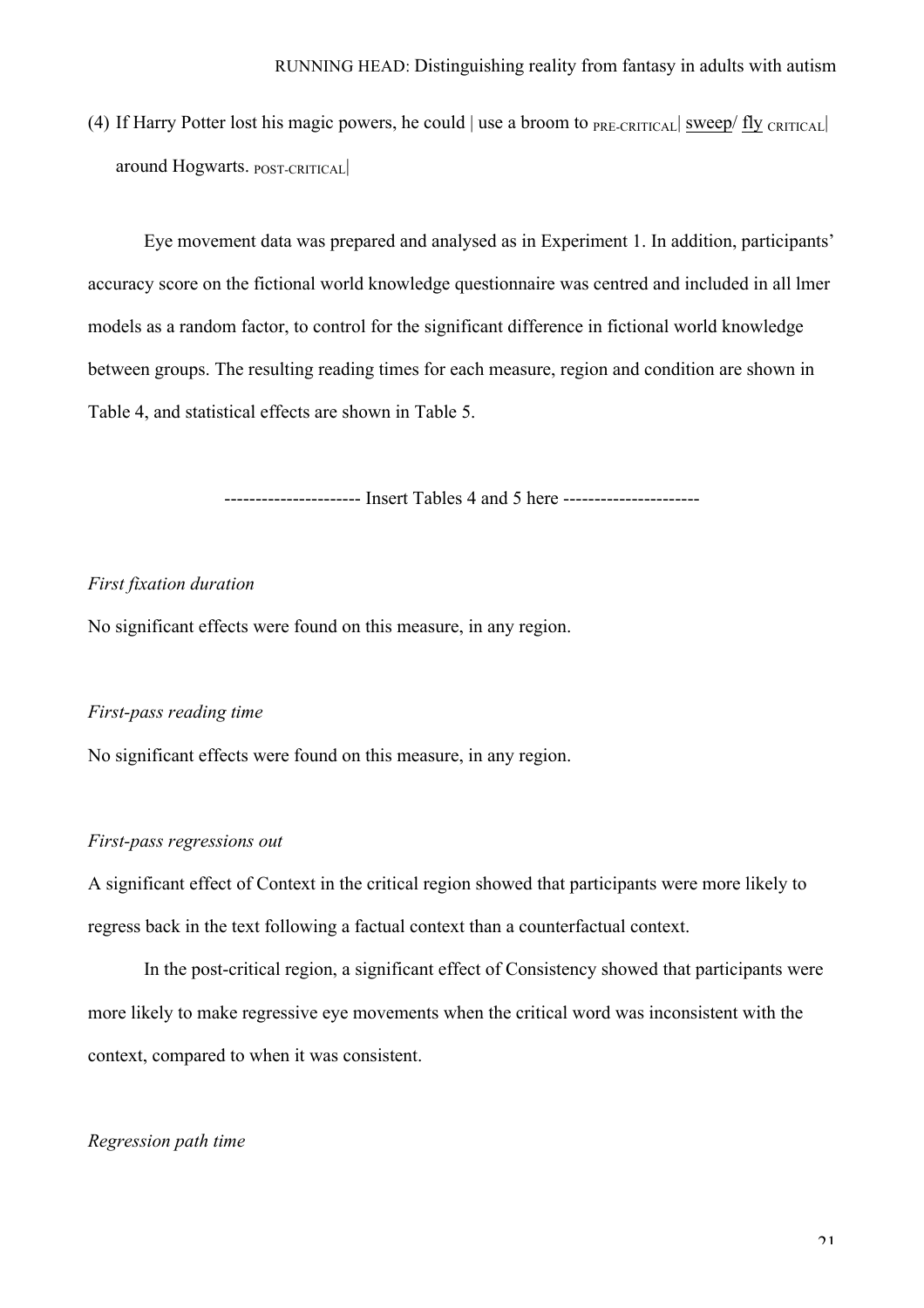At the critical region, there was a marginal Context x Consistency interaction ( $p = .065$ ; see Figure 2), consistent with our predictions and to that seen on first-pass reading times in Experiment 1. Exploratory analyses revealed that following a counterfactual context participants took significantly longer to move past an inconsistent critical word than a consistent critical word (*Est.* = -.065, *SE* = .023,  $t = -2.30$ ,  $p = .029$ ), but consistency did not influence regression path reading times following a factual context (*Est.* = .005, *SE* = .025,  $t = .20$ ,  $p = .839$ ).

A significant effect of Consistency in the post-critical region revealed that participants took longer to move past this region when the preceding critical word was inconsistent compared to consistent with the context. In addition, a significant effect of Group emerged in this region, which reflected longer overall reading times for participants in the ASD group compared to the TD group.

---------------------- Insert Figure 2 here ----------------------

#### *Total reading time*

All three regions showed a significant effect of Group, as participants with ASD spent longer in total reading than TD participants. In addition, a significant effect of Consistency emerged in both the pre-critical and critical regions, reflecting longer total reading times when the critical word was inconsistent with the context compared to when it was consistent.

#### *Summary*

Experiment 2 provided further evidence that fit with reality influences initial processing of narratives, regardless of the preceding context. Here, the reality bias *facilitated* processing of the counterfactual premise, as critical words that violated real-world constraints (but were congruent with the original fictional world) elicited longer regression path reading times compared to true words (that were incongruent with the original fictional world). Within a factual context however,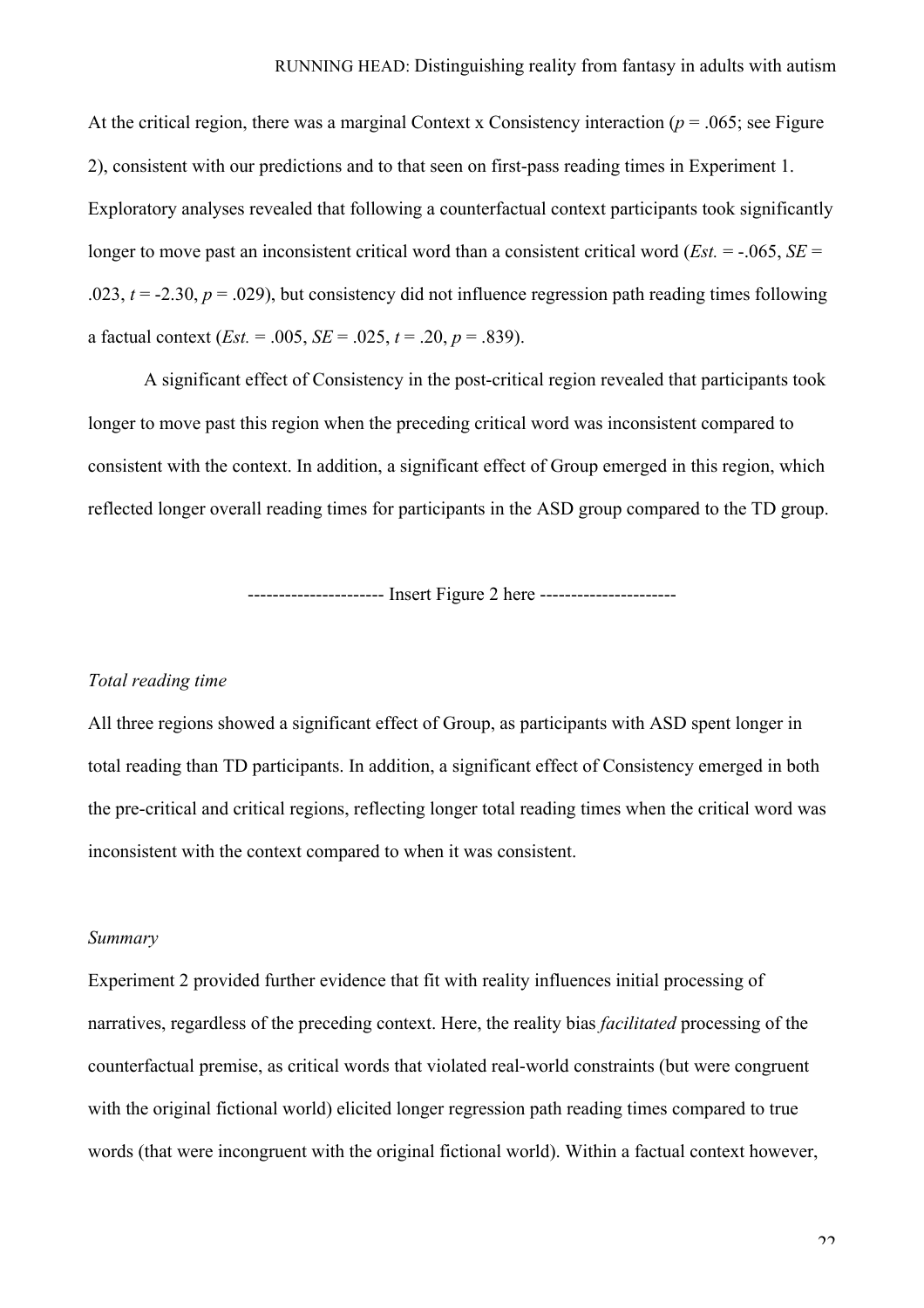this reality bias *interfered* with fictional processing, with no difference in regression path reading times between consistent and inconsistent critical words. Nevertheless, the counterfactual context was eventually accommodated, with longer reading times and increased regressive eye movements when the critical word was inconsistent, compared to consistent, with the wider factual/counterfactual context. In contrast to Experiment 1, later measures provided converging evidence that overall processing was driven by context, as disruption was comparable within factual and counterfactual contexts. Similar to Experiment 1, these anomaly detection effects were not modulated by group on any measure. However, overall reading times were typically longer in the ASD group compared to the TD group in this experiment, suggesting that comprehending these fictional events required greater cognitive effort for individuals with ASD.

#### General Discussion

We have reported data from two eye-tracked reading experiments that examined how adults with and without ASD make sense of 'impossible' counterfactual events. In Experiment 1, narratives depicted novel scenarios that violate real-world knowledge, and thus required a relatively high degree of imagination (e.g. "If margarine contained soap, mum could use margarine in her washing/ baking…"). In Experiment 2, narratives described counterfactual alternatives to well-known fictional worlds, thus establishing a conflict between reality and fantasy (e.g. "If Harry Potter lost his magic powers, he would use his broom to sweep/ fly..."). These experiments allowed us to examine the relative contributions of real- and fictional-world constraints, and whether these constraints influence incremental processing in the same way for TD adults and adults with ASD. Specifically, we tested whether adults with ASD would show intact processing of impossible counterfactual events (i.e. replicating comprehension for possible counterfactuals in Black et al., 2018), or whether difficulty would emerge among people with ASD when a more substantial change to reality was required (due to increased demands on executive functions and imagination).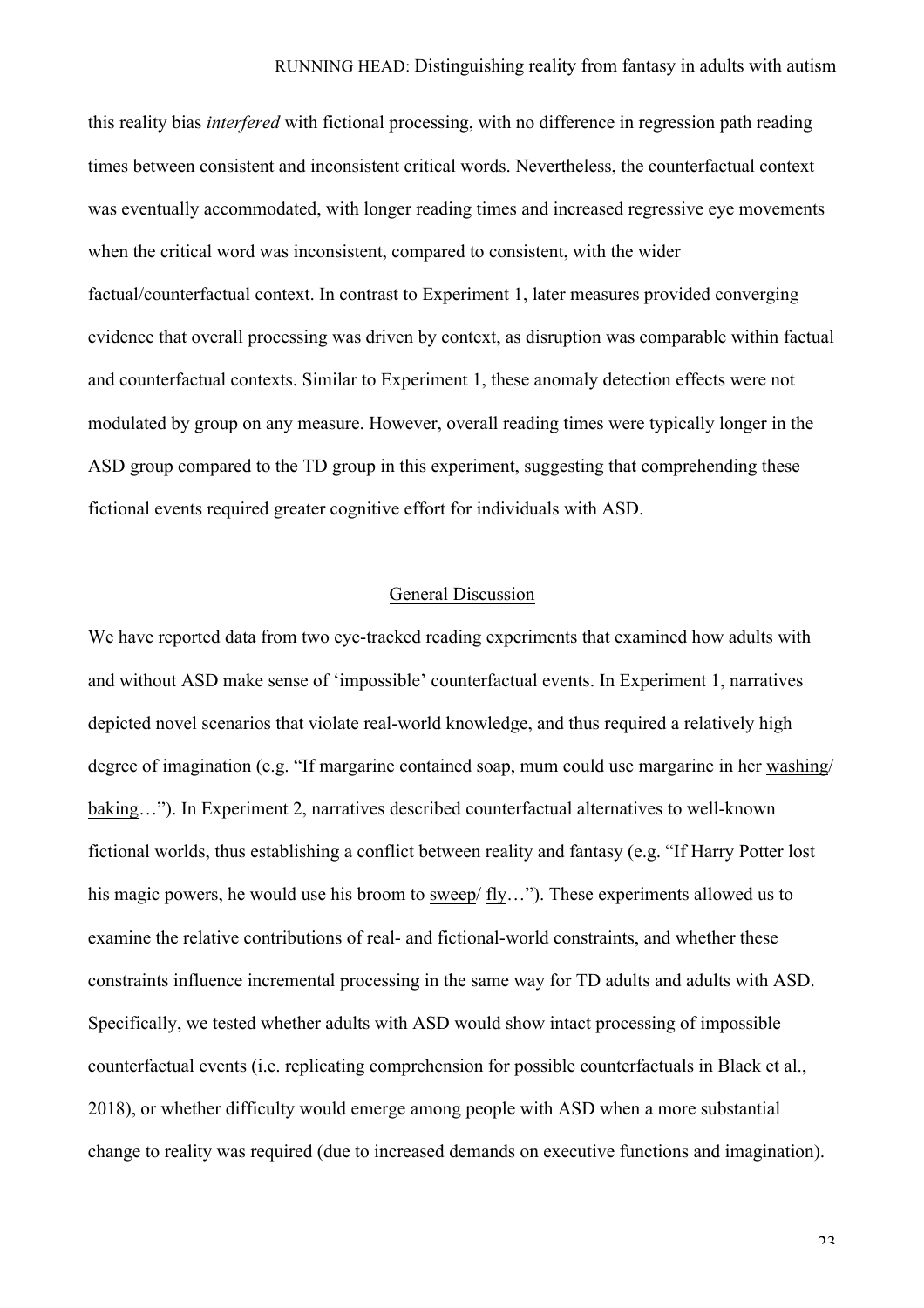Results showed that participants detected inconsistent continuations in the early moments of processing. In Experiment 1, factual inconsistencies were detected immediately, with longer first fixation durations and first-pass reading times on inconsistent than consistent critical words, while in Experiment 2 detection of factual inconsistencies was slightly delayed, with inconsistent critical words leading to higher incidence of first-pass regressions out from the post-critical region. Counterfactual inconsistencies disrupted processing at the same point in both experiments<sup>3</sup>, with more first-pass regressions out from the post-critical region following an inconsistent critical word.

These findings therefore reveal novel insights on the processing of fictional language. Both experiments provide strong evidence that language processing is grounded in knowledge about reality, and suggest that constraints from the real-world are prioritised for the online integration of text. Experiment 1 replicated effects seen in Ferguson and Sanford (2008; see also Ferguson et al., 2008; Warren et al., 2008), by showing that initial processing of a word is based on fit with realworld constraints, even when a prior fantasy context neutralised this real-world violation. Specifically, a Context x Consistency interaction showed that words that were inconsistent with readers' real-world knowledge elicited longer first-pass reading times than consistent words (first fixation durations showed no difference), even when the preceding counterfactual context depicted a fictional world where usually implausible events can occur. In Experiment 2, processing was facilitated when a counterfactual frame overruled the fantasy context to re-establish real-world constraints; readers took longer to move past critical words that violated real-world knowledge, and showed no evidence of interference from the original fictional world. These findings support the proposal that incoming discourse is automatically mapped onto general world knowledge, and that this process is fundamental to language understanding (Sanford & Garrod, 1981, 1998; Sanford, 1983).

 $\overline{a}$ 

 $3$  We will return to the marginal Context x Consistency interaction in Experiment 2, which suggests that counterfactual inconsistencies may have been first detected on the critical word itself, later in the Discussion.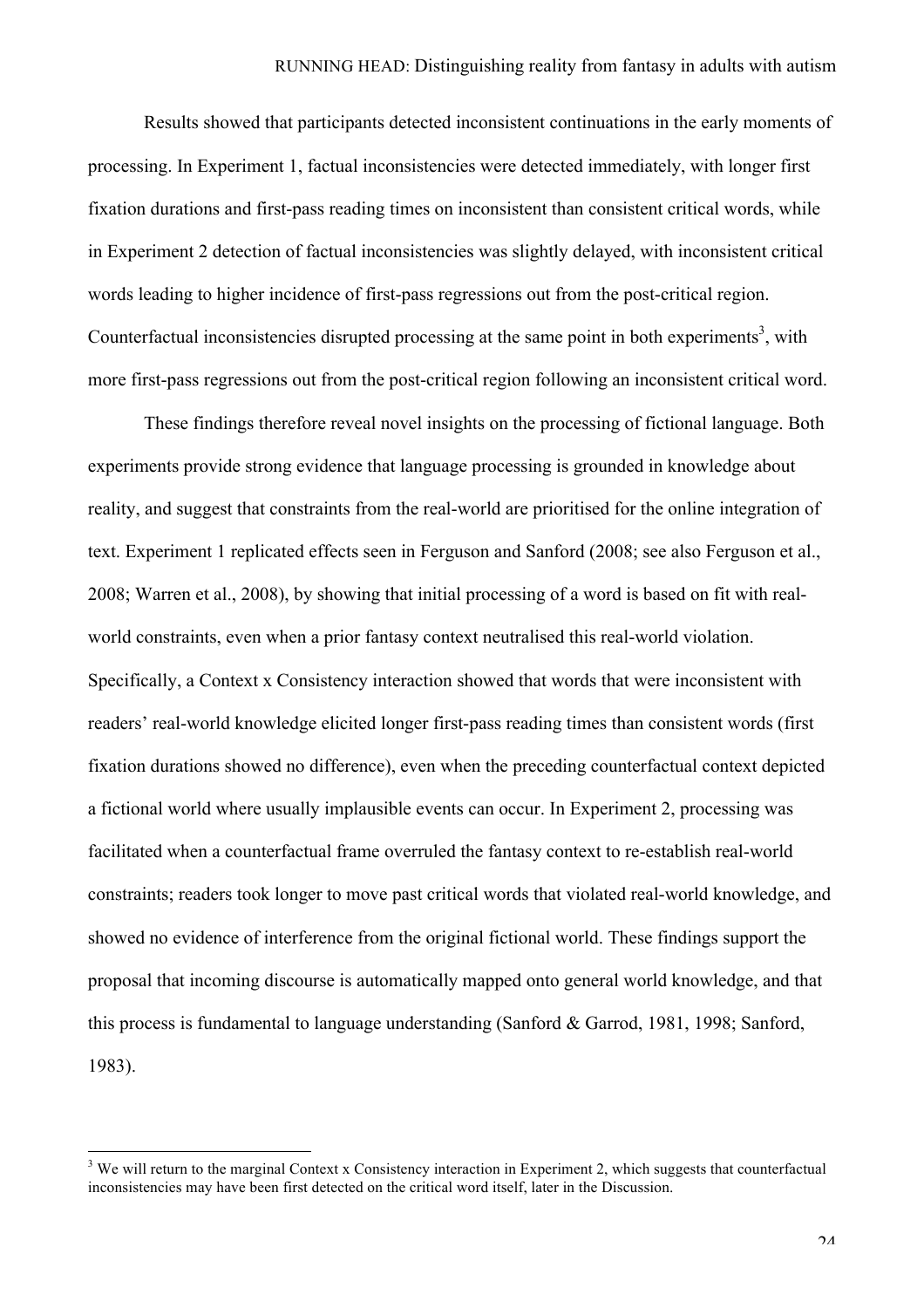Interestingly, when known fictional worlds were presented in a factual frame (Experiment 2), initial processing of the critical word was unaffected by fit with the fictional context or realworld knowledge, though context-based disruption emerged on early measures in the post-critical region (as seen in Filik, 2008). This suggests that although reality was not taken as the *preferred* basis for understanding these sentences (i.e. real-world violations did not significantly disrupt reading), knowledge of reality did interfere with initial processing of the critical word within the fantasy context. The absence of an initial real-world bias is consistent with findings from Filik's (2008; Filik & Leuthold, 2013) eye-tracking studies of known cartoon-like scenarios (e.g. Tom and Jerry, the incredible hulk), but contrasts with effects seen for comparable cartoon-like contexts in Warren et al. (2008). We attribute this difference to the nature of fictional anomalies being tested in each study. Specifically, the fictional world anomalies in our Experiment 2 (similarly for Filik's studies) violated some integral aspect of that known fantasy world (e.g. that broomsticks can fly in Harry Potter, or that the pumpkin was turned into a carriage in Cinderella), whereas items in Warren et al. manipulated properties that were *relevant* to the fictional world but not integral to their existence (e.g. that Cat Woman would use an adhesive to glue cars to the road). This suggests that real-world constraints can be attenuated when readers can refer to long-term fictional schemas that establish specific constraints for that known fantasy world. Taken together, these findings suggest that anomaly detection within fictional contexts is delayed relative to impossible real-world anomalies (which are typically detected on the critical word itself, e.g. Braze et al., 2002; Ni et al., 1998), and is therefore more comparable to the detection of events that are *implausible* (but possible) with respect to real-world constraints (e.g. Ferguson & Jayes, 2018; Joseph, Liversedge, Blythe, White, Gathercole, & Rayner, 2007; Rayner et al., 2004; Staub et al., 2007; Warren & McConnell, 2007). Thus, readers can access and evaluate knowledge based on known fictional worlds in the same timeframe as real-world knowledge.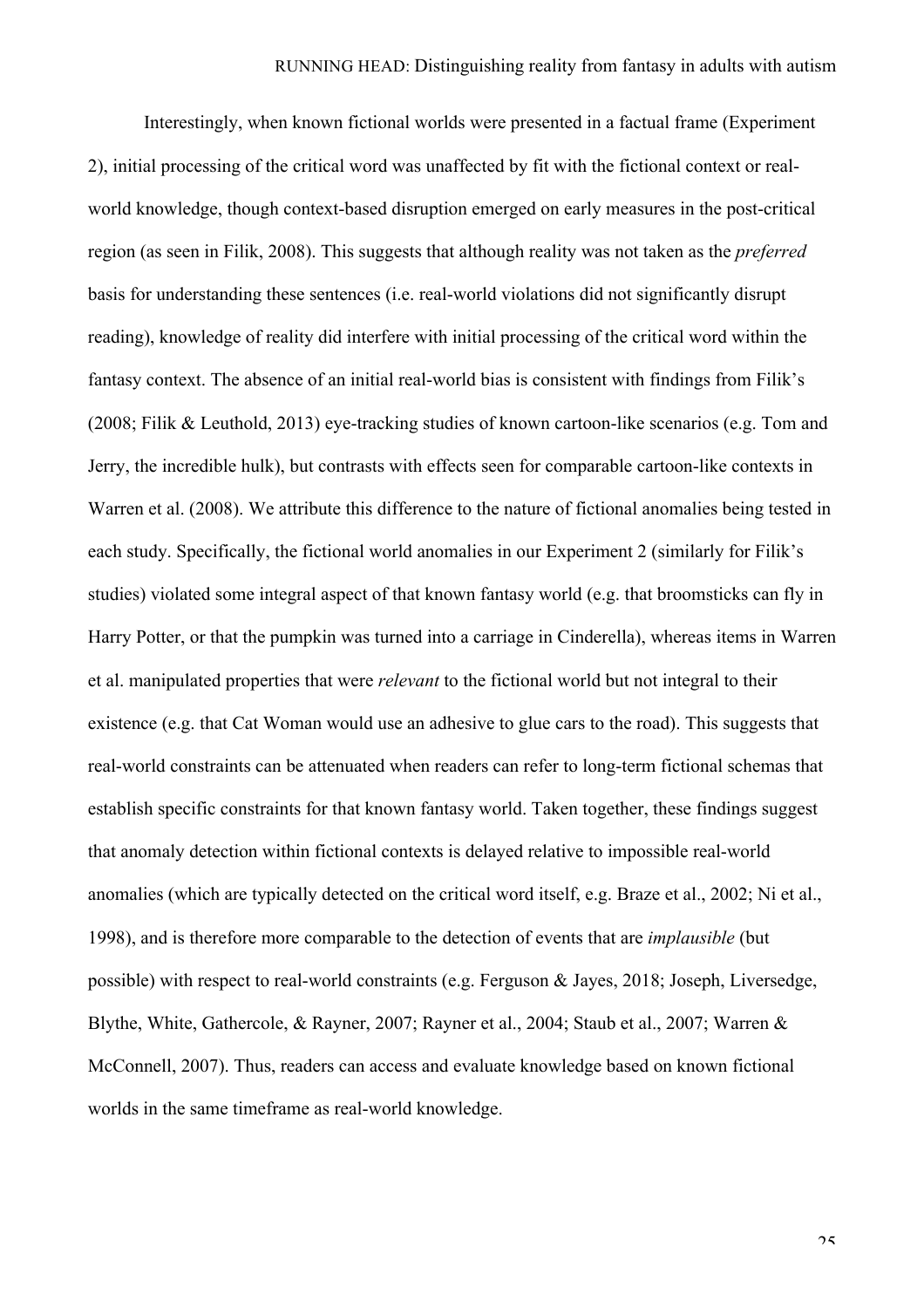These results also contribute to ongoing debates about the factors that influence competition between contextual information and readers' general world knowledge. Memory-based views of text processing suggest that both context and general world knowledge are immediately available to the reader, meaning that both have the potential to influence the earliest moments of text understanding (e.g. Albrecht & O'Brien, 1993). The RI-Val model of comprehension extends this proposal further by distinguishing integration and validation processes (Cook & O'Brien, 2014; O'Brien & Cook, 2016a,b). According to this account, while both context and general world knowledge can influence processing, priority for integrating information is given to the most recently encoded information, which is then validated for fit with other aspects of memory in a second step. Our results are therefore consistent with the view that context (even a non-real fantasy one) can dominate processing over general world knowledge when it is sufficiently elaborated, or supported by long-term memory schemas. This effect can be seen by the overall consistency effects that eliminate typical disruption from general world knowledge violations in total reading times and at the post-critical region. Importantly, thanks to the time-sensitive eye-tracking measures employed here, our data provide the first evidence for temporally distinct influences of context and general world knowledge on integration and validation in the RI-Val model. Specifically, even when contextual information was strengthened in memory (i.e. in the antecedent clause of the counterfactual), early integration of text was dominated by general world knowledge (interaction effects seen on the critical word), although a strong fantasy context dominated validation, leading to no measureable disruption on later measures of reading (e.g. total reading time). Further research is needed that employs time-sensitive measures of reading to test whether this early bias to integrate according to general world knowledge can be fully eliminated within much longer and more elaborate fictional contexts.

Importantly, group did not modulate any of these inconsistency detection effects, meaning that adults with ASD were sensitive to inconsistent information in a comparable time-frame as TD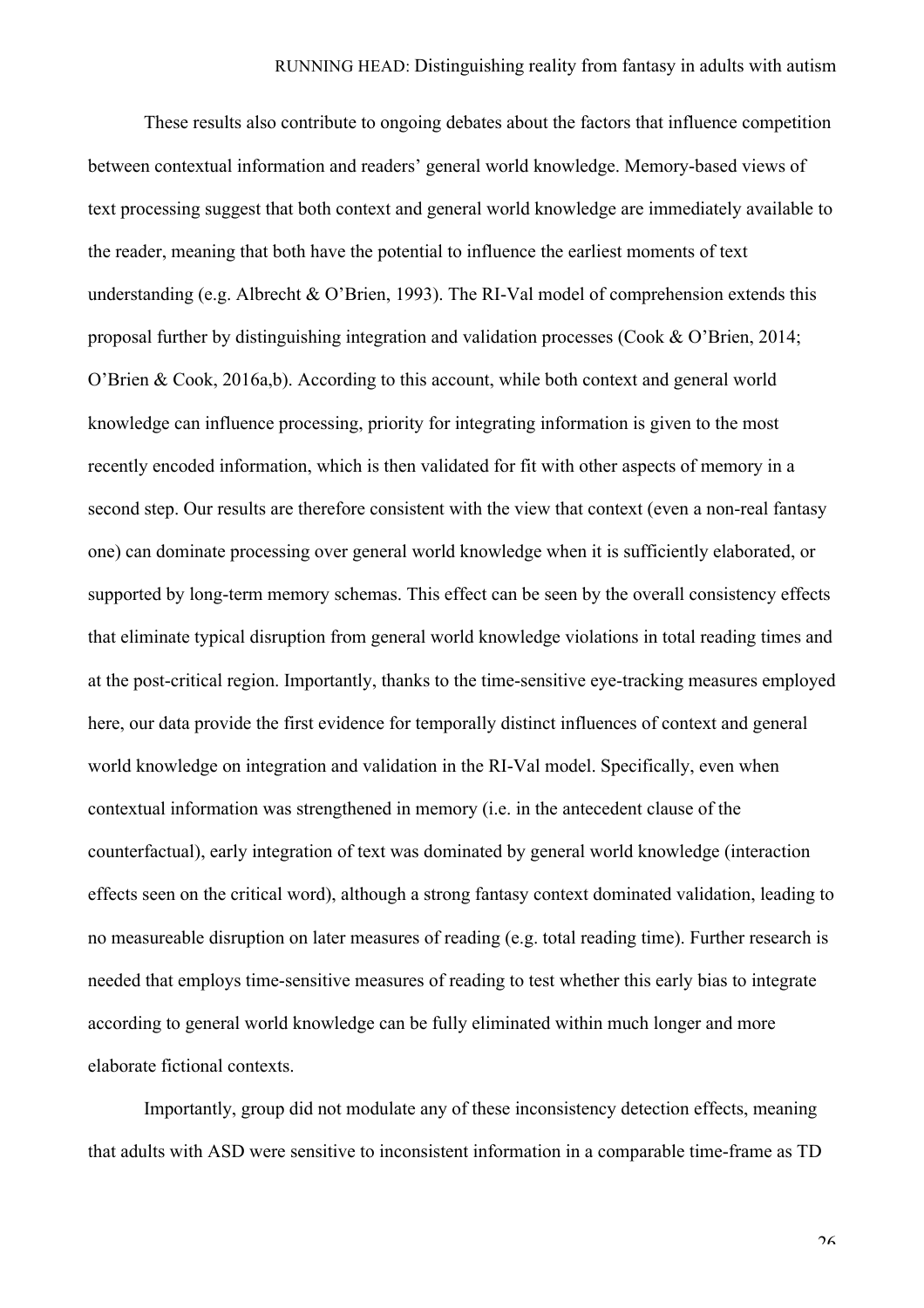participants. This pattern therefore provides very clear evidence (similar to that reported in Black et al., 2018) that adults with ASD do not experience a gross difficulty with counterfactual processing, and that even impossible counterfactual events can be processed rapidly, in a comparable timecourse to that employed by TD adults. Importantly, the data suggest that adults with ASD have an intact ability to infer, use and manipulate knowledge about real-world constraints during online language comprehension (as reported by Saldaña & Frith, 2007), and have a sufficiently rich mapping of the incoming discourse onto existing real-world and fictional-world knowledge. These abilities are an important part of successful language comprehension, because world knowledge is fundamental to inferring information that is not provided in a text, and evaluating this implied meaning against other available information (e.g. discourse context, long-term memory, etc). Our results are also consistent with previous eye-tracking reading studies that have reported rapid use of world knowledge to detect sentence-level anomalies in adults with ASD (Au-Yeung et al., 2018; Howard et al., 2017a). Importantly, our results shed further light on these effects by demonstrating that world knowledge violations can disrupt normal reading in people with ASD, even when the verb's selectional restrictions have been met (c.f. Howard et al., 2017a). We note that this rapid influence of world knowledge during reading in ASD conflicts with the delayed detection of implausible thematic relations reported in Howard et al. (2017a). However, the group differences in Howard et al. were only evident on first and single fixation measures on the critical word, and not on gaze duration (referred to as first-pass reading time here) or go past time (referred to as regression path reading time here). The fact that the group effects in Howard et al. were so shortlived, and that group did not influence reading on any early measures here, suggests that any delay in accessing real-world knowledge in ASD is very subtle, and might be specific to violations of thematic relations (as tested in Howard et al.).

Further, we note that the absence of a delay in inconsistency detection among our ASD participants supports earlier findings that have demonstrated intact global coherence and ability to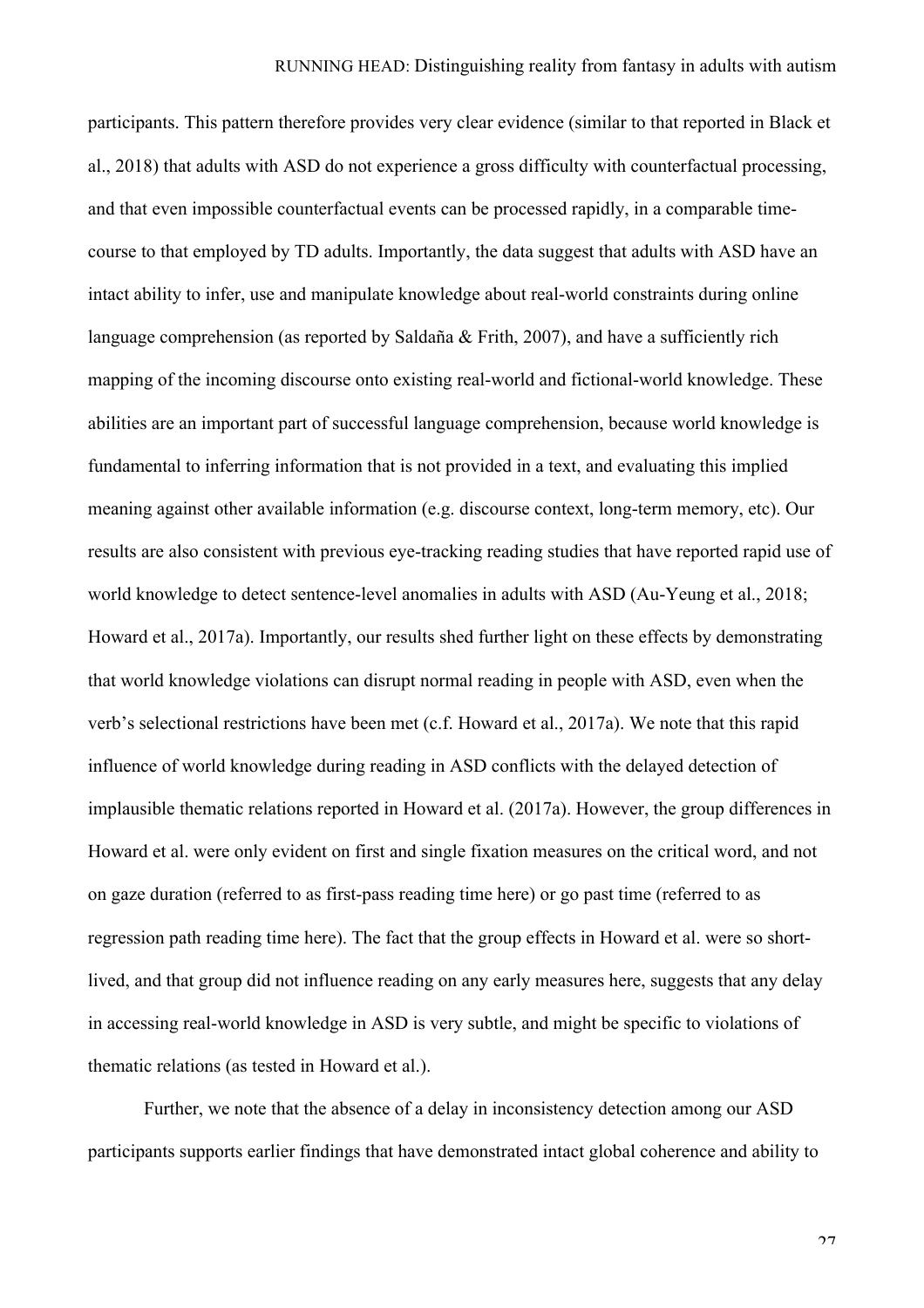integrate information during text comprehension in adults with ASD (Au-Yeung et al., 2018; Howard et al., 2017c; Black et al., 2018). At first glance, this finding appears at odds with earlier work showing that people with ASD experience a general impairment in making bridging inferences during discourse comprehension (e.g. Happé, 1997; Jolliffe & Baron-Cohen, 1999; Nuske & Bavin, 2011; Sansoniti, Was, Rawson, & Remaklus, 2013). However closer consideration of the approaches taken in these studies suggests that impaired inferencing may only be evident when explicit, response-based methodologies (which are more susceptible to demand characteristics and response biases), or global measures of online processing (which do not allow analysis of incremental effects) are employed. In our study, when linguistic inferencing was tested in real-time, under relatively natural constraints (i.e. using a passive reading task and online eye movement measures), participants with ASD showed no impairment in the ability to integrate information. Nevertheless, we acknowledge that necessary restrictions on sample size in studies with people with ASD mean that we may not have enough power to reliably detect higher order interactions involving group.

The finding that participants with ASD did not differ from their TD peers in responding to fictional events, and yet were significantly impaired at judging intentions in the animations task, demonstrates a dissociation between counterfactual thinking and ToM, and therefore makes an important contribution to debates on this relationship. Previous work has revealed impairments in counterfactual reasoning in children with ASD relative to TD children (Begeer et al., 2014; Grant et al., 2004; Morsanyi & Handley, 2012; Scott & Baron-Cohen, 1996). These difficulties have been assumed to underlie the broader difficulties children with ASD experience with ToM, either because of a shared mechanism of simulation (i.e. imagining another person's belief is analogous to imagining the world counterfactually; Peterson & Riggs, 1999; Riggs et al., 1998), or because of the shared need to relate the derivation process to actual events (i.e. one has to reason from a belief in a counterfactual state of the world to an action aimed at achieving something in the real world;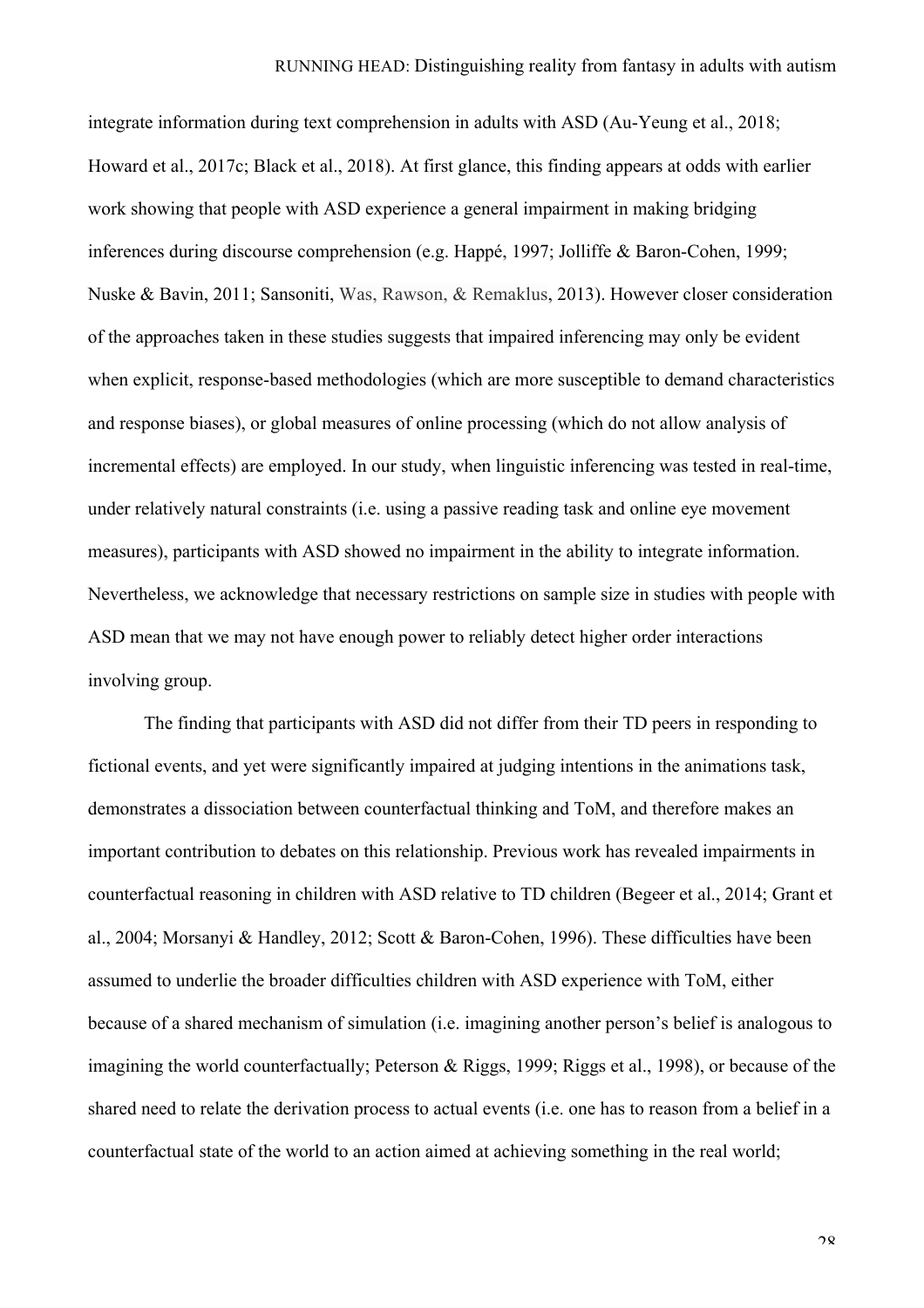Perner, Sprung, & Steinkogler, 2004). Our results demonstrate that adults with ASD possess the necessary cognitive processes to simulate multiple versions of the world, and relate incoming information to the real world, thus difficulty with ToM must depend on more specific social reasoning processes. This dissociation is further supported by evidence that TD adults generate much earlier expectations for events within counterfactual worlds than beliefs (Ferguson et al., 2010), and that processing of counterfactual emotions (e.g. regret and relief) is intact or even enhanced among adults with ASD (Black et al., in press). Taken together, our results suggest that counterfactual thinking involves reasoning based on the logical constraints of a fictional world, and that this is distinct from social reasoning elicited by ToM tasks.

Finally, it is interesting to note that although people with and without ASD employed comparable strategies to comprehend counterfactual events and detect inconsistencies, betweengroup differences were evident in overall reading times. Adults with ASD were generally slower to read the passages than TD adults. This pattern emerged on total reading times at the critical region in Experiment 1, but was more widespread in Experiment 2, with group differences influencing total reading times at the critical and post-critical regions, and regression path times at the critical region (this pattern was also evident for overall sentence reading time and number of fixations). Since group differences were not evident on early reading measures and did not interact with the other variables, we can infer that the increased reading times in the ASD group reflects an overall increase in the likelihood of re-reading, rather than different language processing strategies. This slower text processing is therefore consistent with Howard et al. (2017a,b,c; see also Au-Yeung et al., 2015; Black et al., 2018; Sansosti et al., 2013) who observed a more 'cautious' reading strategy in adults with ASD compared to their TD counterparts, suggesting that adults with ASD are more likely to re-read complex texts to verify understanding and increase their confidence in the intended meaning. This interpretation also fits with emerging research indicating individuals with ASD tend to wait for more information before making a decision compared to TD peers (Brosnan et al., 2014),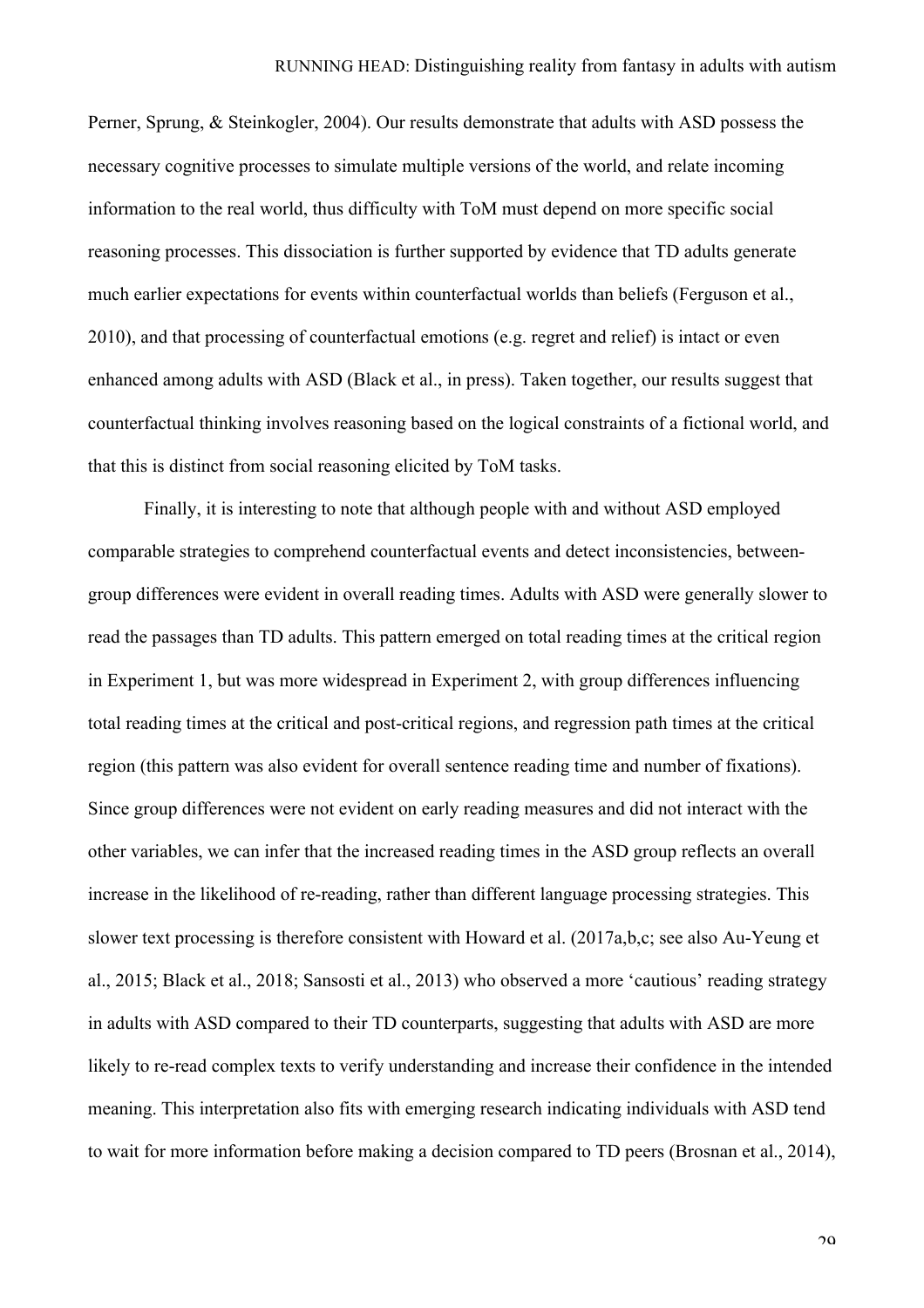and that people with ASD exhibit a slower, more deliberative reasoning style compared to TD controls who often adopt a faster, more intuitive reasoning strategy (Brosnan et al., 2016). In the present study, it's likely that the process of deliberately checking what has been read before moving on is enhanced due to the presence of inconsistencies and comprehension questions, which increase uncertainty around what has been read and prompt deeper reading. Moreover, the finding that participants with ASD engaged in more re-reading in Experiment 2, where understanding required an inference about a known fictional world, compared to Experiment 1 is likely to reflect the greater demands that these inferences make on participants' long-term memory and imagination, as well as lower familiarity with the fictional worlds in the ASD group (though note that familiarity was included in all models for this experiment).

In conclusion, across two eye-tracking reading experiments we have provided clear evidence that readers experience an early, perhaps default, bias to relate incoming text to constraints based on real-world knowledge. Crucially, we have shown that this real-world preference can be tempered if a sufficiently rich fantasy context activates long-term schemas with alternative constraints. Moreover, we have shown that adults with ASD are not impaired in comprehending counterfactuals, including when the counterfactual depicts a reality-violating fictional world. Reading was disrupted when a critical word was inconsistent with the wider context, and these anomaly detection responses were comparable in magnitude and time-course for ASD and TD adults. This finding suggests a dissociation, whereby impairments in ToM are not tied inextricably with counterfactual processing abilities.

#### Acknowledgements

This work was carried out with the support of a grant to HF and DW from the Leverhulme Trust (Ref: RPG-2014-298). The authors would also like to thank Ruth Filik for sharing her cartoon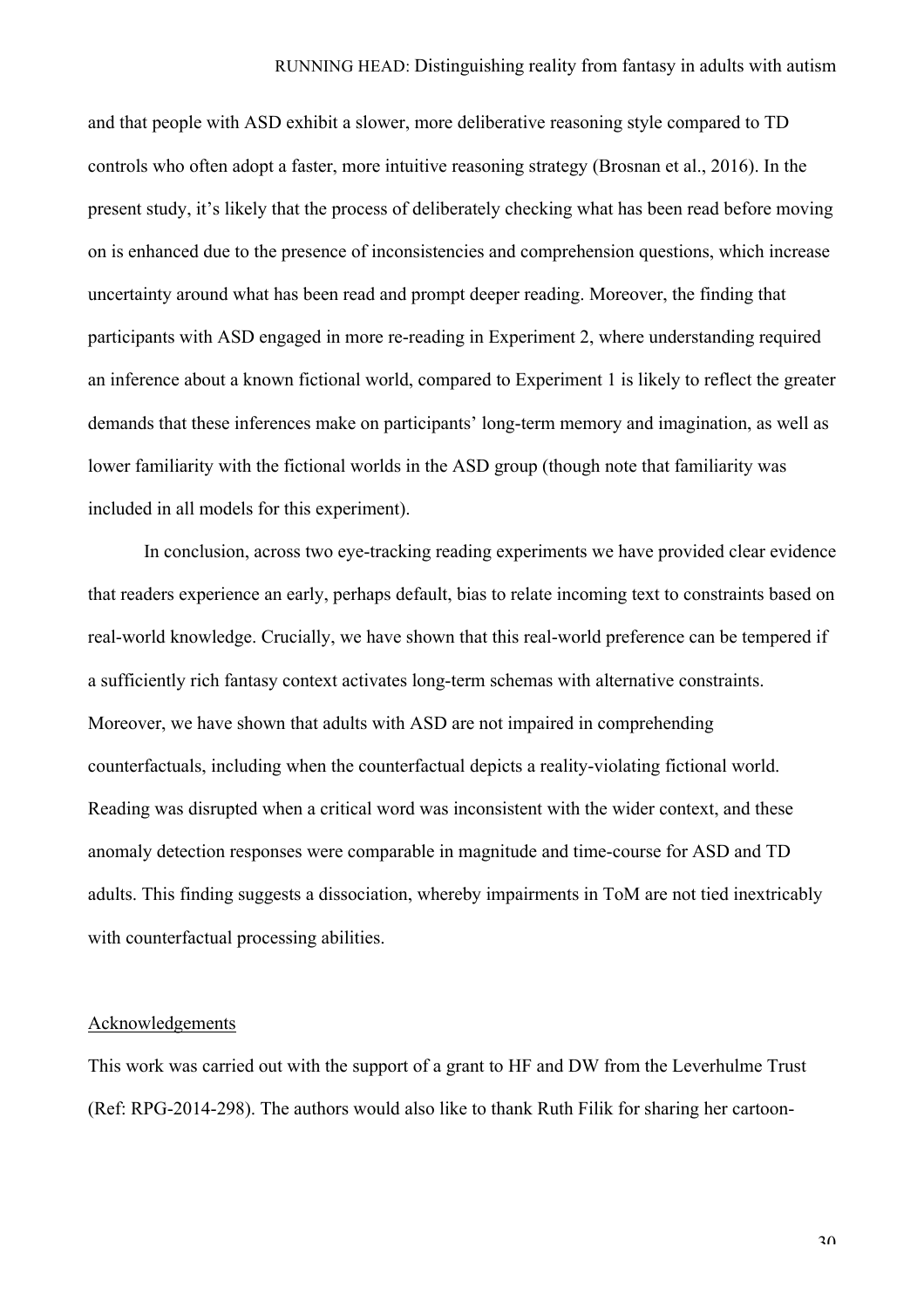based materials from Filik and Leuthold (2013), which inspired the development of items for our Experiment 2.

#### References

- Adams, N.C. & Jarrold, C. (2012). Inhibition in autism: Children with autism have difficulty inhibiting irrelevant distractors but not prepotent responses. *Journal of Autism and Developmental Disorders, 42*, 1052-1063.
- Albrecht, J.E., & O'Brien, E.J. (1993). Updating a mental model: Maintaining both local and global coherence. *Journal of Experimental Psychology: Learning, Memory, and Cognition, 19*, 1061- 1069.
- American Psychiatric Association (2013). *Diagnostic and statistical manual of mental disorders (DSM-5®).* American Psychiatric Pub.
- Au Yeung, S., Kaakinen, J.K., Liversedge, S., & Benson, V. (2018). Would adults with autism be less likely to bury the survivors? An eye movement study of anomalous text reading. *The Quarterly Journal of Experimental Psychology, 24*, 1-27.
- Au-Yeung, S.K., Kaakinen, J.K., Liversedge, S.P., & Benson, V. (2015). Processing of written irony in Autism Spectrum Disorder: An eye-movement study. *Autism Research*, *8*, 749-760.
- Barnes, J.L. (2012). Fiction, imagination, and social cognition: Insights from autism. *Poetics*, *40*, 299-316.
- Baron-Cohen, S., Leslie, A.M., & Frith, U. (1985). Does the autistic child have a "theory of mind"? *Cognition, 21*, 37-46.
- Baron-Cohen, S., Wheelwright, S., Skinner, R., Martin, J., & Clubley, E. (2001). The autismspectrum quotient (AQ): Evidence from asperger syndrome/high-functioning autism, males and females, scientists and mathematicians. *Journal of Autism and Developmental Disorders, 31*, 5- 17.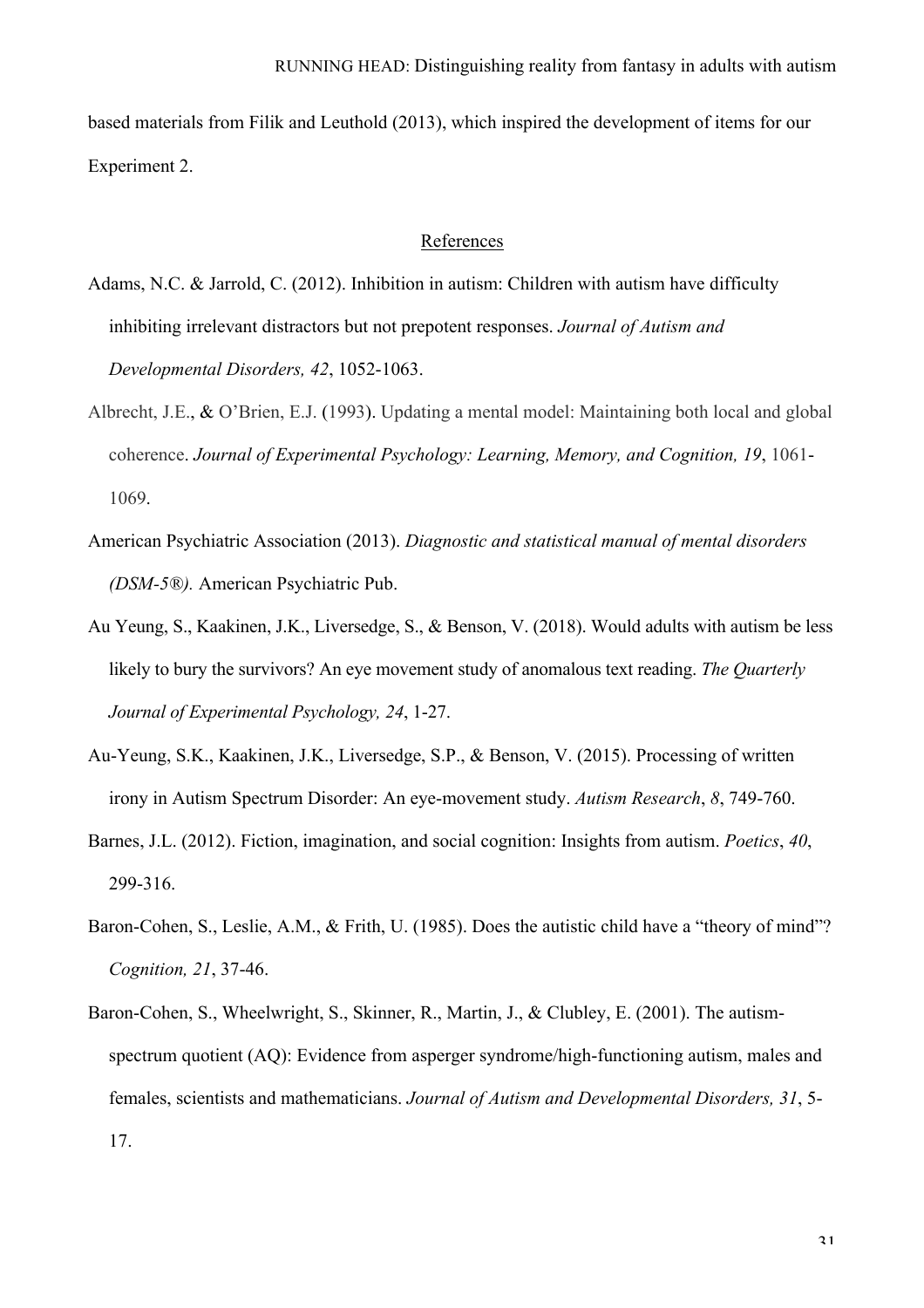- Barr, D.J., Levy, R., Scheepers, C., & Tily, H.J. (2013). Random effects structure for confirmatory hypothesis testing: Keep it maximal. *Journal of Memory and Language, 68*, 255-278.
- Bates, D., Mächler, M., Bolker, B., & Walker, S. (2014). Fitting linear mixed-effects models using lme4. *arXiv Preprint arXiv:1406.5823.*
- Baayen, R.H. (2008). *Analyzing linguistic data: A practical introduction to statistics using R*. Cambridge University Press, Cambridge, UK.
- Begeer, S., De Rosnay, M., Lunenburg, P., Stegge, H., & Terwogt, M.M. (2014). Understanding of emotions based on counterfactual reasoning in children with autism spectrum disorders. *Autism, 18*, 301-310.
- Begeer, S., Terwogt, M.M., Lunenburg, P., & Stegge, H. (2009). Brief report: Additive and subtractive counterfactual reasoning of children with high-functioning autism spectrum disorders. *Journal of Autism and Developmental Disorders, 39*, 1593-1597.
- Black, J., Barzy, M., Williams, D., & Ferguson, H.J. (in press). Intact counterfactual emotion processing in adults with autism spectrum disorder: Evidence from eye-tracking. *Autism Research*.
- Black, J., Williams, D., & Ferguson, H.J. (2018). Imagining counterfactual worlds in autism spectrum disorder. *Journal of Experimental Psychology: Learning, Memory, and Cognition, 44*, 1444-1463.
- Braze, D., Shankweiler, D., Ni, W., & Palumbo, L.C. (2002). Readers' eye movements distinguish anomalies of form and content. *Journal of Psycholinguistic Research*, *31,* 25-44.
- Brosnan, M., Chapman, E., & Ashwin, C. (2014). Adolescents with autism spectrum disorder show a circumspect reasoning bias rather than 'jumping-to-conclusions'. *Journal of autism and developmental disorders*, *44*, 513-520.
- Brosnan, M., Lewton, M., & Ashwin, C. (2016). Reasoning on the autism spectrum: a dual process theory account. *Journal of autism and developmental disorders*, *46*, 2115-2125.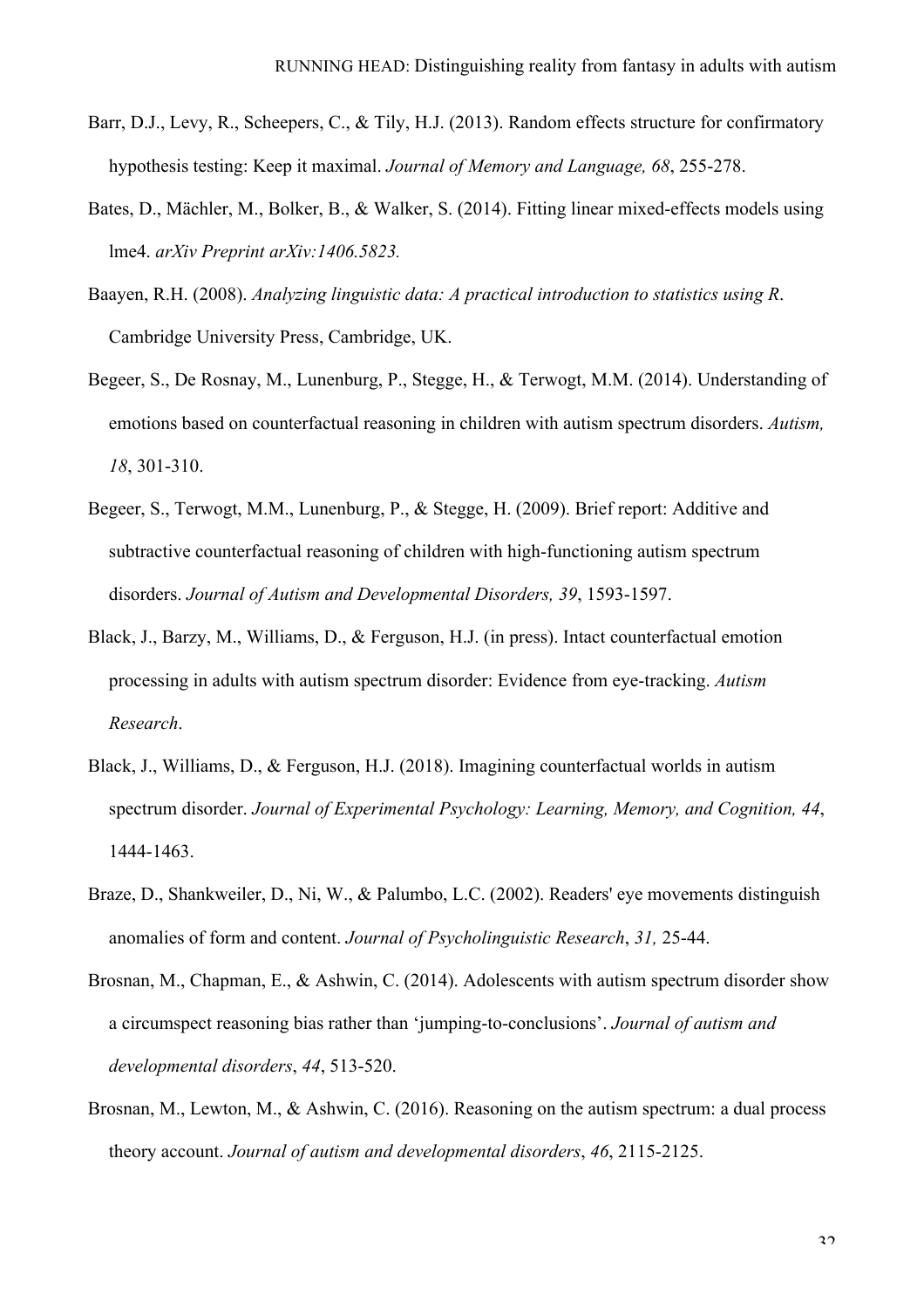- Byrne, R.M.J. (2005). *The Rational Imagination: How People Create Alternatives to Reality*. Cambridge, M.A.: MIT Press.
- Cook, A.E., & O'Brien, E.J. (2014). Knowledge activation, integration, and validation during narrative text comprehension. *Discourse Processes, 51*, 26-49.
- Creer, S.D., Cook, A.E., & O'Brien, E.J. (2018). Competing activation during fantasy text comprehension. *Scientific studies of reading, 22*, 308-320.
- Drayton, S., Turley-Ames, K.J., & Guarjardo, N.R. (2011). Counterfactual thinking and false belief: the role of executive function. *Journal of Experimental Child Psychology, 108,* 532-548.
- Ferguson, H.J. & Jayes, L. (2018). Plausibility and perspective influence the processing of counterfactual narratives. *Discourse Processes, Special Issue in honor of Tony Sanford, 55*, 166- 186.
- Ferguson, H.J., Scheepers, C., & Sanford, A.J. (2010). Expectations in counterfactual and theory of mind reasoning. *Language and Cognitive Processes, 25*, 297-346.
- Ferguson, H.J., & Sanford, A.J. (2008). Anomalies in real and counterfactual worlds: An eyemovement investigation. *Journal of Memory and Language, 58*, 609-626.
- Ferguson, H.J., Sanford, A.J., & Leuthold, H. (2008). Eye-movements and ERPs reveal the time course of processing negation and remitting counterfactual worlds. *Brain Research, 1236*, 113- 125.
- Filik, R. (2008). Contextual override of pragmatic anomalies: evidence from eve movements. *Cognition, 106*, 1038-1046.
- Filik, R. & Leuthold, H. (2013). The role of character-based knowledge in online narrative comprehension: Evidence from eye movements and ERPs. *Brain Research, 1506*, 94-104.
- Frith, U. (1989). *Autism: Explaining the enigma*. Oxford, UK Blackwell Publishing.
- Frith, U. & Happé, F. (1994). Autism: Beyond "theory of mind". *Cognition, 50*, 115-132.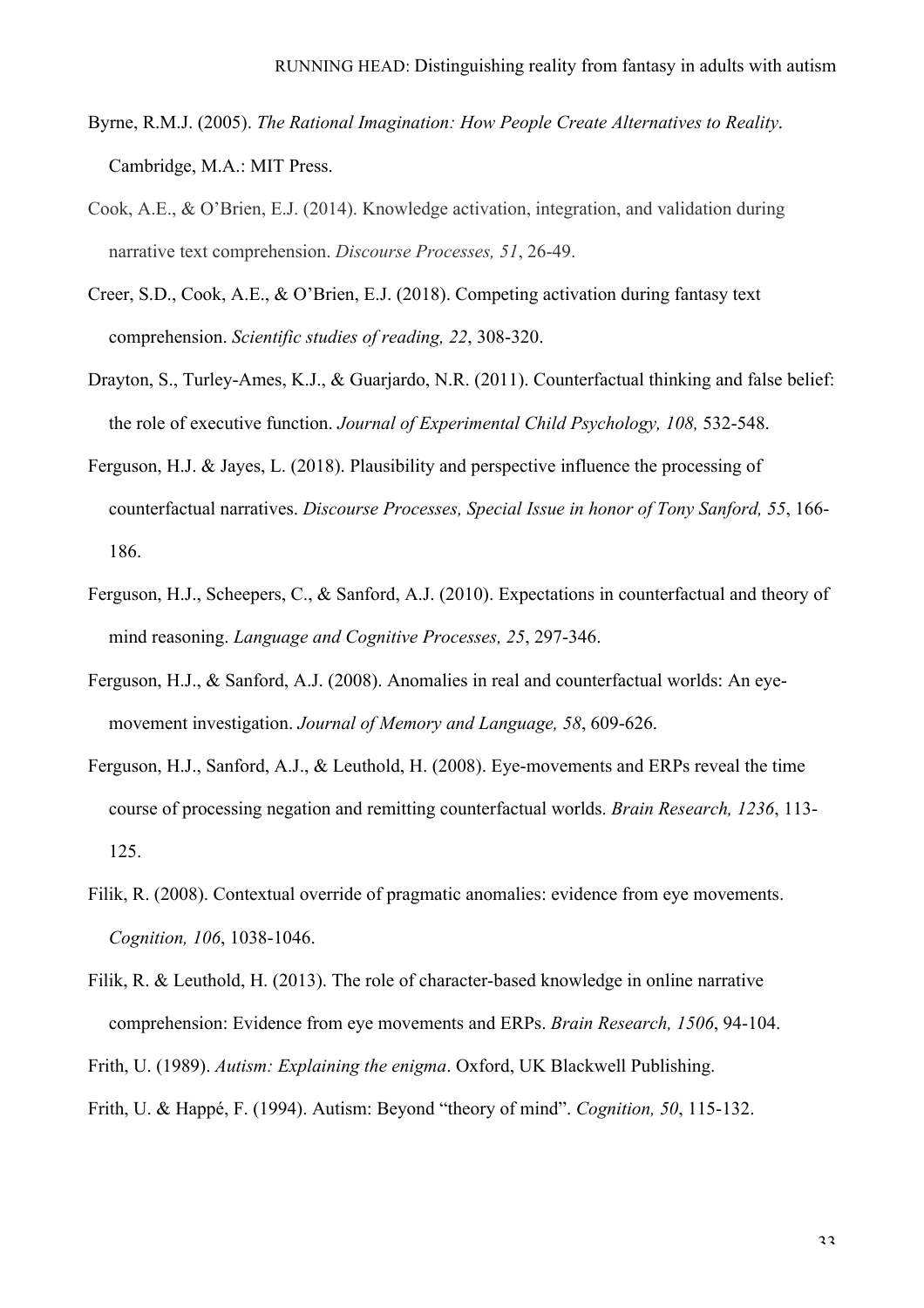- Geurts, H.M., Bergh, S.F., & Ruzzano, L. (2014). Prepotent response inhibition and interference control in autism spectrum disorders: Two meta-analyses. *Autism Research, 7*, 407-420.
- Grant, C., Riggs, K.J., & Boucher, J. (2004). Counterfactual and mental state reasoning in children with autism. *Journal of Autism and Developmental Disorders, 34*, 177-188.
- Happé, F.G.E. (1997). Central coherence and theory of mind in autism: Reading homographs in context. *British Journal of Developmental Psychology, 15*, 1-12.
- Happé, F. & Frith, U. (2006). The weak coherence account: Detail-focused cognitive style in autism spectrum disorders. *Journal of Autism and Developmental Disorders, 36*, 5-25.
- Howard, P.L., Liversedge, S.P., & Benson, V. (2017a). Investigating the Use of World Knowledge During On-line Comprehension in Adults with Autism Spectrum Disorder. *Journal of Autism and Developmental Disorders, 47*, 2039-2053.
- Howard, P.L., Liversedge, S.P., & Benson, V. (2017b). Benchmark eye movement effects during natural reading in autism spectrum disorder. *Journal of Experimental Psychology: Learning, Memory, and Cognition, 43*, 109-127.
- Howard, P.L., Liversedge, S.P., & Benson, V. (2017c). Processing of co-reference in autism spectrum disorder. *Autism Research, 10*, 1968-1980.
- Jolliffe, T. & Baron-Cohen, S. (1999). A test of central coherence theory: linguistic processing in high-functioning adults with autism or Asperger syndrome: is local coherence impaired? *Cognition, 71*, 149-185.
- Joseph, H.S., Liversedge, S.P., Blythe, H.I., White, S.J., Gathercole, S.E., & Rayner, K. (2008). Children's and adults' processing of anomaly and implausibility during reading: Evidence from eye movements. *The Quarterly Journal of Experimental Psychology, 61*, 708-723.
- Kahneman, D. (1995). Varieties of Counterfactual Thinking. In Neal J. Roese and James M. Olson (Eds.), *What Might Have Been: The Social Psychology of Counterfactual Thinking.* Hillsdale, NJ: Erlbaum, 375-96.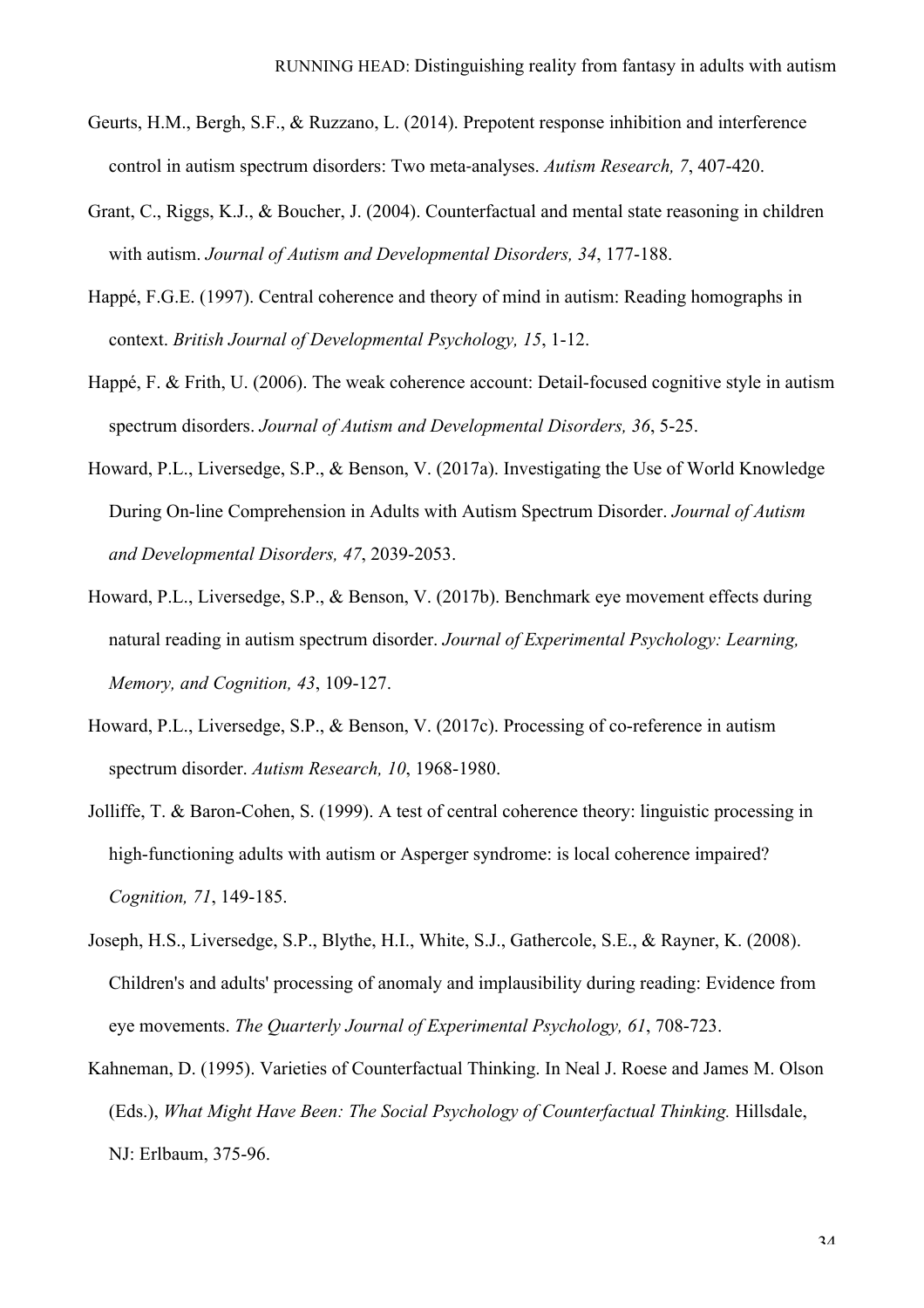- Kulakova, E. & Nieuwland, M.S. (2016). Pragmatic skills predict online counterfactual comprehension: Evidence from the N400. *Cognitive, Affective, & Behavioral Neuroscience, 16*, 814-824.
- Landauer, T.K., & Dumais, S.T. (1997). A solution to plato's problem: The latent semantic analysis theory of acquisition, induction, and representation of knowledge. *Psychological Review, 104*, 211.
- Lind, S.E. & Williams, D.M. (2012). The association between past and future oriented thinking: Evidence from autism spectrum disorder. *Learning and Motivation, 43*, 231-240.
- Lind, S., Williams, D., Bowler, D., & Peel, A. (2014). Episodic memory and episodic future thinking impairments in high-functioning autism spectrum disorder: An underlying difficulty with scene construction or self-projection? *Neuropsychology*, *28*, 55-67.
- Lord, C., Risi, S., Lambrecht, L., Cook Jr, E.H., Leventhal, B.L., DiLavore, P.C., . . . Rutter, M. (2000). The autism diagnostic observation Schedule—Generic: A standard measure of social and communication deficits associated with the spectrum of autism. *Journal of Autism and Developmental Disorders, 30*, 205-223.
- Metusalem, R., Kutas, M., Urbach, T.P., Hare, M., McRae, K., & Elman, J.L. (2012). Generalized event knowledge activation during online sentence comprehension. *Journal of Memory and Language, 66*, 545-567.
- Minshew, N.J. & Goldstein, G. (1998). Autism as a disorder of complex information processing. *Mental Retardation and Developmental Disabilities Research Reviews, 4*, 129-136.
- Minshew, N.J., Goldstein, G., & Siegel, D.J. (1997). Neuropsychologic functioning in autism: Profile of a complex information processing disorder. *Journal of the International Neuropsychological Society, 3*, 303-316.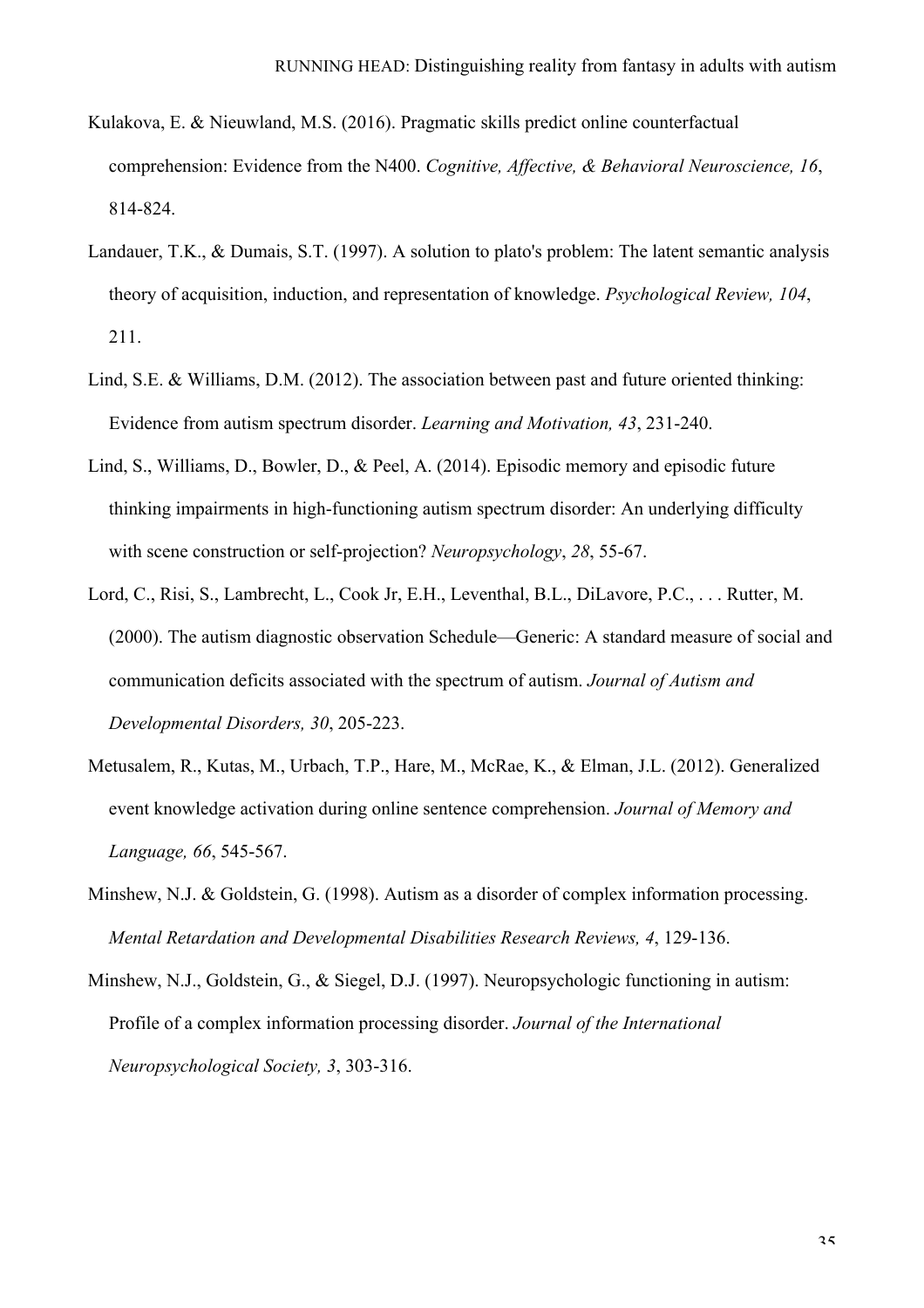- Minshew, N.J., Williams, D.L., & McFadden, K. (2008). Information processing, neural connectivity, and neuronal organization. In A. Zimmerman (Ed.), *Autism: Current theories and evidence* (pp. 381-405). Totowa, NJ: Humana Press.
- Morison, P. & Gardner, H. (1978). Dragons and Dinosaurs: The Child's Capacity to Differentiate Fantasy from Reality, *Child Development, 49*, 642-8.
- Morsanyi, K., & Handley, S.J. (2012). Reasoning on the basis of fantasy content: Two studies with high-functioning autistic adolescents. *Journal of Autism and Developmental Disorders, 42*, 2297- 2311.
- Ni, W., Fodor, J.D., Crain, S., & Shankweiler, D.P. (1998). Anomalous strings: Eye movement patterns. *Journal of Psycholinguistic Research*, *27,* 515-539.
- Nieuwland, M.S. (2013). "If a lion could speak …": Online sensitivity to propositional truth-value of unrealistic counterfactual sentences. *Journal of Memory & Language, 68*, 54-67.
- Nieuwland, M.S. & Martin, A.E. (2012). If the real world were irrelevant, so to speak: The role of propositional truth-value in counterfactual sentence comprehension. *Cognition, 122*, 102-109.
- Nieuwland, M.S. & Van Berkum, J.J.A. (2006). When peanuts fall in love: N400 evidence for the power of discourse. *Journal of Cognitive Neuroscience*, *18,* 1098-1111.
- Nuske, H.J. & Bavin, E.L. (2011). Narrative comprehension in 4-7-year-old children with autism: Testing the weak central coherence account. *International Journal of Language & Communication Disorders, 46*, 108-119.
- O'Brien, E.J., & Cook, A.E. (2016a). Coherence threshold and the continuity of processing: The RI-Val model of comprehension. *Discourse Processes, 53*, 326-338.
- O'Brien, E.J., & Cook, A.E. (2016b). Separating the activation, integration, and validation components of reading. In B. H. Ross (Ed.), *The psychology of learning and motivation* (Vol. 65, pp. 249-276). Cambridge, MA: Academic Press.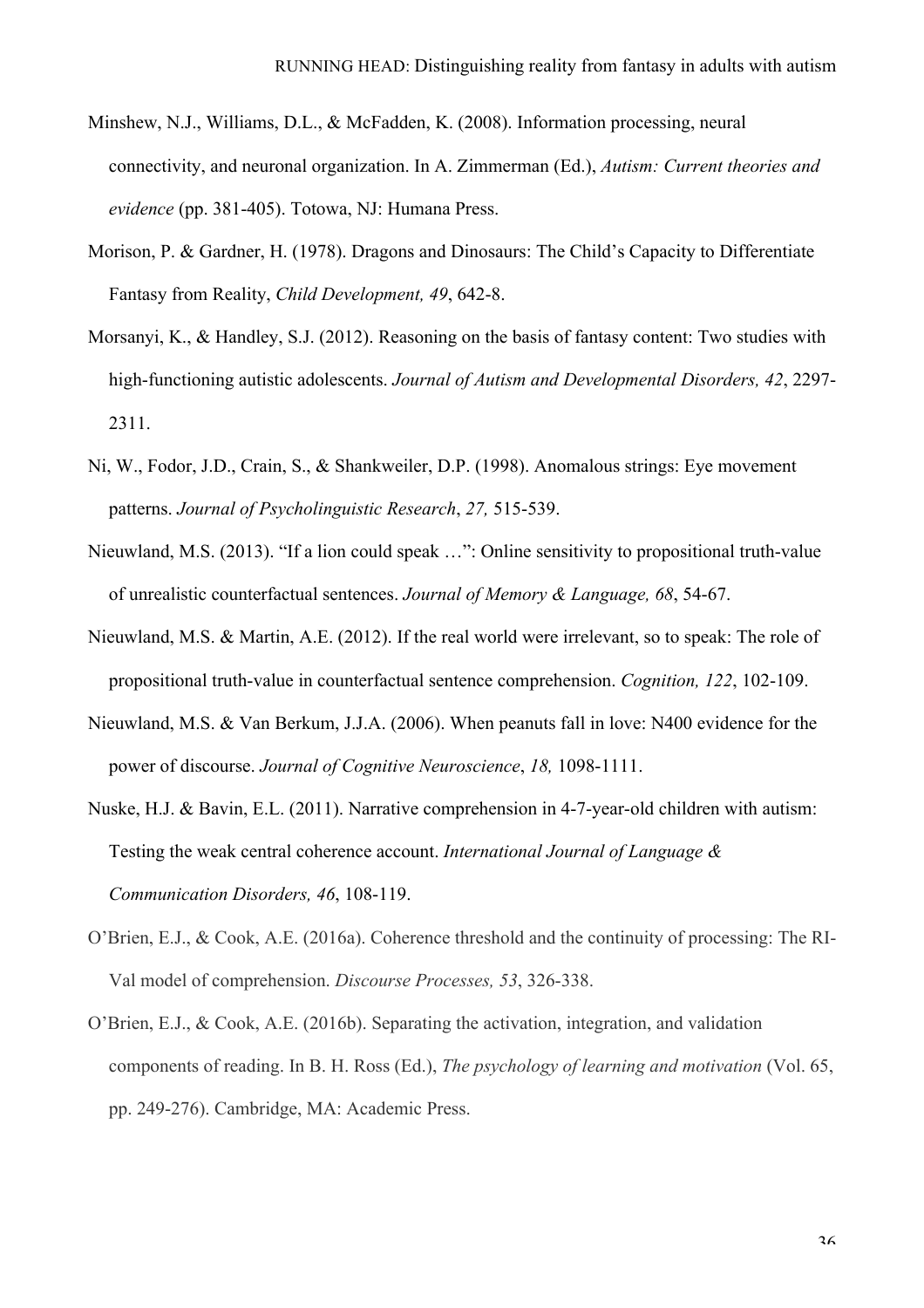- Perner, J. (2000). About + Belief + Counterfactual. In P. Mitchell and K. J. Riggs (Eds.). *Children's reasoning and the mind (pp. 367-401). Hove, East Sussex: Psychology Press.*
- Perner, J., Sprung, M., & Steinkogler, B. (2004). Counterfactual conditionals and false belief: a developmental dissociation. *Cognitive Development, 19*, 179-201.
- R Core Team. (2016). *R: A language and environment for statistical computing*. Vienna, Austria: R Foundation for Statistical Computing.
- Rayner, K., Warren, T., Juhasz, B., & Liversedge, S. (2004). The effects of plausibility on eye movements in reading. *Journal of Experimental Psychology: Learning, Memory and Cognition, 30*, 1290-1301.
- Riggs, K.J., Peterson, D.M., Robinson, E.J., & Mitchell, P. (1998). Are errors in false belief tasks symptomatic of a broader difficulty with counterfactuality? *Cognitive Development, 13,* 73-91.
- Roese, N.J., Sanna, L.J., & Galinsky, A.D. (2005). The mechanics of imagination: Automaticity and control in counterfactual thinking. In R.R. Hassin, J.S. Uleman & J.A. Bargh (Eds.), *The New Unconscious* (pp. 138-170). New York: Oxford University Press.
- Saldaña, D. & Frith, U. (2007). Do readers with autism make bridging inferences from world knowledge? *Journal of Experimental Child Psychology, 96*, 310-319.
- Sanford, A.J. (1983). *The Mind of Man*. New Haven: Yale University Press.
- Sanford, A.J. & Garrod, S.C. (1981). *Understanding Written Language*. Chichester: John Wiley & Sons.
- Sanford, A.J. & Garrod, S.C. (1998). The role of scenario mapping in text comprehension, *Discourse Processes, 26,* 159-190.
- Sansosti, F.J., Was, C., Rawson, K.A., & Remaklus, B.L. (2013). Eye movements during processing of text requiring bridging inferences in adolescents with higher functioning autism spectrum disorders: A preliminary investigation. *Research in Autism Spectrum Disorders, 7*, 1535-1542.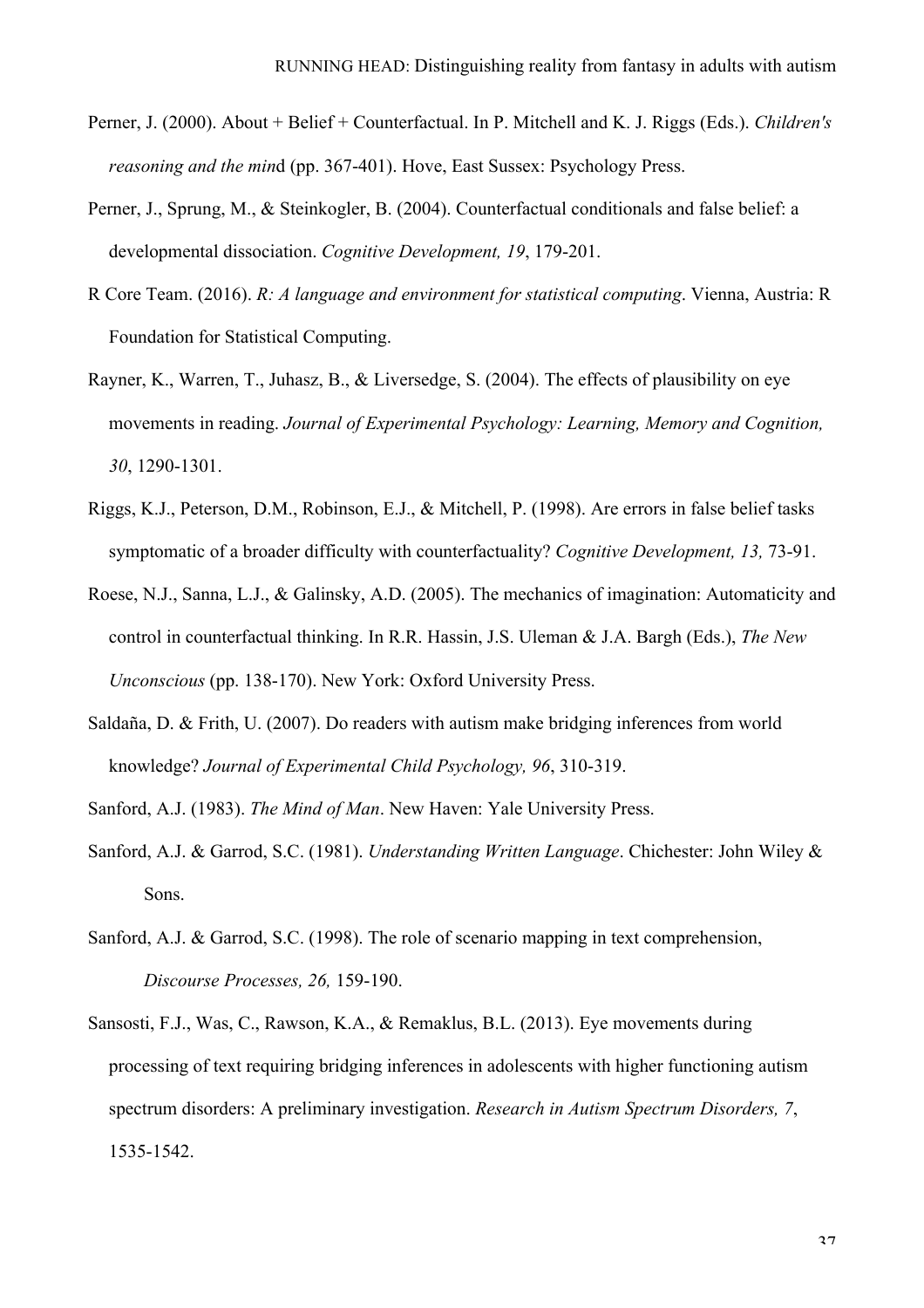- Scott, F. & Baron-Cohen, S. (1996). Imagining real and unreal objects: an investigation of imagination in autism. *Journal of Cognitive Neuroscience, 8*, 400-411.
- Skolnick, D. & Bloom, P. (2006). What does Batman think about SpongeBob? Children's understanding of the fantasy/ fantasy distinction. *Cognition, 101*, B9-B18.
- Staub, A., Rayner, R., Pollatsek, A., Hyönä, J., & Majewski, H. (2007). The time course of plausibility effects on eye movements in reading: Evidence from noun-noun compounds. *Journal of Experimental Psychology, 33*, 1162-1169.
- Surian, L., Baron-Cohen, S., & Van der Lely, H. (1996). Are children with autism deaf to Gricean maxims? *Cognitive Neuropsychiatry, 1*, 55-71.
- Van Hoeck, N., Begtas, E., Steen, J., Kestemont, J., Vandekerckhove, M., & Van Overwalle, F. (2014). False belief and counterfactual reasoning in a social environment. *NeuroImage, 90*, 315- 325.
- Warren, T. & McConnell, K. (2007). Investigating effects of selectional restriction violations and plausibility violation severity on eye-movements in reading. *Psychonomic Bulletin & Review, 14*, 770-775.
- Warren, T., McConnell, K., & Rayner, K. (2008). Effects of context on eye movements when reading about plausible and impossible events. *Journal of Experimental Psychology: Learning, Memory, and Cognition, 34*, 1001-1010.
- Wechsler, D. (1999). *Wechsler abbreviated scale of intelligence*. Psychological Corporation.
- World Health Organization. (1993). The ICD-10 classification of mental and behavioural disorders: Diagnostic criteria for research.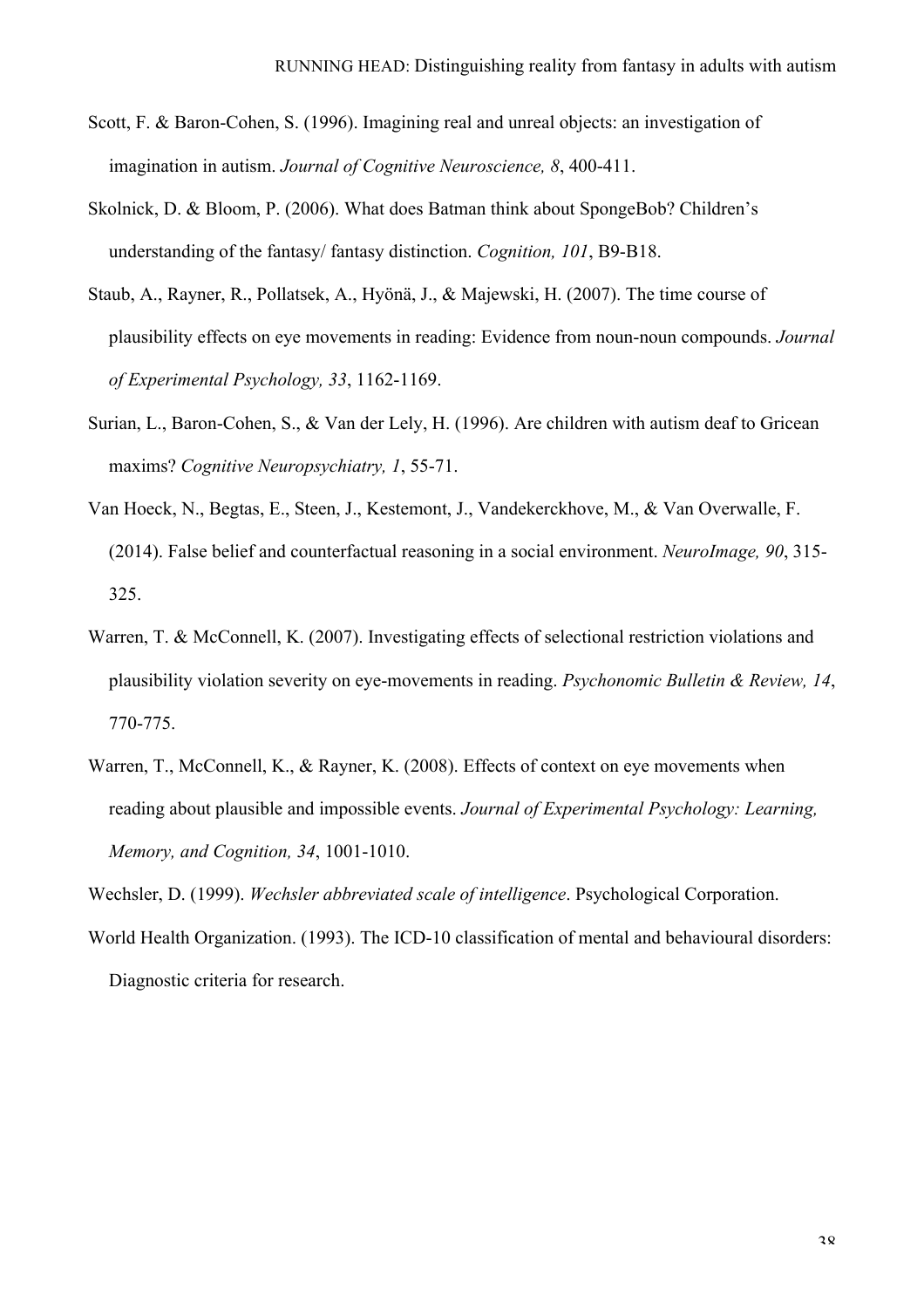between group t-tests.

|                                 | <b>ASD</b><br>$(n = 25)$ | TD<br>$(n = 25)$ | $\boldsymbol{t}$ | $\boldsymbol{p}$ | Cohen's $d$ |
|---------------------------------|--------------------------|------------------|------------------|------------------|-------------|
| Sex (m.f)                       | 17:8                     | 17:8             |                  |                  |             |
| Age (years)                     | 36.19(8.44)              | 37.56 (9.72)     | $-0.42$          | .68              | $-0.15$     |
| Verbal IQ                       | 101(15.23)               | 105(11.37)       | $-1.03$          | .31              | $-0.30$     |
| Performance IQ                  | 102(20.43)               | 105(11.76)       | $-0.73$          | .47              | $-0.18$     |
| Overall IQ                      | 101(17.81)               | 105(10.47)       | $-1.01$          | .32              | $-0.27$     |
| Total AQ score                  | 32.00(8.44)              | 16.24(6.39)      | 7.45             | $\leq .001$ ***  | 2.11        |
| ADOS-2 Module 4 algorithm total | 8.58 (4.92)              | -                |                  |                  |             |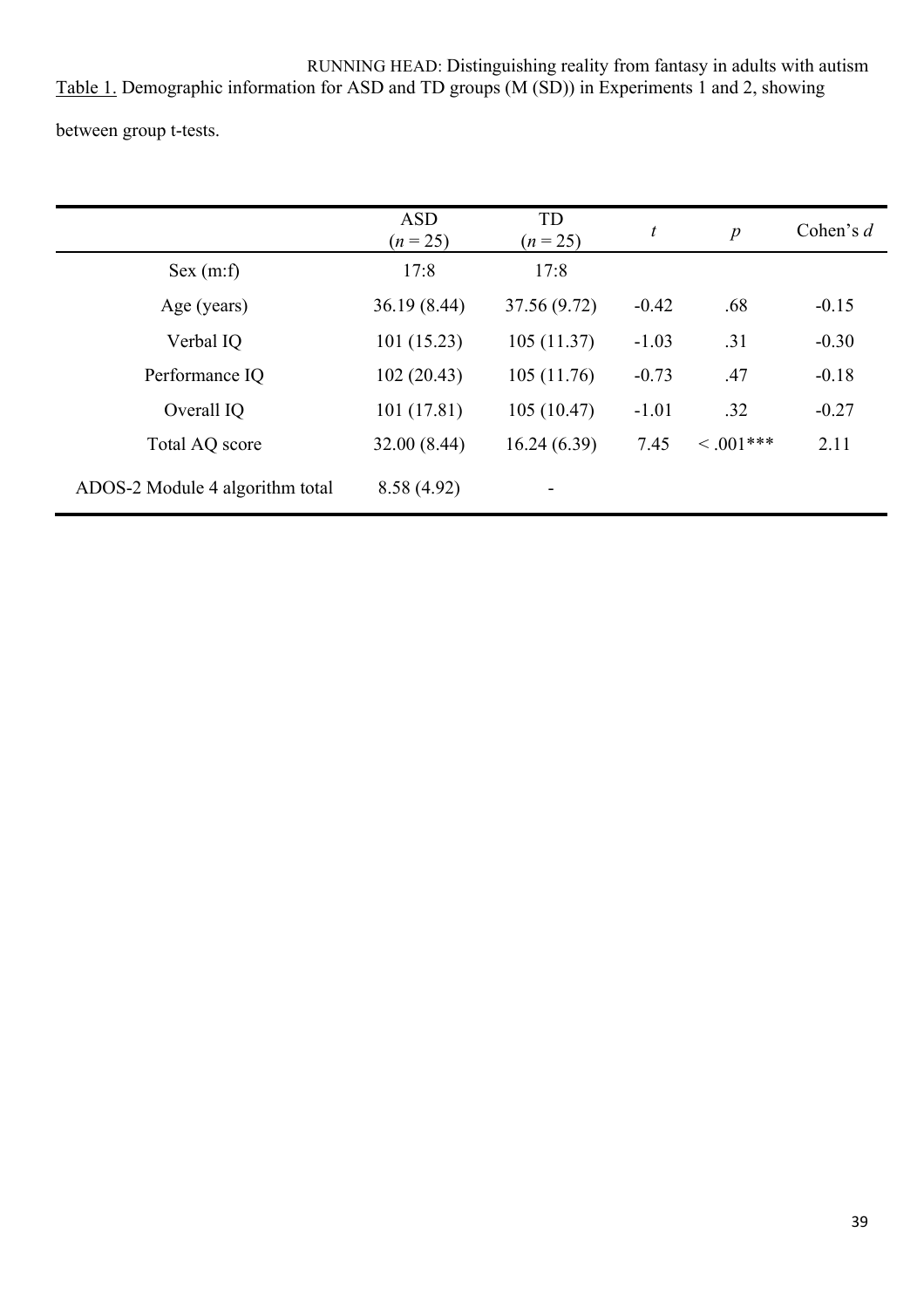|                                    |             | <b>ASD</b>     |             |              | <b>TD</b>  |                |            |              |  |  |  |
|------------------------------------|-------------|----------------|-------------|--------------|------------|----------------|------------|--------------|--|--|--|
|                                    |             | Counterfactual |             | Factual      |            | Counterfactual | Factual    |              |  |  |  |
|                                    | Consistent  | Inconsistent   | Consistent  | Inconsistent | Consistent | Inconsistent   | Consistent | Inconsistent |  |  |  |
| Pre-critical region                |             |                |             |              |            |                |            |              |  |  |  |
| First fixation duration (ms)       | 240 (113)   | 237(104)       | 241 (108)   | 228 (96)     | 233 (98)   | 233(103)       | 241 (100)  | 233 (88)     |  |  |  |
| First-pass reading time (ms)       | 714 (468)   | 689 (450)      | 747 (507)   | 728 (425)    | 700 (364)  | 690 (403)      | 744 (407)  | 772 (423)    |  |  |  |
| First-pass regressions out $(\% )$ | 15(35)      | 20(40)         | 21(41)      | 16(37)       | 14(35)     | 19(39)         | 18(39)     | 16(36)       |  |  |  |
| Regression path reading time (ms)  | 922 (588)   | 950 (762)      | 995 (600)   | 930 (567)    | 890 (519)  | 938 (570)      | 970 (466)  | 940 (507)    |  |  |  |
| Total reading time (ms)            | 1136 (806)  | 1343 (982)     | 1203 (679)  | 1203 (797)   | 988 (463)  | 1065(569)      | 1069(491)  | 1132 (661)   |  |  |  |
| Critical region                    |             |                |             |              |            |                |            |              |  |  |  |
| First fixation duration (ms)       | 229(89)     | 220 (78)       | 220(87)     | 247(109)     | 229 (82)   | 226(80)        | 211(70)    | 229(84)      |  |  |  |
| First-pass reading time (ms)       | 258 (134)   | 234(91)        | 247 (124)   | 305 (258)    | 256 (121)  | 239(91)        | 224 (84)   | 246 (105)    |  |  |  |
| First-pass regressions out $(\% )$ | 17(38)      | 22(42)         | 24(43)      | 21(41)       | 23(42)     | 20(40)         | 23(42)     | 21(41)       |  |  |  |
| Regression path reading time (ms)  | 330 (248)   | 340 (264)      | 371 (308)   | 396 (308)    | 333 (206)  | 321 (224)      | 312 (190)  | 332 (297)    |  |  |  |
| Total reading time (ms)            | 374 (249)   | 377 (252)      | 381 (267)   | 472 (408)    | 320 (178)  | 307(172)       | 279 (151)  | 378 (339)    |  |  |  |
| Post-critical region               |             |                |             |              |            |                |            |              |  |  |  |
| First fixation duration (ms)       | 240 (94)    | 239(89)        | 246 (125)   | 230(98)      | 236(97)    | 232(97)        | 239(97)    | 241 (104)    |  |  |  |
| First-pass reading time (ms)       | 557 (337)   | 539 (330)      | 555 (359)   | 455 (274)    | 550 (332)  | 537 (295)      | 544 (285)  | 518 (325)    |  |  |  |
| First-pass regressions out $(\% )$ | 41 (49)     | 48 (50)        | 38 (49)     | 52(50)       | 35(48)     | 41 (49)        | 37(48)     | 45(50)       |  |  |  |
| Regression path reading time (ms)  | 1363 (1503) | 1680 (2040)    | 1376 (1484) | 1417 (1577)  | 978 (859)  | 1114 (1084)    | 933 (721)  | 1290 (1552)  |  |  |  |
| Total reading time (ms)            | 825 (464)   | 897 (544)      | 921 (650)   | 850 (522)    | 686 (367)  | 736 (387)      | 666 (328)  | 782 (537)    |  |  |  |

Table 2. Mean (SD) values for each reading measure, sentence region, and condition for ASD and TD groups, Experiment 1.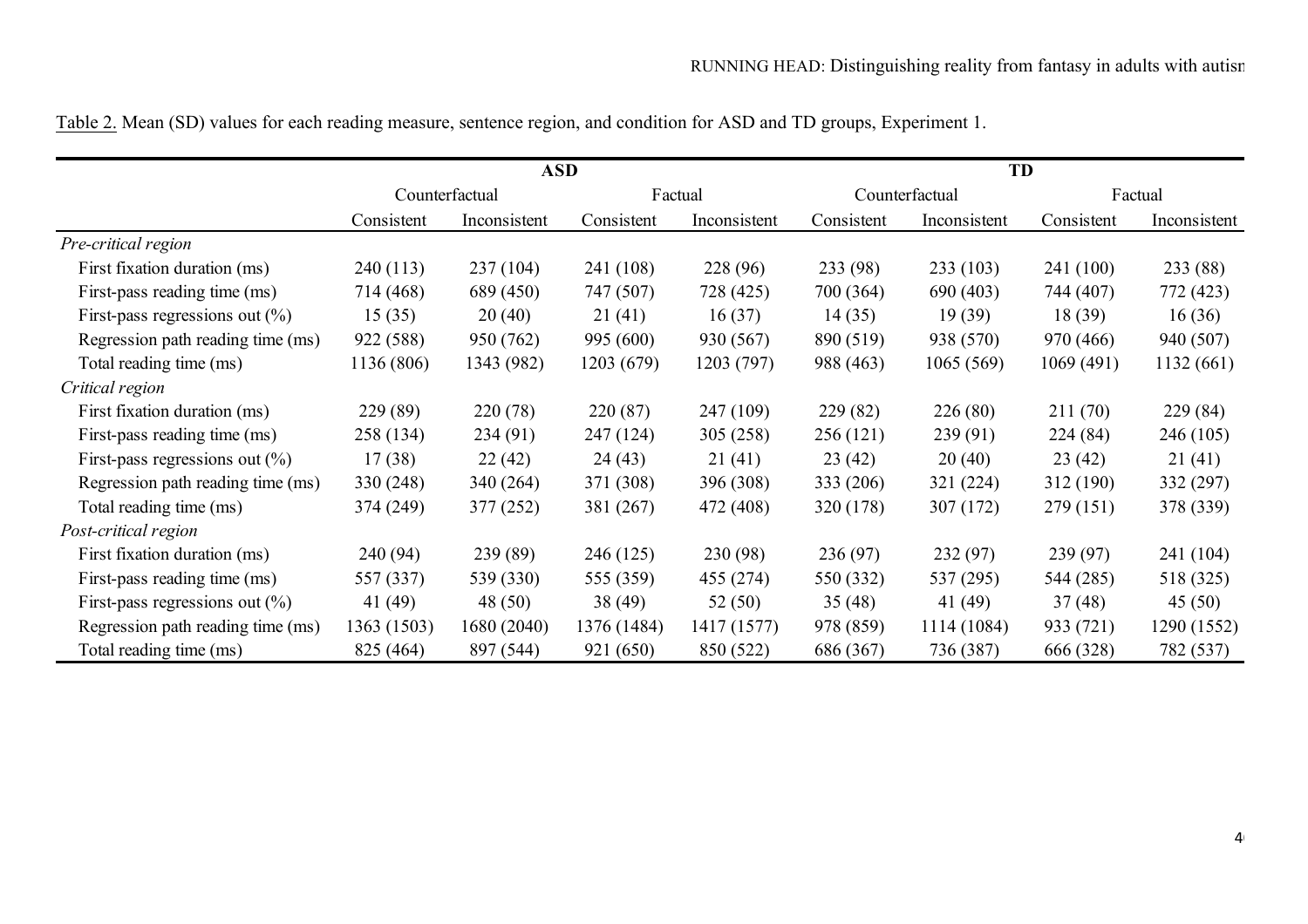|                           | <b>First fixation duration</b> |       | First-pass reading time |          |           | <b>First-pass regressions out</b> |          |       | Regression path reading time |          |        | <b>Total reading time</b> |          |           |          |
|---------------------------|--------------------------------|-------|-------------------------|----------|-----------|-----------------------------------|----------|-------|------------------------------|----------|--------|---------------------------|----------|-----------|----------|
|                           | Est.                           | SE    | t-value                 | Est.     | $\cal SE$ | t-value                           | Est.     | SE    | z-value                      | Est.     | $S\!E$ | t-value                   | Est.     | $\cal SE$ | t-value  |
| Pre-critical region       |                                |       |                         |          |           |                                   |          |       |                              |          |        |                           |          |           |          |
| Context                   | 0.004                          | 0.008 | 0.42                    | 0.027    | 0.014     | 1.89                              | $-0.037$ | 0.197 | $-0.19$                      | 0.022    | 0.012  | 1.79                      | 0.021    | 0.011     | 1.89     |
| Consistency               | 0.010                          | 0.008 | 1.35                    | 0.000    | 0.013     | 0.03                              | $-0.068$ | 0.184 | $-0.37$                      | 0.000    | 0.011  | $-0.03$                   | $-0.021$ | 0.011     | $-1.85$  |
| Group                     | 0.000                          | 0.022 | 0.02                    | 0.027    | 0.032     | 0.84                              | 0.045    | 0.261 | 0.17                         | 0.018    | 0.034  | 0.55                      | $-0.033$ | 0.034     | $-0.97$  |
| Context:Consistency       | 0.011                          | 0.018 | 0.59                    | $-0.029$ | 0.028     | $-1.05$                           | 0.453    | 0.395 | 1.15                         | 0.026    | 0.023  | 1.14                      | 0.040    | 0.023     | 1.72     |
| Context:Group             | 0.014                          | 0.016 | 0.86                    | 0.010    | 0.026     | 0.38                              | $-0.037$ | 0.336 | $-0.11$                      | 0.017    | 0.026  | 0.65                      | 0.024    | 0.020     | 1.23     |
| Consistency:Group         | $-0.006$                       | 0.015 | $-0.39$                 | 0.009    | 0.032     | 0.29                              | $-0.181$ | 0.361 | $-0.50$                      | 0.003    | 0.020  | 0.13                      | 0.011    | 0.024     | 0.47     |
| Context:Consistency:Group | $-0.010$                       | 0.031 | $-0.33$                 | $-0.027$ | 0.052     | $-0.52$                           | $-0.505$ | 0.716 | $-0.71$                      | 0.015    | 0.047  | 0.32                      | $-0.061$ | 0.047     | $-1.30$  |
| Critical region           |                                |       |                         |          |           |                                   |          |       |                              |          |        |                           |          |           |          |
| Context                   | $-0.006$                       | 0.009 | $-0.63$                 | $-0.005$ | 0.010     | $-0.49$                           | 0.010    | 0.194 | 0.05                         | 0.011    | 0.015  | 0.77                      | 0.006    | 0.019     | 0.30     |
| Consistency               | $-0.014$                       | 0.009 | $-1.58$                 | $-0.008$ | 0.010     | $-0.82$                           | 0.001    | 0.199 | 0.01                         | $-0.008$ | 0.015  | $-0.52$                   | $-0.030$ | 0.013     | $-2.28*$ |
| Group                     | $-0.002$                       | 0.020 | $-0.12$                 | $-0.012$ | 0.023     | $-0.53$                           | $-0.036$ | 0.290 | $-0.13$                      | $-0.024$ | 0.028  | $-0.84$                   | $-0.069$ | 0.029     | $-2.38*$ |
| Context:Consistency       | $-0.050$                       | 0.020 | $-2.53*$                | $-0.068$ | 0.028     | $-2.39*$                          | 0.412    | 0.411 | 1.00                         | $-0.039$ | 0.034  | $-1.17$                   | $-0.082$ | 0.040     | $-2.07*$ |
| Context:Group             | $-0.017$                       | 0.017 | $-1.01$                 | $-0.030$ | 0.019     | $-1.60$                           | 0.118    | 0.357 | 0.33                         | $-0.029$ | 0.028  | $-1.02$                   | $-0.008$ | 0.026     | $-0.32$  |
| Consistency:Group         | 0.002                          | 0.017 | 0.13                    | 0.007    | 0.021     | 0.31                              | 0.227    | 0.381 | 0.60                         | 0.022    | 0.031  | 0.69                      | $-0.006$ | 0.025     | $-0.22$  |
| Context:Consistency:Group | 0.022                          | 0.042 | 0.51                    | 0.026    | 0.052     | 0.51                              | $-0.647$ | 0.737 | $-0.88$                      | $-0.002$ | 0.054  | $-0.04$                   | $-0.036$ | 0.054     | $-0.67$  |
| Post-critical region      |                                |       |                         |          |           |                                   |          |       |                              |          |        |                           |          |           |          |
| Context                   | 0.001                          | 0.008 | 0.07                    | $-0.023$ | 0.014     | $-1.66$                           | 0.075    | 0.181 | 0.41                         | $-0.006$ | 0.017  | $-0.37$                   | 0.003    | 0.011     | 0.23     |
| Consistency               | 0.008                          | 0.008 | 1.01                    | 0.039    | 0.014     | $2.74$ **                         | $-0.700$ | 0.181 | $-3.87$ ***                  | $-0.042$ | 0.017  | $-2.45*$                  | $-0.019$ | 0.013     | $-1.49$  |
| Group                     | 0.001                          | 0.020 | 0.06                    | 0.020    | 0.035     | 0.57                              | $-0.295$ | 0.340 | $-0.87$                      | $-0.076$ | 0.050  | $-1.52$                   | $-0.064$ | 0.041     | $-1.58$  |
| Context:Consistency       | 0.008                          | 0.015 | 0.56                    | 0.052    | 0.025     | $2.05*$                           | $-0.278$ | 0.354 | $-0.79$                      | $-0.002$ | 0.046  | $-0.05$                   | 0.009    | 0.024     | 0.37     |
| Context:Group             | 0.017                          | 0.018 | 0.95                    | 0.020    | 0.029     | 0.70                              | 0.159    | 0.296 | 0.54                         | 0.047    | 0.033  | 1.41                      | 0.001    | 0.022     | 0.05     |
| Consistency:Group         | $-0.010$                       | 0.015 | $-0.70$                 | $-0.025$ | 0.028     | $-0.90$                           | 0.249    | 0.363 | 0.69                         | $-0.018$ | 0.033  | $-0.55$                   | $-0.030$ | 0.024     | $-1.23$  |
| Context:Consistency:Group | $-0.027$                       | 0.030 | $-0.90$                 | $-0.016$ | 0.051     | $-0.32$                           | 0.082    | 0.620 | 0.13                         | $-0.103$ | 0.070  | $-1.47$                   | $-0.066$ | 0.049     | $-1.36$  |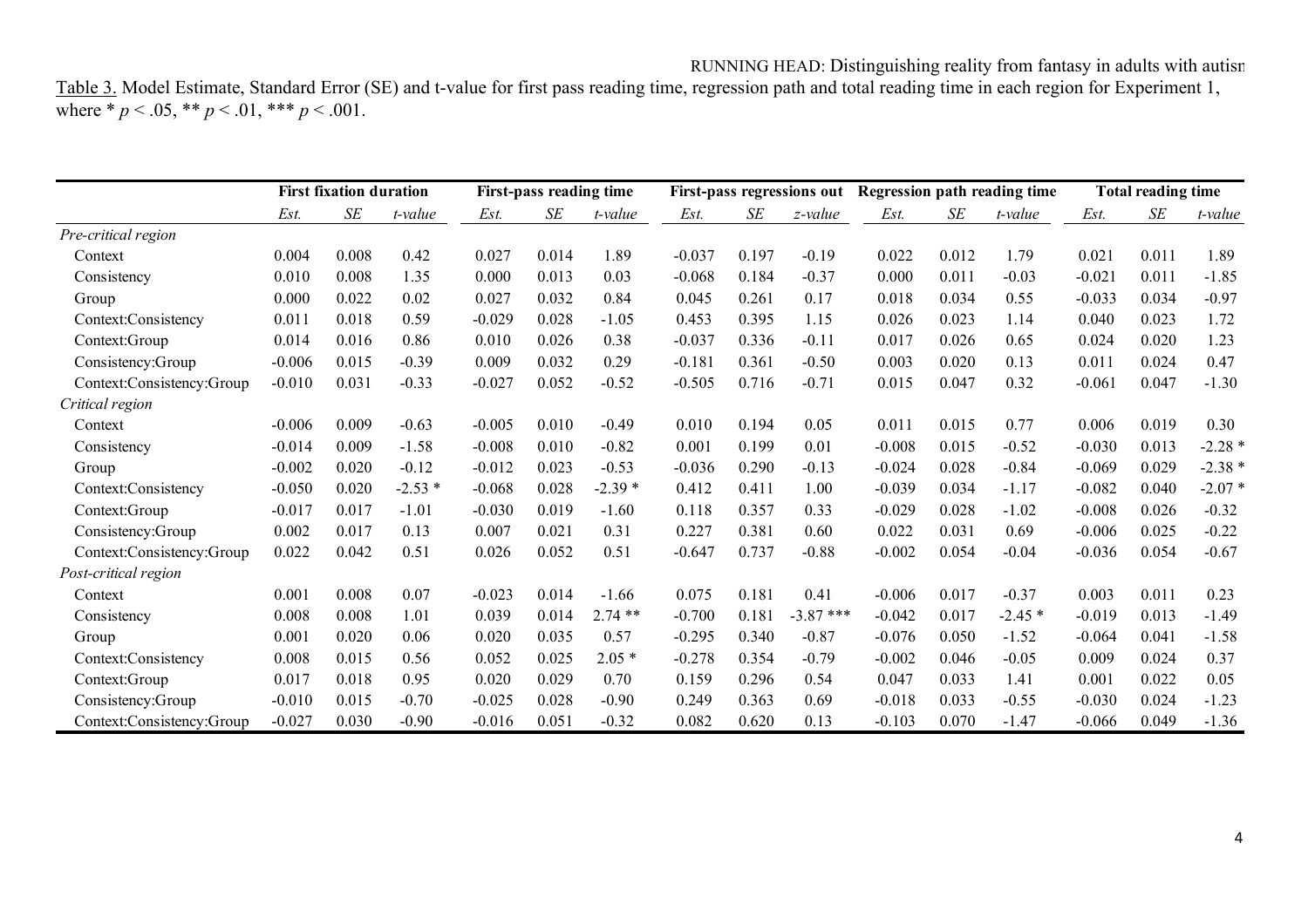|                                    |             | <b>ASD</b>     |                        |              | <b>TD</b>        |                |            |              |  |  |  |
|------------------------------------|-------------|----------------|------------------------|--------------|------------------|----------------|------------|--------------|--|--|--|
|                                    |             | Counterfactual |                        | Factual      |                  | Counterfactual |            | Factual      |  |  |  |
|                                    | Consistent  | Inconsistent   | Consistent             | Inconsistent | Consistent       | Inconsistent   | Consistent | Inconsistent |  |  |  |
| Pre-critical region                |             |                |                        |              |                  |                |            |              |  |  |  |
| First fixation duration (ms)       | 213 (82)    | 214(75)        | 231 (99)               | 213 (80)     | 217(75)          | 216 (84)       | 208 (89)   | 211 (99)     |  |  |  |
| First-pass reading time (ms)       | 392 (272)   | 381 (241)      | 405(216)               | 398 (238)    | 356 (217)        | 375 (244)      | 369 (221)  | 385 (204)    |  |  |  |
| First-pass regressions out $(\% )$ | 16(37)      | 24(43)         | 15(36)                 | 16(37)       | 20(19)           | 19(39)         | 17(38)     | 15(36)       |  |  |  |
| Regression path reading time (ms)  | 515 (407)   | 550 (522)      | 516 (334)              | 530 (459)    | 462 (291)        | 490 (450)      | 465 (288)  | 458 (253)    |  |  |  |
| Total reading time (ms)            | 574 (397)   | 645 (402)      | 646 (436)              | 657 (439)    | 471 (294)        | 550 (316)      | 472 (283)  | 526 (306)    |  |  |  |
| Critical region                    |             |                |                        |              |                  |                |            |              |  |  |  |
| First fixation duration (ms)       | 233(90)     | 221 (84)       | 222(97)                | 227(90)      | 216(73)          | 228 (93)       | 222(81)    | 212(70)      |  |  |  |
| First-pass reading time (ms)       | 284 (140)   | 285 (142)      | 262 (152)<br>270 (131) |              | 253 (116)        | 270 (138)      |            | 252(109)     |  |  |  |
| First-pass regressions out $(\% )$ | 23(43)      | 31(46)         | 36(48)                 | 27(45)       | 27(37)<br>26(44) |                | 26(44)     | 33(47)       |  |  |  |
| Regression path reading time (ms)  | 555 (603)   | 474 (664)      | 472 (525)              | 549 (604)    | 465 (578)        | 342 (246)      |            | 375 (251)    |  |  |  |
| Total reading time (ms)            | 406 (306)   | 461 (319)      | 457 (304)              | 451 (314)    | 342 (218)        | 386 (228)      | 342 (183)  | 373 (194)    |  |  |  |
| Post-critical region               |             |                |                        |              |                  |                |            |              |  |  |  |
| First fixation duration (ms)       | 249(121)    | 241 (114)      | 249 (133)              | 248(115)     | 231 (89)         | 243 (108)      | 220(84)    | 248(110)     |  |  |  |
| First-pass reading time (ms)       | 518 (336)   | 515 (385)      | 547 (408)              | 535 (395)    | 451 (275)        | 477 (304)      | 461 (293)  | 469 (318)    |  |  |  |
| First-pass regressions out $(\% )$ | 60(49)      | 63(49)         | 60(49)                 | 61(49)       | 50(50)           | 60(49)         | 44 (50)    | 57 (50)      |  |  |  |
| Regression path reading time (ms)  | 1451 (1658) | 1664 (1738)    | 1516 (1729)            | 1638 (1629)  | 885 (682)        | 1178 (1029)    | 808 (756)  | 1011(957)    |  |  |  |
| Total reading time (ms)            | 772 (453)   | 799 (527)      | 774 (566)              | 781 (543)    | 609 (371)        | 640 (399)      | 584 (342)  | 627 (395)    |  |  |  |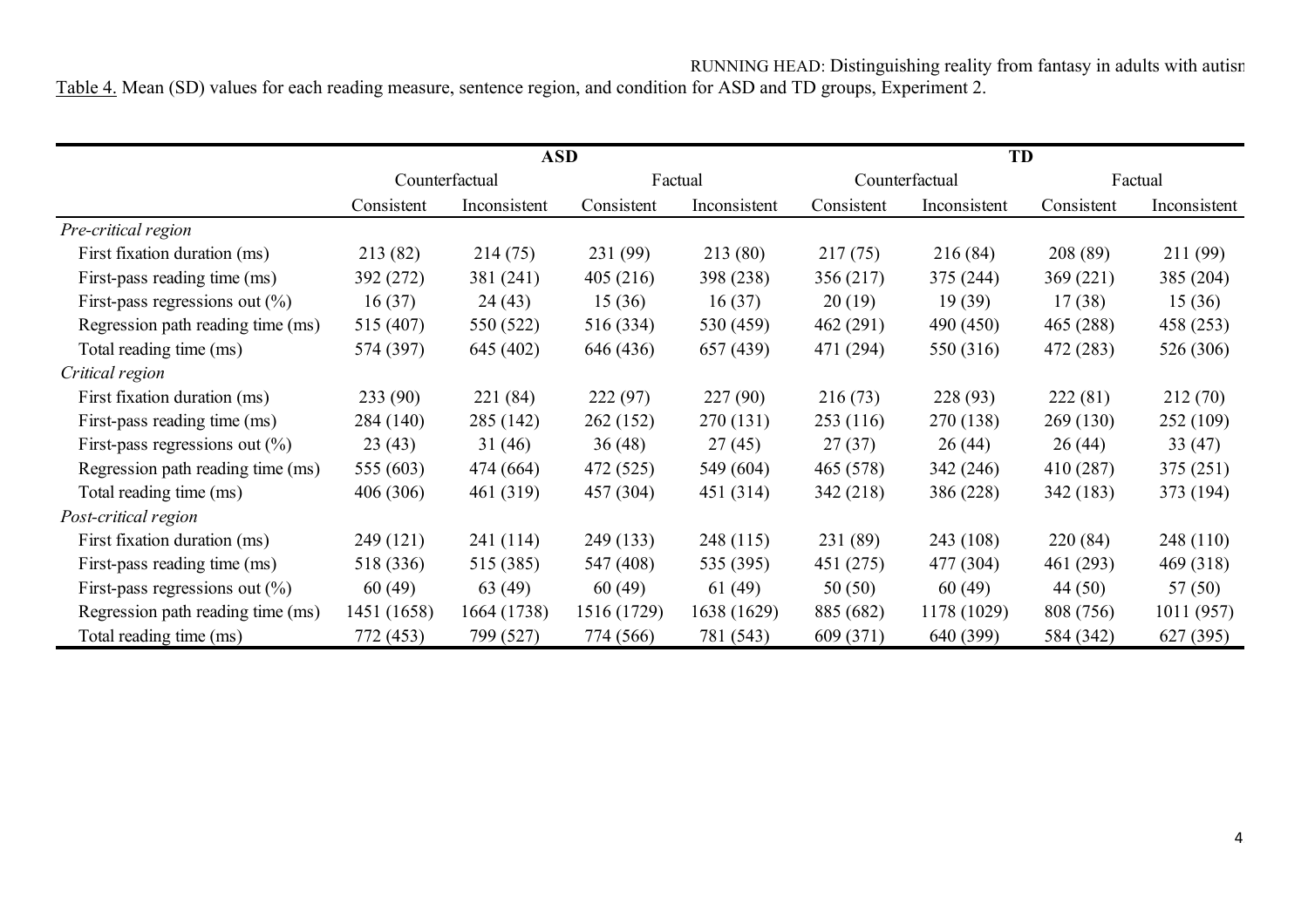Table 5. Model Estimate, Standard Error (SE) and t-value for first pass reading time, regression path and total reading time in each region for Experiment 2, where  $* p < .05, ** p < .01, ** p < .001$ .

|                           | <b>First fixation duration</b> |       | <b>First-pass reading time</b> |          | <b>First-pass regressions out</b> |         |          | Regression path reading time |          |          | <b>Total reading time</b> |            |          |           |            |
|---------------------------|--------------------------------|-------|--------------------------------|----------|-----------------------------------|---------|----------|------------------------------|----------|----------|---------------------------|------------|----------|-----------|------------|
|                           | Est.                           | SE    | t-value                        | Est.     | SE                                | t-value | Est.     | $\cal SE$                    | z-value  | Est.     | SE                        | t-value    | Est.     | $\cal SE$ | t-value    |
| Pre-critical region       |                                |       |                                |          |                                   |         |          |                              |          |          |                           |            |          |           |            |
| Context                   | $-0.007$                       | 0.009 | $-0.77$                        | 0.024    | 0.020                             | 1.17    | $-0.834$ | 0.475                        | $-1.76$  | 0.007    | 0.018                     | 0.37       | 0.014    | 0.017     | 0.822      |
| Consistency               | 0.005                          | 0.009 | 0.56                           | 0.000    | 0.014                             | $-0.01$ | 0.061    | 0.344                        | 0.18     | $-0.006$ | 0.013                     | $-0.46$    | $-0.042$ | 0.012     | $-3.46$ ** |
| Group                     | $-0.008$                       | 0.019 | $-0.45$                        | $-0.012$ | 0.027                             | $-0.47$ | $-0.131$ | 0.365                        | $-0.36$  | $-0.023$ | 0.028                     | $-0.84$    | $-0.085$ | 0.030     | $-2.84$ *  |
| Context:Consistency       | 0.008                          | 0.017 | 0.47                           | $-0.004$ | 0.028                             | $-0.14$ | 0.023    | 0.700                        | 0.03     | 0.020    | 0.034                     | 0.59       | 0.031    | 0.030     | 1.029      |
| Context:Group             | $-0.036$                       | 0.018 | $-2.02$                        | $-0.011$ | 0.027                             | $-0.40$ | 0.754    | 0.599                        | 1.26     | $-0.013$ | 0.024                     | $-0.52$    | $-0.037$ | 0.028     | $-1.321$   |
| Consistency:Group         | $-0.012$                       | 0.017 | $-0.69$                        | $-0.036$ | 0.025                             | $-1.42$ | 0.755    | 0.597                        | 1.27     | 0.009    | 0.028                     | 0.31       | $-0.018$ | 0.024     | $-0.74$    |
| Context:Consistency:Group | $-0.040$                       | 0.037 | $-1.09$                        | $-0.014$ | 0.048                             | $-0.29$ | $-1.377$ | 1.147                        | $-1.20$  | $-0.014$ | 0.048                     | $-0.29$    | $-0.051$ | 0.045     | $-1.13$    |
| Critical region           |                                |       |                                |          |                                   |         |          |                              |          |          |                           |            |          |           |            |
| Context                   | $-0.009$                       | 0.009 | $-0.92$                        | $-0.017$ | 0.012                             | $-1.37$ | 0.358    | 0.181                        | $1.97*$  | 0.011    | 0.018                     | 0.64       | 0.012    | 0.014     | 0.88       |
| Consistency               | 0.001                          | 0.009 | 0.05                           | $-0.006$ | 0.011                             | $-0.55$ | $-0.248$ | 0.186                        | $-1.33$  | 0.032    | 0.018                     | 1.79       | 0.035    | 0.016     | $2.15*$    |
| Group                     | $-0.004$                       | 0.021 | $-0.18$                        | $-0.015$ | 0.022                             | $-0.68$ | $-0.262$ | 0.244                        | $-1.07$  | $-0.040$ | 0.028                     | $-1.45$    | $-0.054$ | 0.024     | $-2.29*$   |
| Context:Consistency       | 0.004                          | 0.019 | 0.20                           | 0.011    | 0.031                             | 0.36    | 0.556    | 0.355                        | 1.57     | $-0.077$ | 0.041                     | $-1.91$    | $-0.045$ | 0.038     | $-1.19$    |
| Context:Group             | 0.003                          | 0.017 | 0.16                           | 0.035    | 0.023                             | 1.52    | 0.462    | 0.351                        | 1.31     | 0.019    | 0.039                     | 0.49       | $-0.028$ | 0.029     | $-0.98$    |
| Consistency:Group         | 0.004                          | 0.018 | 0.23                           | 0.020    | 0.021                             | 0.96    | $-0.567$ | 0.336                        | $-1.68$  | 0.018    | 0.033                     | 0.56       | 0.023    | 0.036     | 0.65       |
| Context:Consistency:Group | 0.066                          | 0.034 | 1.91                           | 0.066    | 0.046                             | 1.46    | $-0.693$ | 0.687                        | $-1.01$  | 0.087    | 0.059                     | 1.48       | 0.061    | 0.049     | 1.25       |
| Post-critical region      |                                |       |                                |          |                                   |         |          |                              |          |          |                           |            |          |           |            |
| Context                   | $-0.001$                       | 0.008 | $-0.07$                        | 0.004    | 0.017                             | 0.23    | $-0.166$ | 0.153                        | $-1.08$  | $-0.030$ | 0.018                     | $-1.66$    | $-0.018$ | 0.013     | $-1.37$    |
| Consistency               | $-0.016$                       | 0.009 | $-1.74$                        | $-0.006$ | 0.015                             | $-0.4$  | $-0.369$ | 0.164                        | $-2.24*$ | $-0.070$ | 0.020                     | $-3.57**$  | $-0.025$ | 0.014     | $-1.74$    |
| Group                     | $-0.009$                       | 0.019 | $-0.45$                        | $-0.045$ | 0.034                             | $-1.31$ | $-0.441$ | 0.346                        | $-1.27$  | $-0.141$ | 0.052                     | $-2.71$ ** | $-0.093$ | 0.037     | $-2.47*$   |
| Context:Consistency       | $-0.024$                       | 0.019 | $-1.25$                        | $-0.025$ | 0.033                             | $-0.76$ | $-0.012$ | 0.365                        | $-0.03$  | $-0.004$ | 0.043                     | $-0.10$    | $-0.022$ | 0.032     | $-0.68$    |
| Context:Group             | $-0.010$                       | 0.019 | $-0.51$                        | $-0.010$ | 0.027                             | $-0.39$ | $-0.260$ | 0.310                        | $-0.84$  | $-0.076$ | 0.042                     | $-1.80$    | 0.013    | 0.029     | 0.45       |
| Consistency: Group        | $-0.031$                       | 0.021 | $-1.51$                        | $-0.033$ | 0.030                             | $-1.13$ | $-0.461$ | 0.339                        | $-1.36$  | $-0.034$ | 0.035                     | $-0.96$    | $-0.011$ | 0.029     | $-0.67$    |
| Context:Consistency:Group | $-0.011$                       | 0.035 | $-0.31$                        | 0.050    | 0.057                             | 0.89    | $-0.593$ | 0.622                        | $-0.95$  | 0.054    | 0.072                     | 0.75       | 0.028    | 0.056     | 0.5        |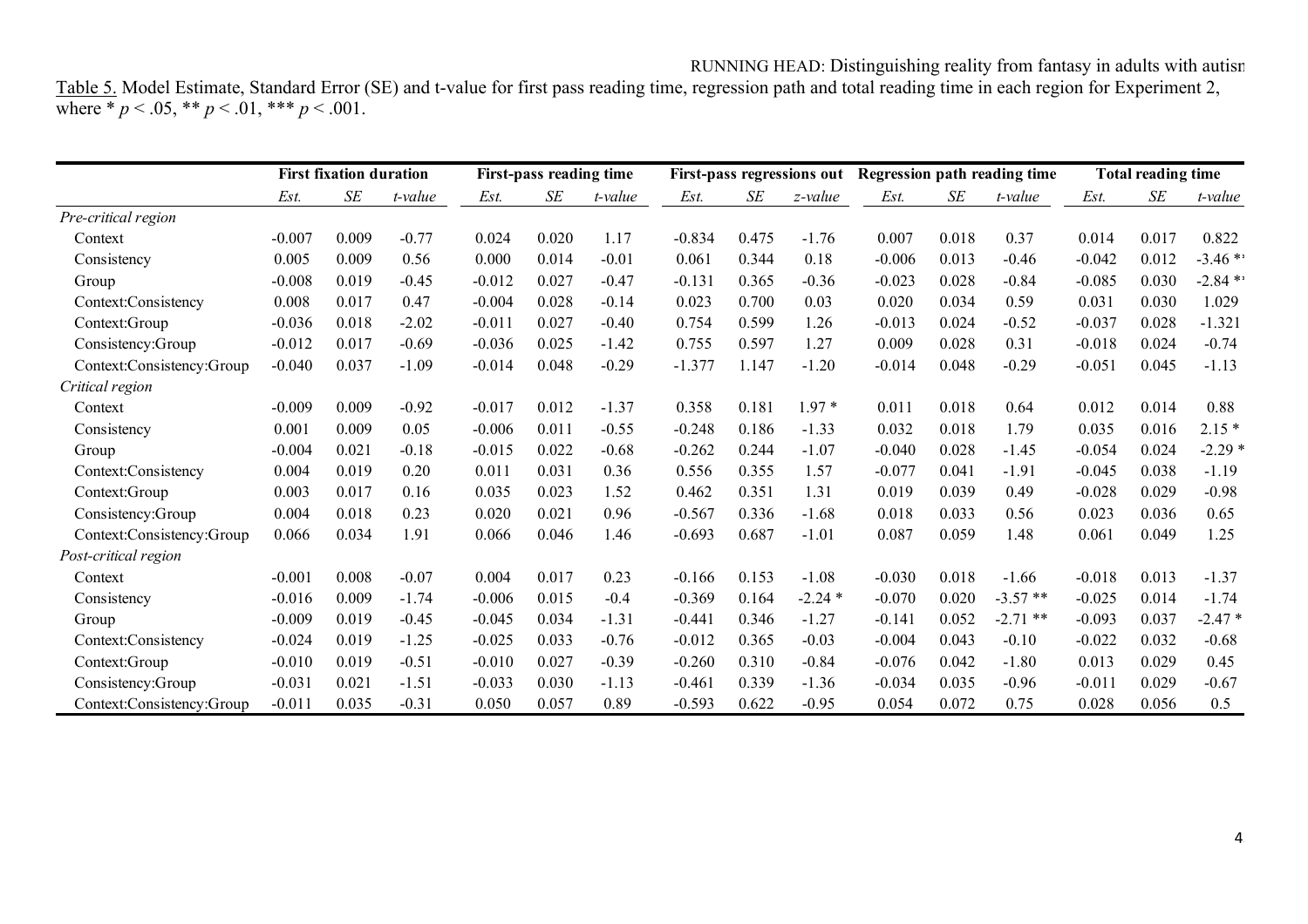

Figure 1. Log-transformed first-pass reading times (ms) on the critical region in Experiment 1, showing raw data points, a horizontal line reflecting the condition mean, a bean showing smoothed density, and a rectangle representing the Bayesian highest density interval.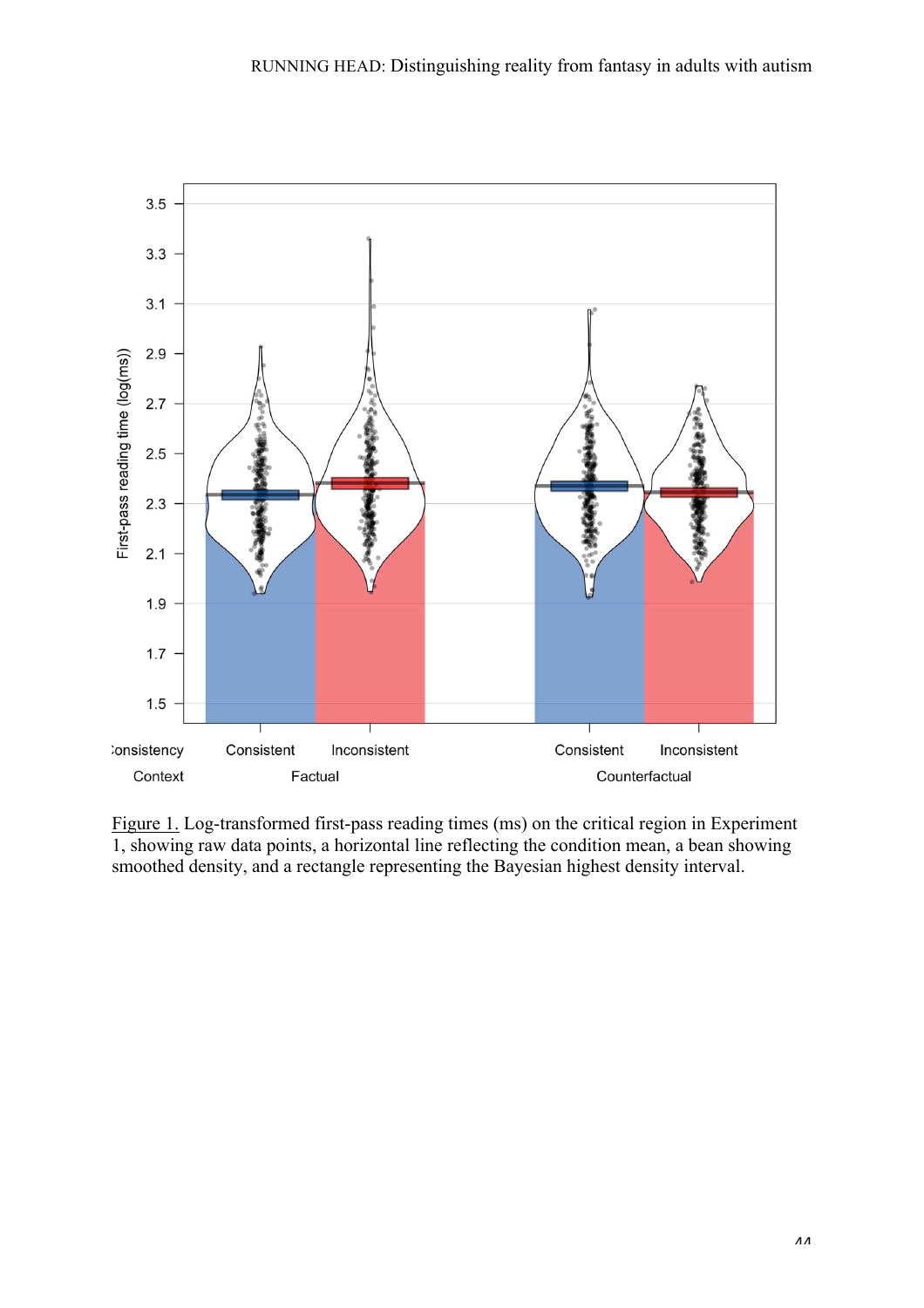

Figure 2. Log-transformed regression path reading times (ms) on the critical region in Experiment 2, showing raw data points, a horizontal line reflecting the condition mean, a bean showing smoothed density, and a rectangle representing the Bayesian highest density interval.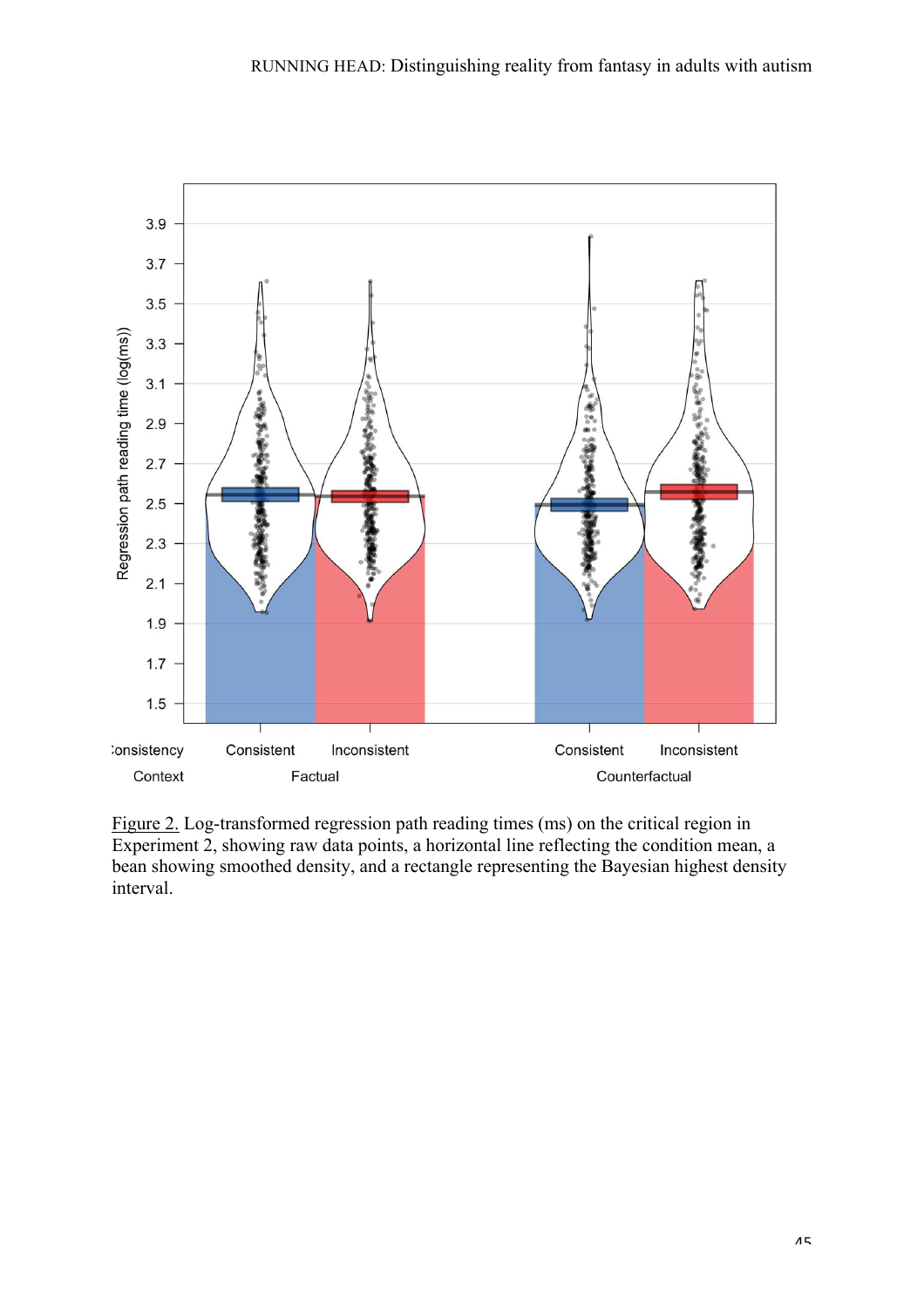# Appendix

*Experimental items and comprehension questions used in Experiment 1. Note that for each of the items below, conditions are listed in the order: counterfactual-consistent, counterfactualinconsistent, factual-consistent, factual-inconsistent.*

1

If foreign language courses only taught artistic skills, a student could take a foreign language course to improve his painting and make his parents proud.

If foreign language courses only taught artistic skills, a student could take a foreign language course to improve his French and make his parents proud.

Because foreign language courses only teach language skills, a student can take a foreign language course to improve his French and make is parents proud.

Because foreign language courses only teach language skills, a student can take a foreign language course to improve his painting and make is parents proud.

# 2

If shoe shops only sold flowers, husbands could go to a shoe shop to buy some roses for their wives.

If shoe shops only sold flowers, husbands could go to a shoe shop to buy some trainers for their wives

Because shoe shops only sell shoes, husbands can go a shoe shop to buy some trainers for their wives.

Because shoe shops only sell shoes, husbands can go a shoe shop to buy some roses for their wives.

3

If a hearing aid restored a person's vision, Kelvin could wear a hearing aid to help him see and he would be relieved.

If a hearing aid restored a person's vision, Kelvin could wear a hearing aid to help him hear and he would be relieved.

Because a hearing aid restores a person's hearing, Kelvin can wear a hearing aid to help him hear and he is relieved.

Because a hearing aid restores a person's hearing, Kelvin can wear a hearing aid to help him see and he is relieved.

Where do you wear a hearing aid? Ears  $\le$  > Eyes

# 4

If the sun only came out during the night, people could sunbathe on the beach at midnight and wear lots of sunscreen.

If the sun only came out during the night, people could sunbathe on the beach at midday and wear lots of sunscreen.

Because the sun only comes out during the day, people can sunbathe on the beach at midday and wear lots of sunscreen.

Because the sun only comes out during the day, people can sunbathe on the beach at midnight and wear lots of sunscreen.

Where might people sunbathe? On the beach  $\leq$  In bed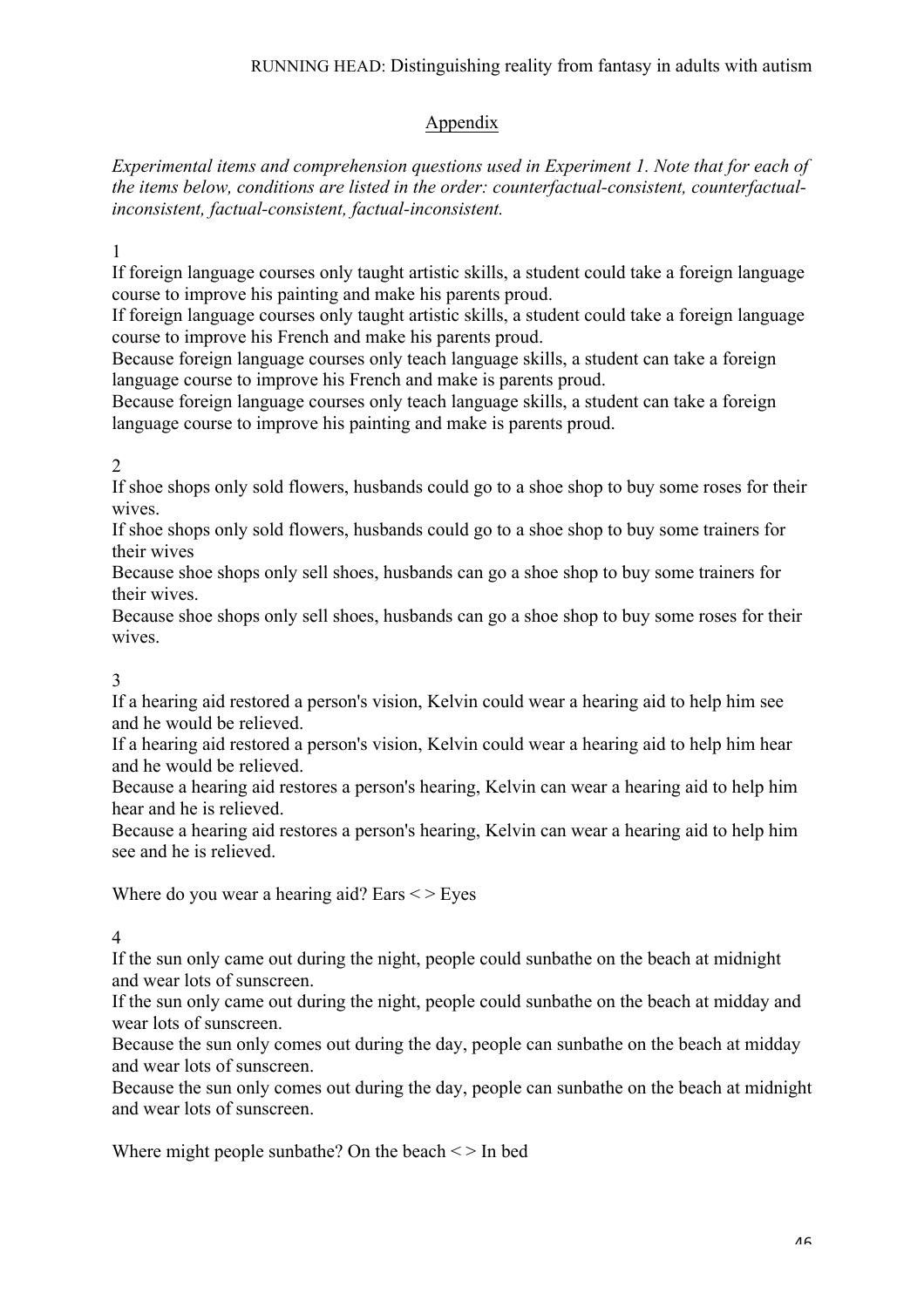# 5

If sheep were not herbivores, farmers could leave their flock in the field to eat rabbits and concentrate on other farm work.

If sheep were not herbivores, farmers could leave their flock in the field to eat grass and concentrate on other farm work.

Because sheep are herbivores, farmers can leave their flock in the field to eat grass and concentrate on other farm work.

Because sheep are herbivores, farmers can leave their flock in the field to eat rabbits and concentrate on other farm work.

# 6

If footballers were not allowed to touch the ball with their feet, footballers could pass the ball by throwing it and run into a clear space.

If footballers were not allowed to touch the ball with their feet, footballers could pass the ball by kicking it and run into a clear space.

Because footballers are only allowed to touch the ball with their feet, footballers can pass the ball by kicking it and run into a clear space.

Because footballers are only allowed to touch the ball with their feet, footballers can pass the ball by throwing it and run into a clear space.

# 7

If sharks were not man-eaters, parents would consider swimming with sharks as harmless and tell their children.

If sharks were not man-eaters, parents would consider swimming with sharks as dangerous and tell their children.

Because sharks are man-eaters, parents consider swimming with sharks as dangerous and tell their children.

Because sharks are man-eaters, parents consider swimming with sharks as harmless and tell their children.

# 8

If tooth cavities were caused by eating vegetables, dentists would warn children about the dangers of eating carrots and they would take note.

If tooth cavities were caused by eating vegetables, dentists would warn children about the dangers of eating cakes and they would take note.

Because tooth cavities are caused by eating sugar, dentists can warn children about the dangers of eating cakes and they take note.

Because tooth cavities are caused by eating sugar, dentists can warn children about the dangers of eating carrots and they take note.

Who do you visit if you have a toothache? Mechanic <> Dentist

# 9

If humans used their feet to write, students could write an essay holding the pen with their toes and get a good grade.

If humans used their feet to write, students could write an essay holding the pen with their fingers and get a good grade.

Because humans use their hands to write, students can write an essay holding a pen with their fingers and get a good grade.

Because humans use their hands to write, students can write an essay holding a pen with their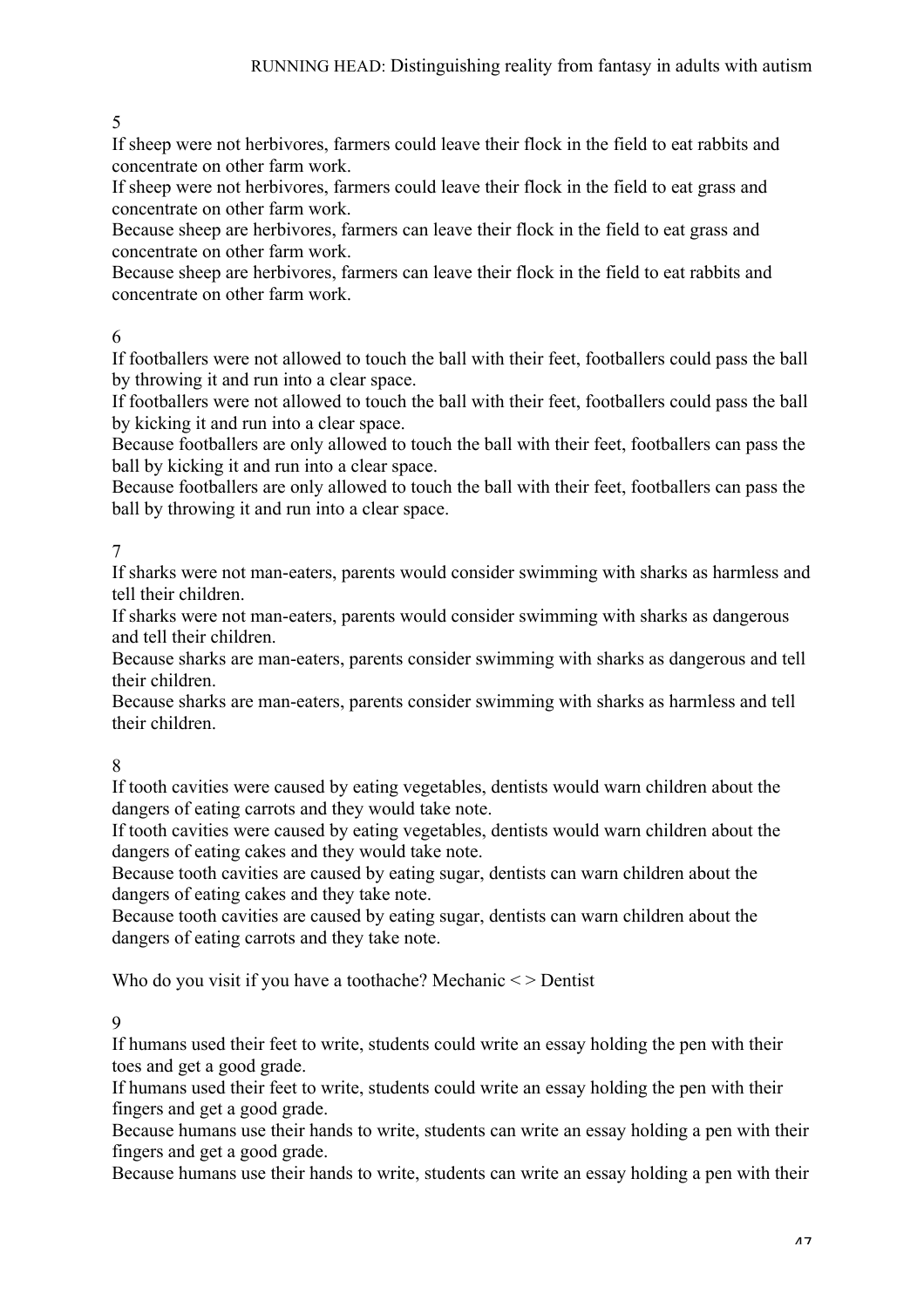toes and get a good grade.

10

If tigers were not carnivores, zookeepers could feed the tigers a bucket of turnips for dinner every evening.

If tigers were not carnivores, zookeepers could feed the tigers a bucket of chicken for dinner every evening.

Because tigers are carnivores, zookeepers can feed the tigers a bucket of chicken for dinner every evening.

Because tigers are carnivores, zookeepers can feed the tigers a bucket of turnips for dinner every evening.

# 11

If all flowers grew out of books, students could pick flowers from the library and give them to their mothers.

If all flowers grew out of books, students could pick flowers from the garden and give them to their mothers.

Because flowers grow out of soil, students can pick flowers from the garden and give them to their mothers.

Because flowers grow out of soil, students can pick flowers from the library and give them to their mothers.

# 12

If a fridge were designed to heat food, Mum could put chicken in the fridge to keep warm and serve it later.

If a fridge were designed to heat food, Mum could put chicken in the fridge to keep cool and serve it later.

Because a fridge is designed to chill food, Mum can put the chicken in the fridge to keep cool and serve it later.

Because a fridge is designed to chill food, Mum can put the chicken in the fridge to keep warm and serve it later.

# 13

If our ears had evolved to detect odours, you could put plugs in your ears to stop smelling the things around you.

If our ears had evolved to detect odours, you could put plugs in your ears to stop hearing the things around you.

Because our ears have evolved to detect sounds, you can put plugs in your ears to stop hearing the things around you.

Because our ears have evolved to detect sounds, you can put plugs in your ears to stop smelling the things around you.

What part of your head are your ears on? Front < > Sides

# 14

If Australia were inhabited by dinosaurs, tourists could go to Australia to see a triceratops and buy special souvenirs.

If Australia were inhabited by dinosaurs, tourists could go to Australia to see a kangaroo and buy special souvenirs.

Because Australia is inhabited by marsupials, tourists can go to Australia to see a kangaroo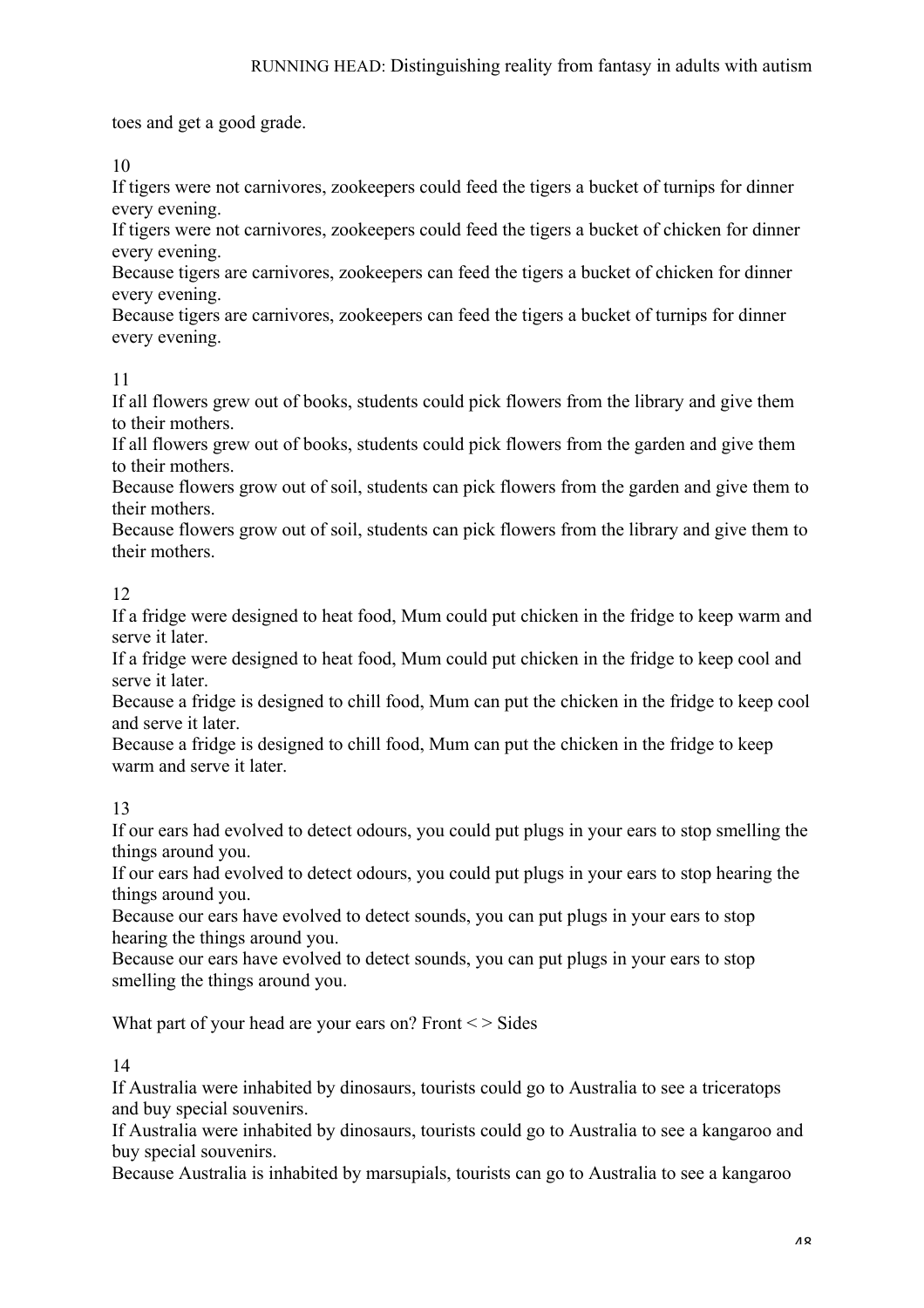and buy special souvenirs.

Because Australia is inhabited by marsupials, tourists can go to Australia to see a triceratops and buy special souvenirs.

# 15

If caffeine was the only illegal drug in the UK, Ryan could be arrested for possession of coffee and maybe go to prison.

If caffeine was the only illegal drug in the UK, Ryan could be arrested for possession of heroin and maybe go to prison.

Because opiates are illegal drugs in the UK, Ryan could be arrested for possession of heroin and maybe go to prison.

Because opiates are illegal drugs in the UK, Ryan could be arrested for possession of coffee and maybe go to prison.

Which of these drugs is illegal? Cannabis  $\le$  > Ibuprofen

# 16

If books provided information orally when opened, students could get information from books by listening and pass their exams.

If books provided information orally when opened, students could get information from books by reading and pass their exams.

Because books provide information in written form, students can get information from books by reading and pass their exams.

Because books provide information in written form, students can get information from books by listening and pass their exams.

# 17

If most vehicles ran on fizzy drinks, drivers could fill their car with cola before their journey. If most vehicles ran on fizzy drinks, drivers could fill their car with petrol before their journey.

Because most vehicles run on oil derivatives, drivers can fill their cars with petrol before their journey.

Because most vehicles run on oil derivatives, drivers can fill their cars with cola before their journey.

Which of these would you put in your car? Milk  $\le$  > Petrol

# 18

If the moon were really made of cheese, spacemen could fly to the moon to collect stilton and analyse the specimen.

If the moon were really made of cheese, spacemen could fly to the moon to collect stones and analyse the specimen.

Because the moon is made of rock, spacemen can fly to the moon to collect stones and analyse the specimen.

Because the moon is made of rock, spacemen can fly to the moon to collect stilton and analyse the specimen.

What is the moon? A satellite  $\leq$  > A planet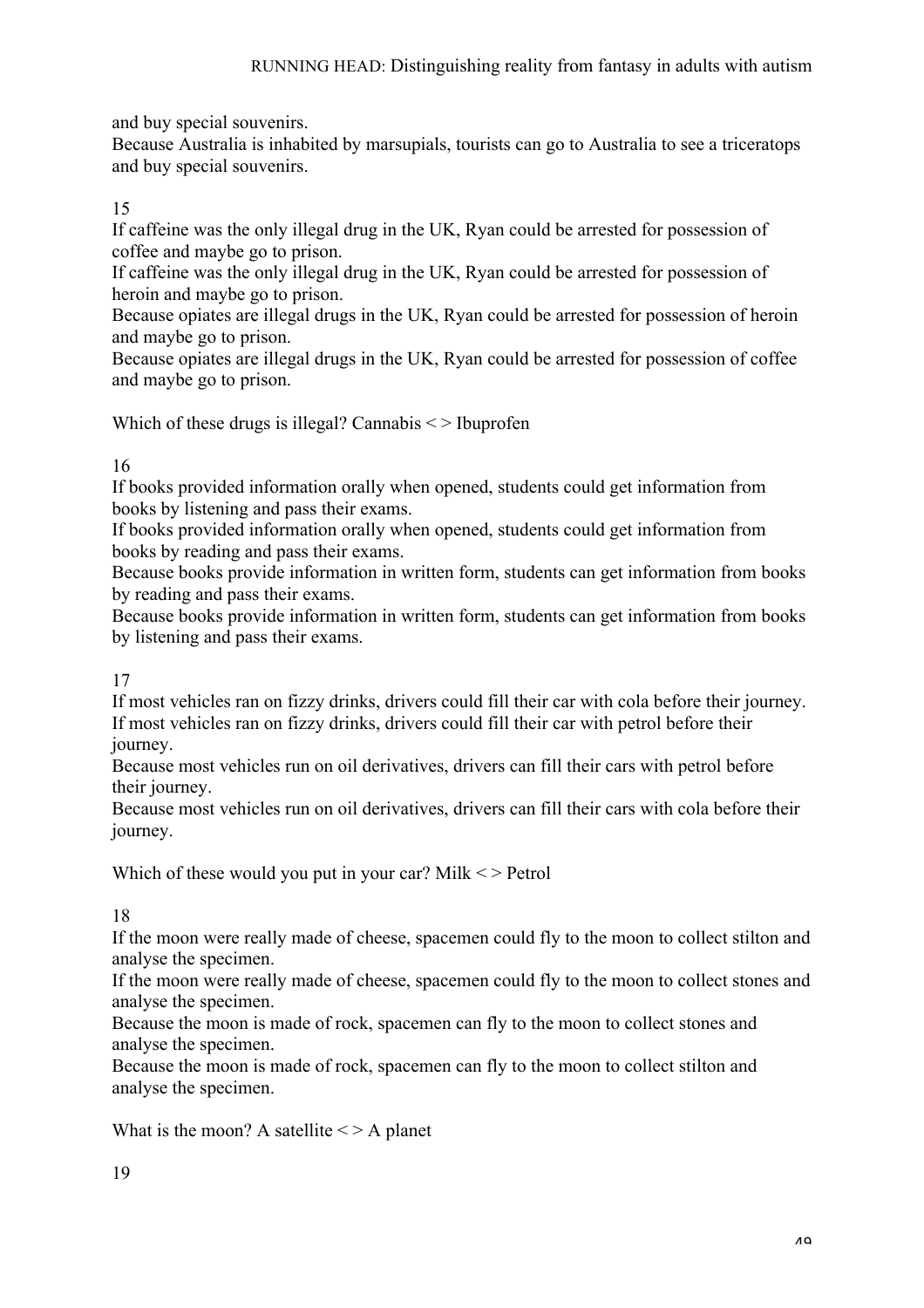If birds evolved with fins instead of wings, seagulls could teach their young how to swim and steal food from people.

If birds evolved with fins instead of wings, seagulls could teach their young how to fly and steal food from people.

Because birds evolved with wings, seagulls can teach their young how to fly and steal food from people.

Because birds evolved with wings, seagulls can teach their young how to swim and steal food from people.

Where are you more likely to find a seagull? At the beach  $\leq$  Up a mountain

# 20

If onions were not a savoury food, people could use fresh onions to make a dessert and serve it to guests.

If onions were not a savoury food, people could use fresh onions to make a casserole and serve it to guests.

Because onions are a savoury food, people can use fresh onions to make a casserole and serve it to guests.

Because onions are a savoury food, people can use fresh onions to make a dessert and serve it to guests.

# 21

If glass were not brittle, Tom could stamp on a sheet of glass to make it bend if he was angry. If glass were not brittle, Tom could stamp on a sheet of glass to make it shatter if he was angry.

Because glass is brittle, Tom can stamp on a sheet of glass to make it shatter if he was angry. Because glass is brittle, Tom can stamp on a sheet of glass to make it bend if he was angry.

What can you use glass for? Clothing  $\leq$  > Windows

# 22

If vets were only trained to treat mythical animals, vets could learn how to treat injured unicorns and write books to teach others.

If vets were only trained to treat mythical animals, vets could learn how to treat injured puppies and write books to teach others.

Because vets are only trained to treat animals, vets can learn how to treat injured puppies and write books to teach others.

Because vets are only trained to treat animals, vets can learn how to treat injured unicorns and write books to teach others.

Who do vets look after? Animals  $\leq$  People

# 23

If houses were built from ice, a house fire would cause the walls to melt and firemen would be called.

If houses were built from ice, a house fire would cause the walls to burn and firemen would be called.

Because houses are built from brick and wood, a house fire can cause the walls to burn and firemen need to be called.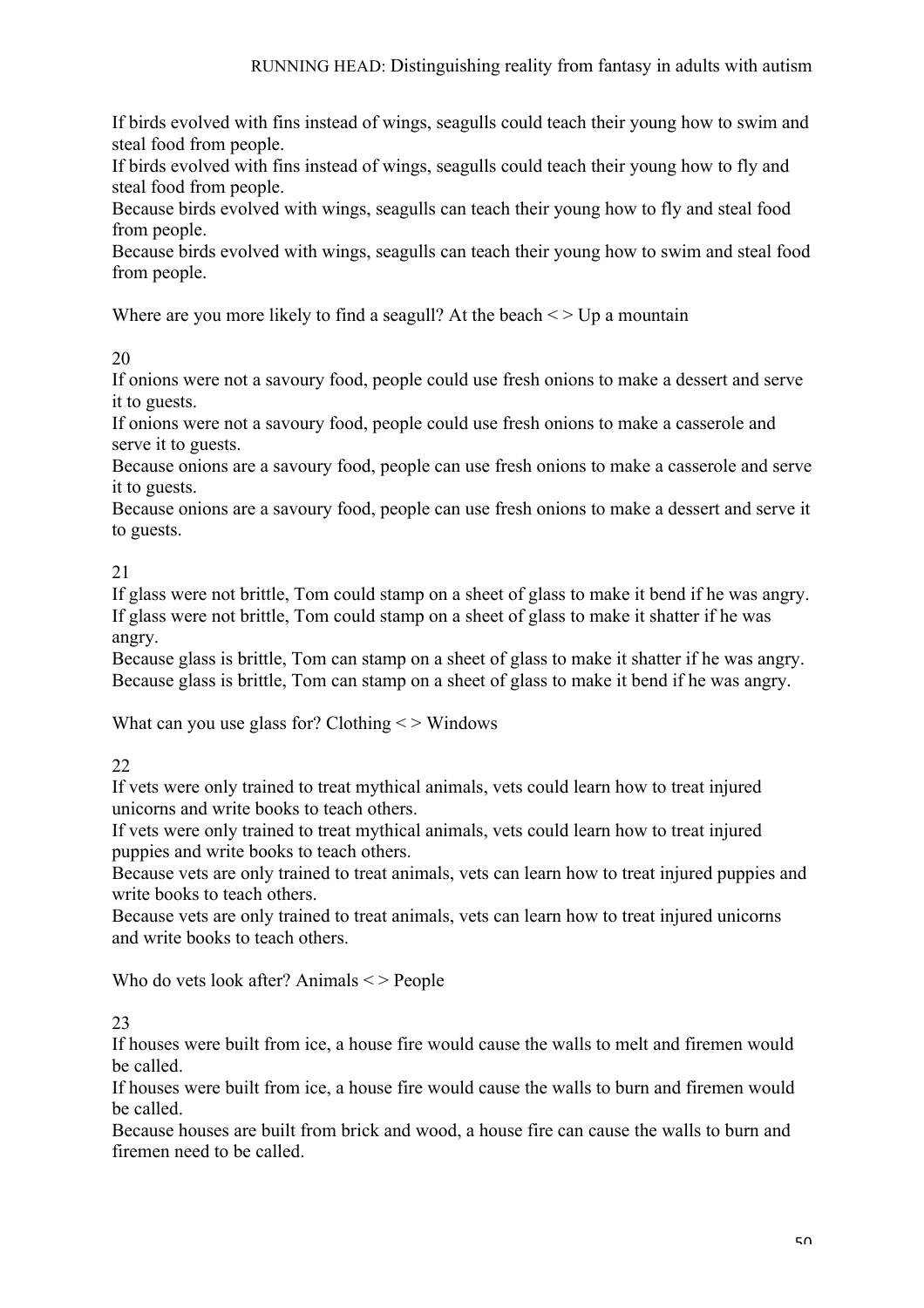Because houses are built from brick and wood, a house fire can cause the walls to melt and firemen need to be called.

What should you do in a house fire? Sleep  $\leq$  Evacuate

# 24

If Jane did not want her hair cut by a professional, she could have her hair cut by a waitress and show it off at parties.

If Jane did not want her hair cut by a professional, she could have her hair cut by a hairdresser and show it off at parties.

Because Jane wants her hair cut by a professional, she can have her hair cut by a hairdresser and show it off at parties.

Because Jane wants her hair cut by a professional, she can have her hair cut by a waitress and show it off at parties.

# 25

If cats were not carnivores, families could feed their cat a bowl of in carrots and listen to it purr happily.

If cats were not carnivores, families could feed their cat a bowl of in meat and listen to it purr happily.

Because cats are carnivores, families can feed their cat a bowl of in meat and listen to it purr happily.

Because cats are carnivores, families can feed their cat a bowl of in carrots and listen to it purr happily.

How often should you feed a cat? Daily  $\leq$  > Monthly

26

If spiders had wings instead of legs, a tarantula could chase its prey by flying and take it to its nest.

If spiders had wings instead of legs, a tarantula could chase its prey by running and take it to its nest.

Because spiders have lots of legs, a tarantula can chase its prey by running and take it to its nest.

Because spiders have lots of legs, a tarantula can chase its prey by flying and take it to its nest.

What do spiders eat? Chickens <> Insects

27

If nail varnish were for use on the face, Aditi could paint sparkly pink nail varnish onto her in eyelids and look beautiful all night long.

If nail varnish were for use on the face, Aditi could paint sparkly pink nail varnish onto her in nails and look beautiful all night long.

Because nail varnish is for use on the hands, Aditi can paint sparkly pink nail varnish onto her nails and look beautiful all night long.

Because nail varnish is for use on the hands, Aditi can paint sparkly pink nail varnish onto her eyelids and look beautiful all night long.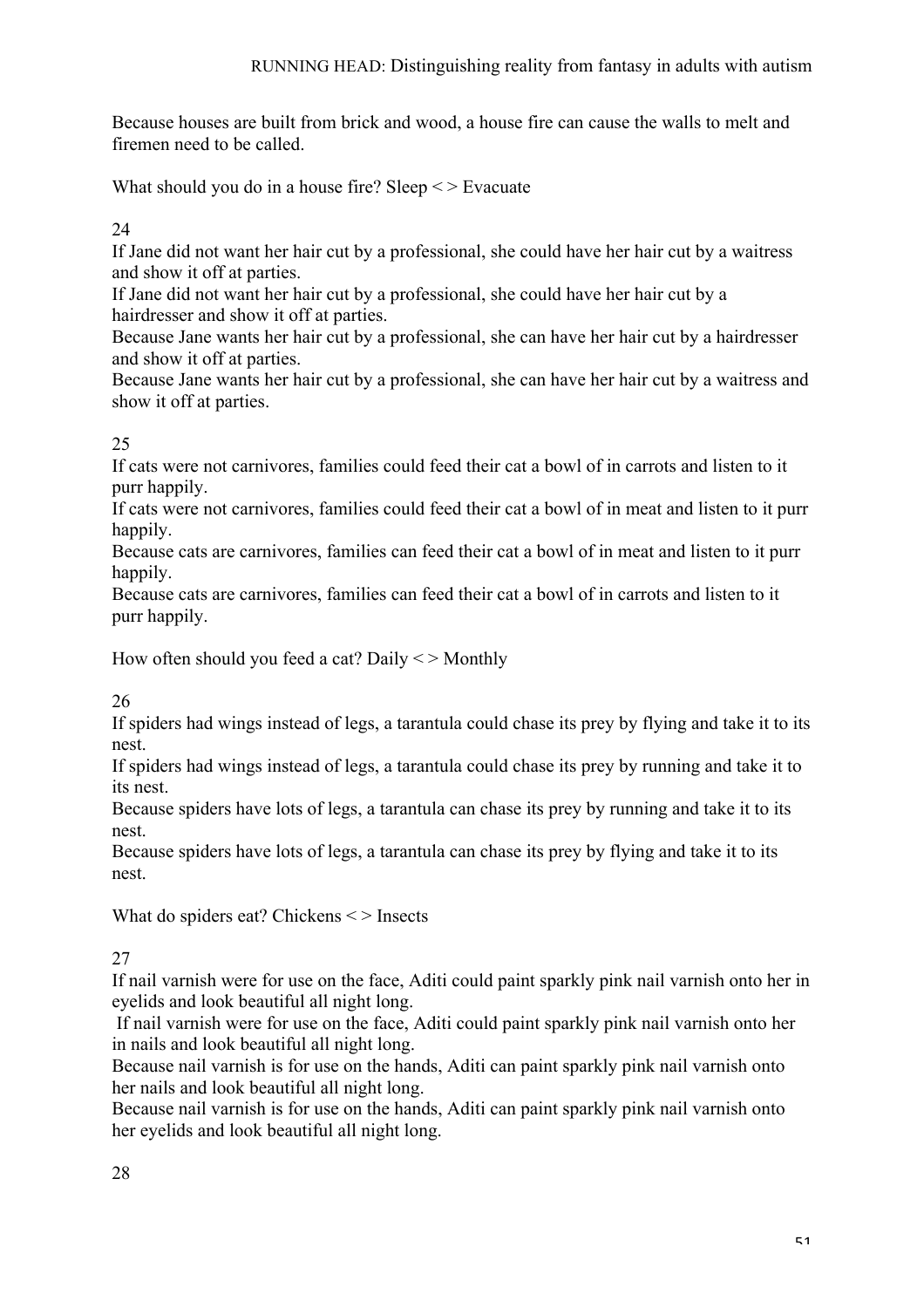If margarine contained soap, Mum could use a tub of Flora in her in washing and feel pleased with the results.

If margarine contained soap, Mum could use a tub of Flora in her in baking and feel pleased with the results.

Because margarine contains oil, Mum can use a tub of Flora in her baking and feel pleased with the results.

Because margarine contains oil, Mum can use a tub of Flora in her washing and feel pleased with the results.

What colour is margarine? Yellow  $\leq$  > Blue

# 29

If schools only taught wizarding skills, pupils could go to school to learn magic and get homework.

If schools only taught wizarding skills, pupils could go to school to learn maths and get homework.

Because schools teach academic skills, pupils can go to school to learn maths and get homework.

Because schools teach academic skills, pupils can go to school to learn magic and get homework.

What is the main purpose of schools? Cookery  $\leq$  Education

# 30

If flu symptoms needed surgery to be alleviated, doctors would cure a headache with an operation and expect a quick recovery.

If flu symptoms needed surgery to be alleviated, doctors would cure a headache with an aspirin and expect a quick recovery.

Because flu symptoms need medication to be alleviated, doctors can cure a headache with an aspirin and expect a quick recovery.

Because flu symptoms need medication to be alleviated, doctors can cure a headache with an operation and expect a quick recovery.

Which of these is a symptom of the flu? Aches  $\leq$  > A rash

31

If a ferry were a flying vessel, a ferry could travel across the Atlantic Ocean in the air and reach America.

If a ferry were a flying vessel, a ferry could travel across the Atlantic Ocean in the sea and reach America.

Because a ferry is a sailing vessel, a ferry can travel across the Atlantic Ocean in the sea and reach America.

Because a ferry is a sailing vessel, a ferry can travel across the Atlantic Ocean in the air and reach America.

# 32

If Greenland had really hot winters, we could go to Greenland in November to sunbathe and escape work for a week.

If Greenland had really hot winters, we could go to Greenland in November to sledge and escape work for a week.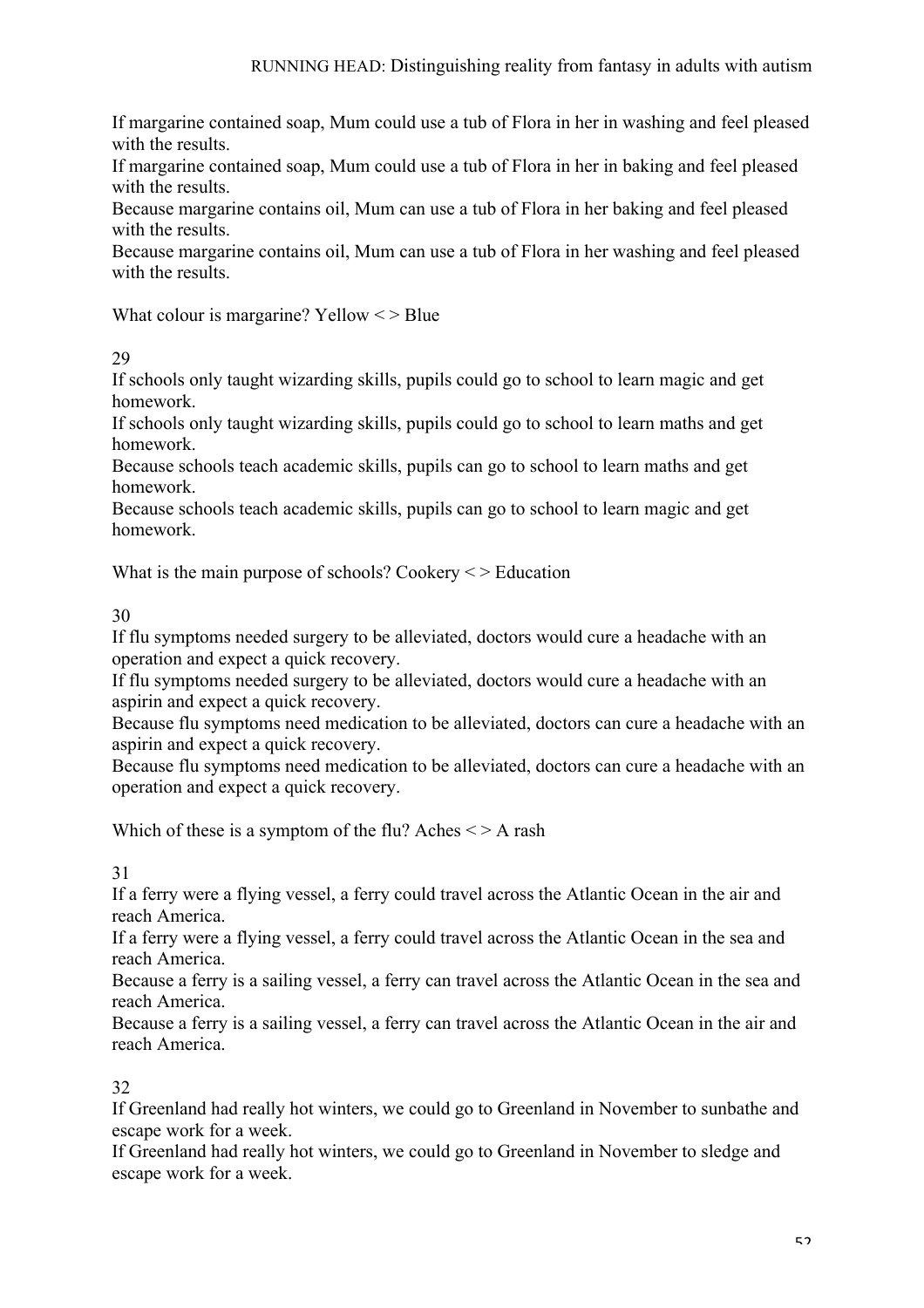Because Greenland has really cold winters, we can go to Greenland in November to sledge and escape work for a week.

Because Greenland has really cold winters, we can go to Greenland in November to sunbathe and escape work for a week.

*Experimental items and comprehension questions used in Experiment 2. Note that for each of the items below, conditions are listed in the order: counterfactual-consistent, counterfactualinconsistent, factual-consistent, factual-inconsistent.*

1

If Harry Potter lost all his magic powers, he would use a broom to sweep around Hogwarts. If Harry Potter lost all his magic powers, he would use a broom to fly around Hogwarts. Because Harry Potter has magic powers, he uses a broom to fly around Hogwarts. Because Harry Potter has magic powers, he uses a broom to sweep around Hogwarts.

# 2

If Cinderella's fairy Godmother had never appeared, she would have used the pumpkin to make a soup the night of the ball.

If Cinderella's fairy Godmother had never appeared, she would have used the pumpkin to make a carriage the night of the ball.

Because Cinderella's fairy Godmother appeared to her, she used the pumpkin to make a carriage the night of the ball.

Because Cinderella's fairy Godmother appeared to her, she used the pumpkin to make a soup the night of the ball.

Who did Cinderella live with? Stepmother <> Stepfather

3

If Jack's beans had not been magical, his beanstalk would have grown to 3 feet high and he'd feel very proud.

If Jack's beans had not been magical, his beanstalk would have grown to 3 miles high and he'd feel very proud.

Because Jack's beans were magical, his beanstalk had grown to 3 miles high and he'd felt very proud.

Because Jack's beans were magical, his beanstalk had grown to 3 feet high and he'd felt very proud.

What did Jack find at the top of his beanstalk? A giant  $\le$  > Dinosaurs

4

If Pinocchio was a real boy, his body would have been made of flesh and he'd live with Geppetto.

If Pinocchio was a real boy, his body would have been made of wood and he'd live with Geppetto.

Because Pinocchio was a puppet, his body had been made of wood and he lived with Geppetto.

Because Pinocchio was a puppet, his body had been made of flesh and he lived with Geppetto.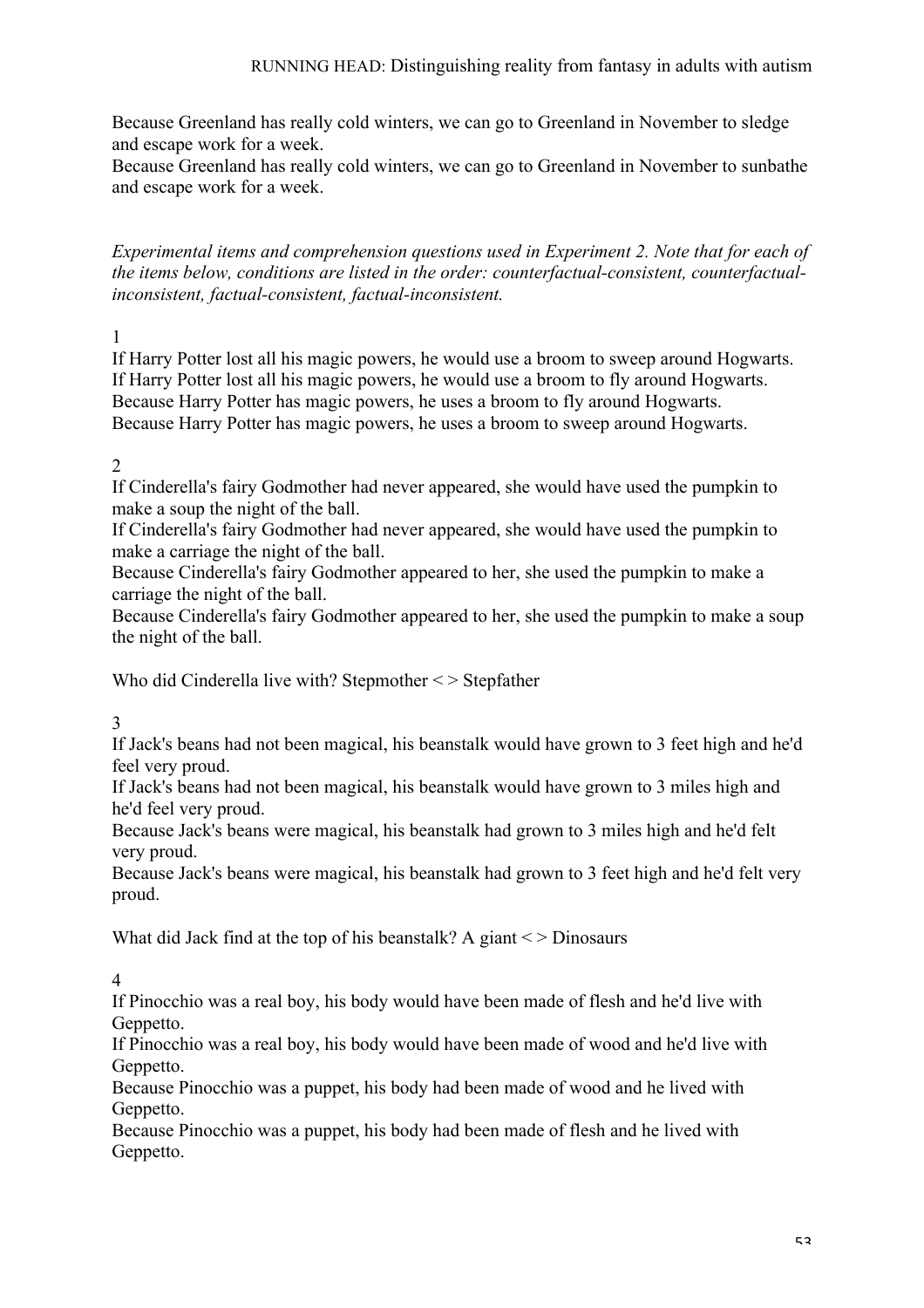# 5

If the third Little Pig's house had been made of feathers and not bricks, the wolf would have blown it down when he huffed and puffed.

If the third Little Pig's house had been made of feathers and not bricks, the wolf would have given up when he huffed and puffed.

Because the third Little Pig's house had been made of bricks and not feathers, the wolf had given up when he huffed and puffed.

Because the third Little Pig's house had been made of bricks and not feathers, the wolf had blown it down when he huffed and puffed.

What animal wanted to eat the little pigs? Wolf  $\leq$  Tiger

# 6

If Minions did not get along with each other, Minions would always work alone in the lab. If Minions did not get along with each other, Minions would always work together in the lab. Because Minions get along with each other, Minions always work together in the lab. Because Minions get along with each other, Minions always work alone in the lab.

Who do the Minions work for? Gru  $\le$  > Putin

# 7

If the Incredible Hulk lost his extreme strength, lifting up a car would be impossible when he was angry.

If the Incredible Hulk lost his extreme strength, lifting up a car would be effortless when he was angry.

Because the Incredible Hulk is extremely strong, lifting up a car is effortless when he is angry.

Because the Incredible Hulk is extremely strong, lifting up a car is impossible when he is angry.

What colour does the Incredible Hulk turn when he is angry? Green  $\leq$  Blue

# 8

If Fred Flintstone lived in the modern age, he would drive a car powered by petrol to get places.

If Fred Flintstone lived in the modern age, he would drive a car powered by his feet to get places.

Because Fred Flintstone lives in prehistoric times, he drives a car powered by his feet to get places.

Because Fred Flintstone lives in prehistoric times, he drives a car powered by petrol to get places.

What is the name of Fred Flintstone's best friend? Barney Rubble < > Bart Simpson

# 9

If Aladdin had not found the magical lamp in the cave, marrying Princess Jasmine would have been very hard for him.

If Aladdin had not found the magical lamp in the cave, marrying Princess Jasmine would have been very easy for him.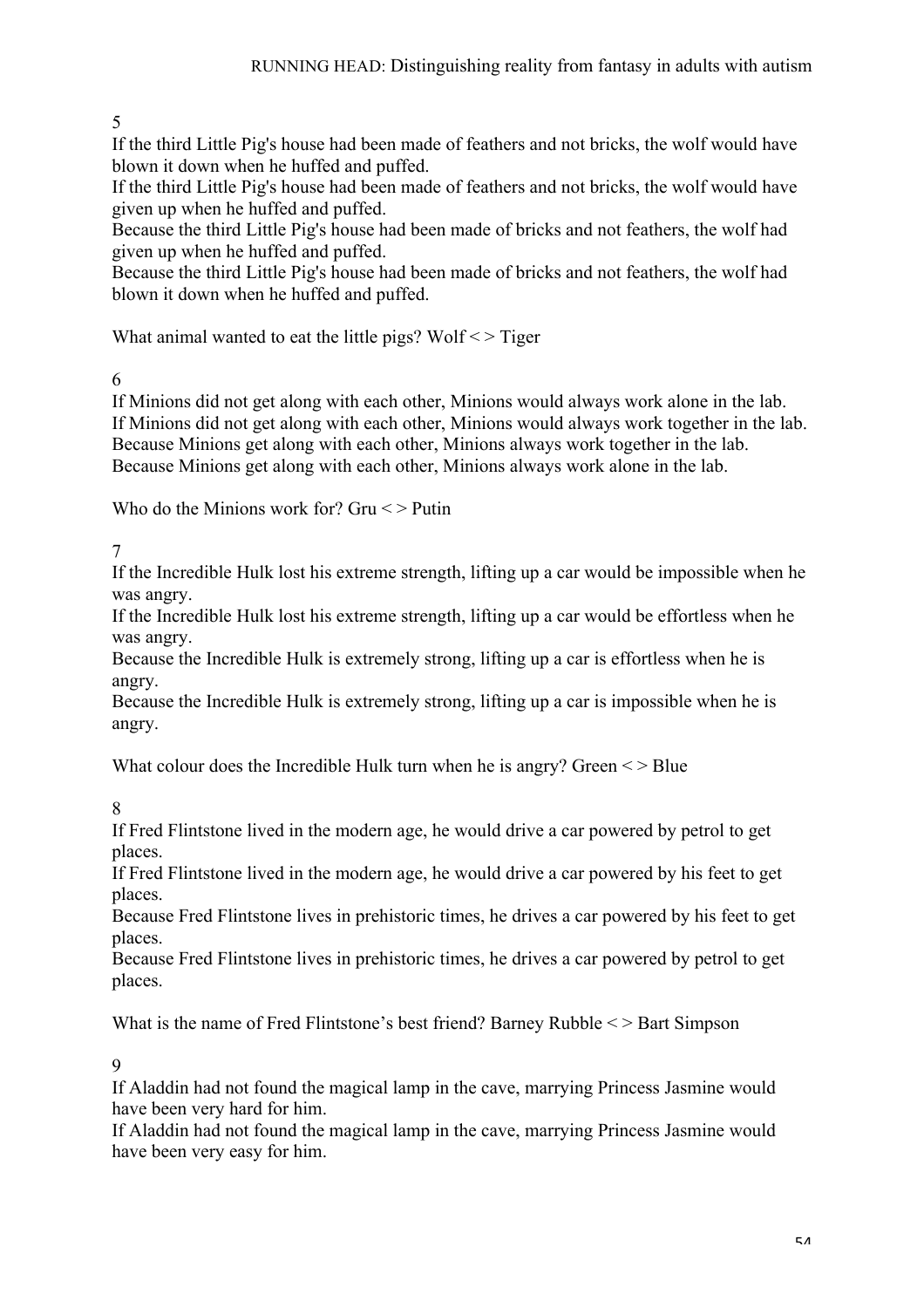# RUNNING HEAD: Distinguishing reality from fantasy in adults with autism

Because Aladdin had found the magical lamp in the cave, marrying Princess Jasmine was very easy for him.

Because Aladdin had found the magical lamp in the cave, marrying Princess Jasmine was very hard for him.

# Who helped Aladdin? Genie < > Fairy Godmother

# 10

If Ariel was a human girl and not a mermaid, she would have legs and beautiful long hair. If Ariel was a human girl and not a mermaid, she would have a tail and beautiful long hair. Because Ariel is a mermaid and not a human girl, she has a tail and beautiful long hair. Because Ariel is a mermaid and not a human girl, she has legs and beautiful long hair.

Mermaids are half human. What is the other half? Fish  $\leq$  Horse

11

If the Grinch loved Christmas, the Grinch would look forward to giving presents every year. If the Grinch loved Christmas, the Grinch would look forward to stealing presents every year. Because the Grinch hates Christmas, the Grinch looks forward to stealing presents every year.

Because the Grinch hates Christmas, the Grinch looks forward to giving presents every year.

12

If Mary Poppins was like any other nanny, she would use her umbrella to shelter on the way home.

If Mary Poppins was like any other nanny, she would use her umbrella to fly on the way home.

Because Mary Poppins is a magical nanny, she uses her umbrella to fly on the way home. Because Mary Poppins is a magical nanny, she uses her umbrella to shelter on the way home.

13

If Robin Hood abided by the law, the Sheriff of Nottingham would have had the utmost respect towards him.

If Robin Hood abided by the law, the Sheriff of Nottingham would have had the utmost hatred towards him.

Because Robin Hood was an outlaw, the Sheriff of Nottingham had the utmost hatred towards him.

Because Robin Hood was an outlaw, the Sheriff of Nottingham had the utmost respect towards him.

Who did Robin Hood steal from? The poor < > The rich

14

If Superman was hard of hearing, knowing when people were in trouble miles away would have been very difficult for him.

If Superman was hard of hearing, knowing when people were in trouble miles away would have been very easy for him.

Because Superman has super hearing powers, knowing when people are in trouble miles away is very easy for him.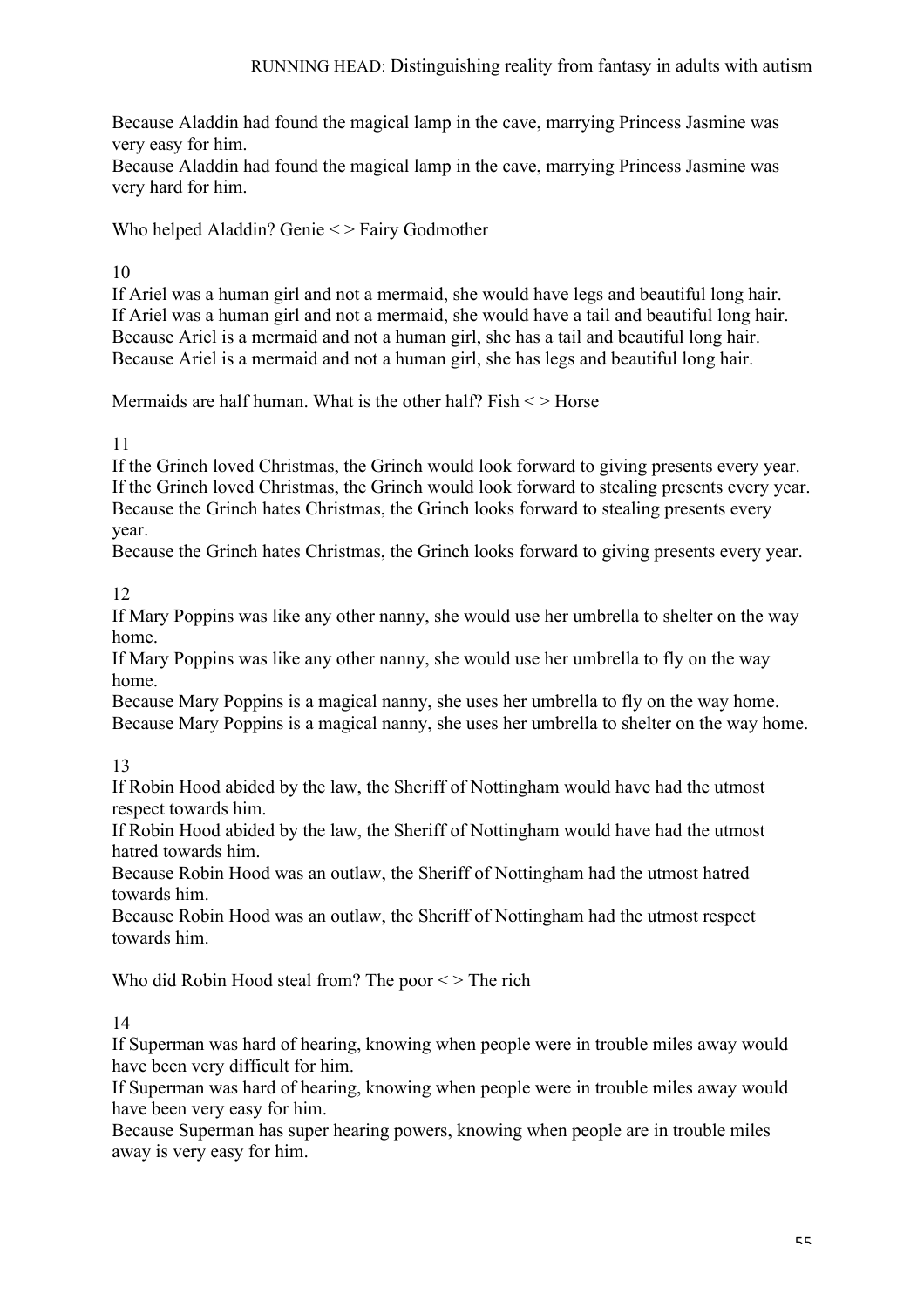Because Superman has super hearing powers, knowing when people are in trouble miles away is very difficult for him.

What is the name of Superman's alter ego? Dwayne  $Dibly \leq Clark$  Kent

15

If Tinkerbell was the size of a human girl, she would measure around five feet in height. If Tinkerbell was the size of a human girl, she would measure around five inches in height. Because Tinkerbell was a fairy, she measured around five inches in height. Because Tinkerbell was a fairy, she measured around five feet in height.

What colour is Tinkerbell's dress?  $Red \leq$  Green

# 16

If Cupid's arrows were tipped with poison, the people he struck would fall down dead where they stood.

If Cupid's arrows were tipped with poison, the people he struck would fall in love where they stood.

Because Cupid's arrows are magical and tipped with gold, the people he strikes fall in love where they stand.

Because Cupid's arrows are magical and tipped with gold, the people he strikes fall down dead where they stand.

# 17

If Hagrid didn't have any giants blood in him, his height would be about six feet when he stood up.

If Hagrid didn't have any giants blood in him, his height would be about nine feet when he stood up.

Because Hagrid has giants blood in him, his height is about nine feet when he stands up. Because Hagrid has giants blood in him, his height is about six feet when he stands up.

18

If Mickey was an ordinary mouse, he would move around on four legs and enjoy cheese. If Mickey was an ordinary mouse, he would move around on two legs and enjoy cheese. Because Mickey is a special mouse, he moves around on two legs and enjoys cheese. Because Mickey is a special mouse, he moves around on four legs and enjoys cheese.

What is the name of Mickey Mouse's girlfriend? Cheryl <> Minnie

19

If Wolverine did not have regenerative abilities, a knife wound would be fatal for him. If Wolverine did not have regenerative abilities, a knife wound would be safe for him. Because Wolverine has regenerative abilities, a knife wound is safe for him. Because Wolverine has regenerative abilities, a knife wound is fatal for him.

Which superhero group was Wolverine part of? The Justice League  $\leq$  The X-Men

20

If Alice had not fallen asleep and gone to Wonderland, Alice would have had tea with her sister in the afternoon.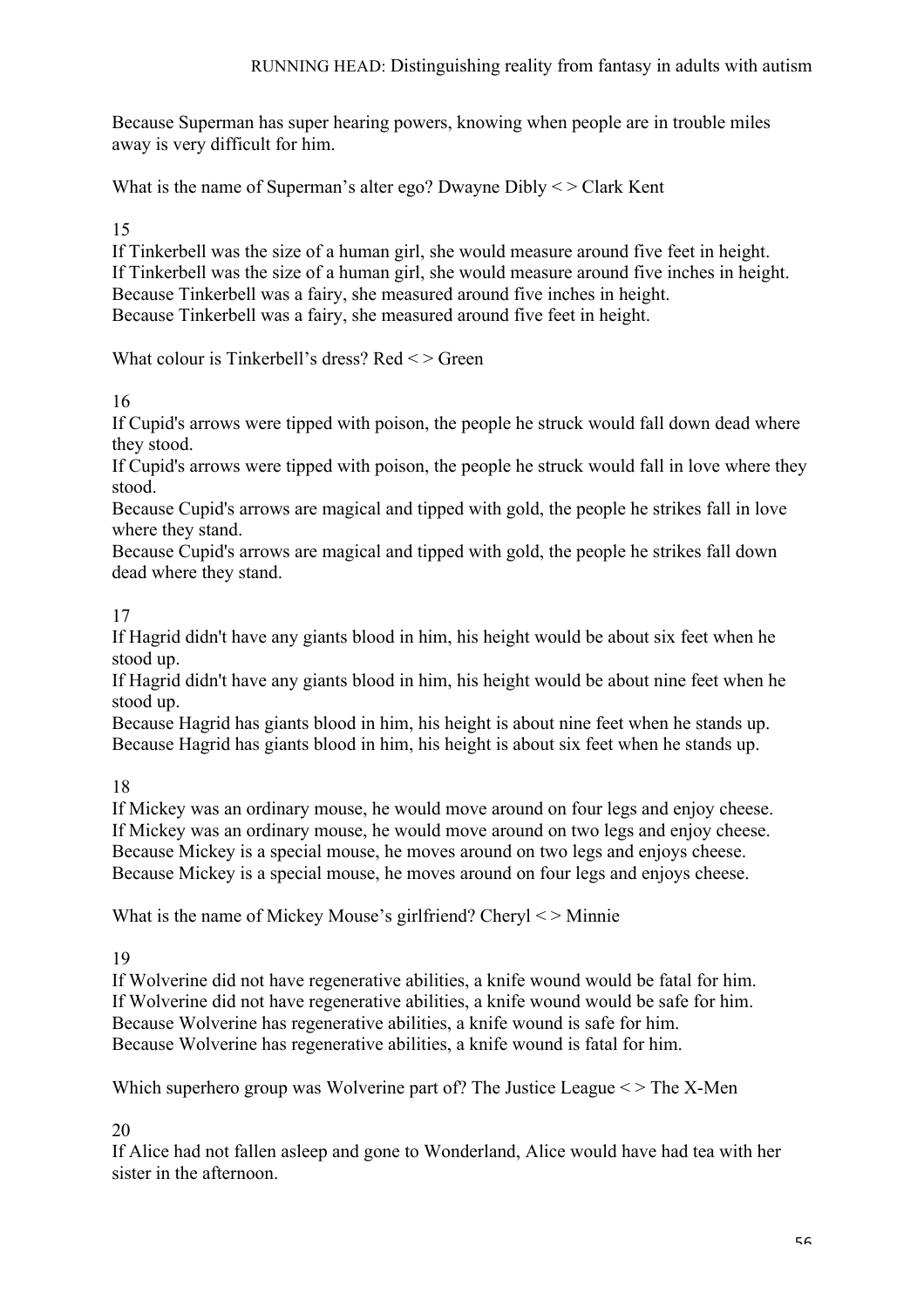If Alice had not fallen asleep and gone to Wonderland, Alice would have had tea with the mad hatter in the afternoon.

Because Alice fell asleep and went to Wonderland, Alice had tea with the mad hatter in the afternoon.

Because Alice fell asleep and went to Wonderland, Alice had tea with her sister in the afternoon.

Who did Alice follow into Wonderland? White  $pupp \leq >$  White rabbit

# 21

If Rapunzel had very short hair, the prince would have had to visit her by climbing a ladder to the tower.

If Rapunzel had very short hair, the prince would have had to visit her by climbing her hair to the tower.

Because Rapunzel had very long hair, the prince visited her by climbing her hair to the tower. Because Rapunzel had very long hair, the prince visited her by climbing a ladder to the tower.

# 22

If Peter Pan grew old, he would live in Dorset and be friends with the other residents. If Peter Pan grew old, he would live in Neverland and be friends with the other residents. Because Peter Pan never grew old, he lived in Neverland and was friends with the other residents.

Because Peter Pan never grew old, he lived in Dorset and was friends with the other residents.

# 23

If Dr Jekyll never turned into Mr Hyde, his friends would say his character was very stable when they spoke about him.

If Dr Jekyll never turned into Mr Hyde, his friends would say his character was very unpredictable when they spoke about him.

Because Dr Jekyll turned into Mr Hyde, his friends said his character was very unpredictable when they spoke about him.

Because Dr Jekyll turned into Mr Hyde, his friends said his character was very stable when they spoke about him.

# 24

If Batman drove an ordinary car, he could get a Vauxhall to travel around Gotham City. If Batman drove an ordinary car, he could get a Batmobile to travel around Gotham City. Because Batman drives a special car, he has a Batmobile to travel around Gotham City. Because Batman drives a special car, he has a Vauxhall to travel around Gotham City.

Where did Batman live? Metropolis < > Gotham City

# 25

If Cinderella had not lost her glass slipper, finding her would have been impossible for the Prince.

If Cinderella had not lost her glass slipper, finding her would have been easy for the Prince. Because Cinderella had lost her glass slipper, finding her had been easy for the Prince.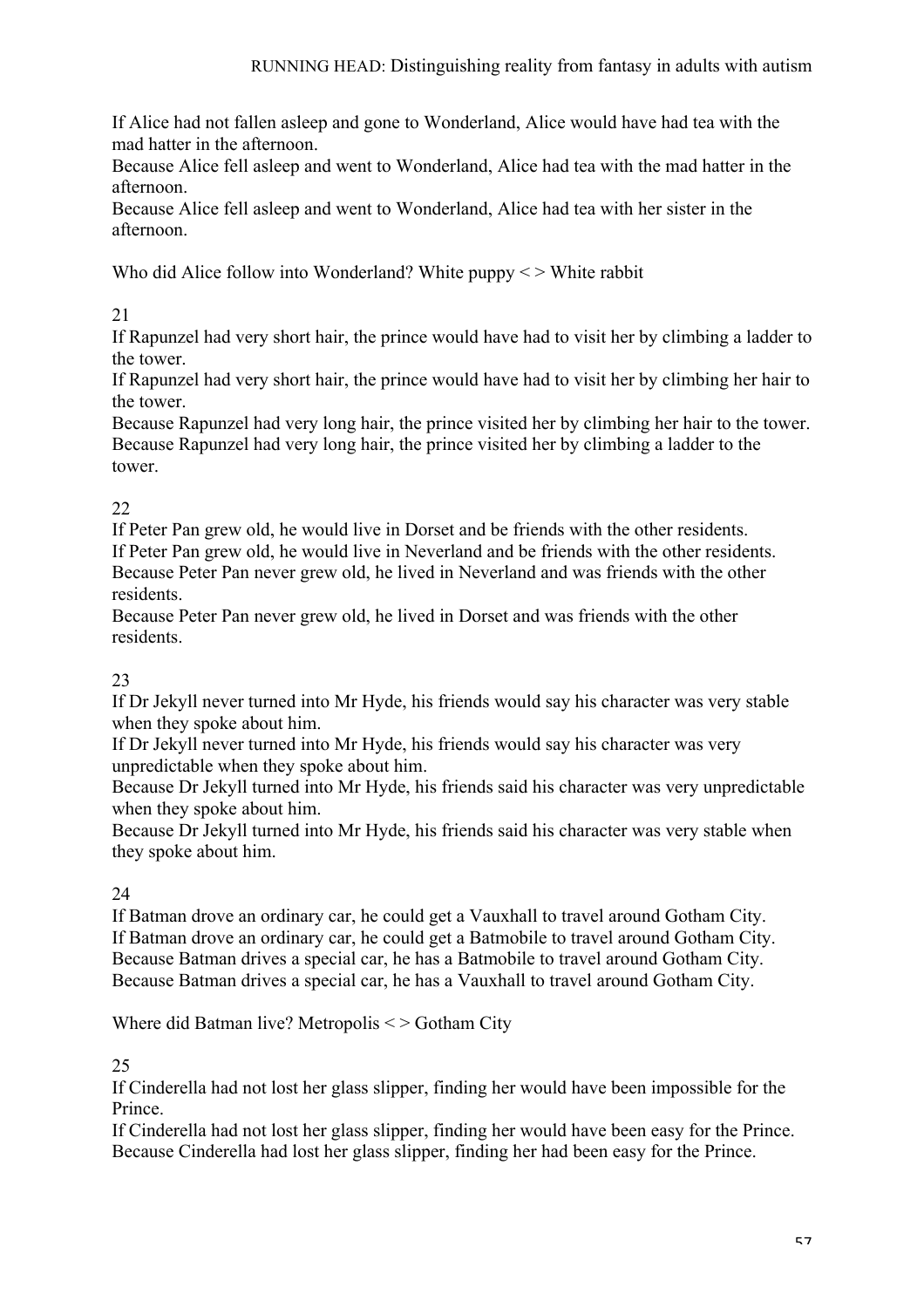Because Cinderella had lost her glass slipper, finding her would have been impossible for the Prince.

# 26

If Spiderman lost his ability to stick to surfaces, he would climb tall buildings with a rope and surprise his enemies.

If Spiderman lost his ability to stick to surfaces, he would climb tall buildings with his fingers and surprise his enemies.

Because Spiderman has an ability to stick to surfaces, he can climb tall buildings with his fingers and surprise his enemies.

Because Spiderman has an ability to stick to surfaces, he can climb tall buildings with a rope and surprise his enemies.

# 27

If the wardrobe in the Professor's house did not lead to Narnia, when she looked inside Susan would have seen warm clothes and shown Peter.

If the wardrobe in the Professor's house did not lead to Narnia, when she looked inside Susan would have seen mythical animals and shown Peter.

Because the wardrobe in the Professor's house lead to Narnia, when she looked inside Susan had seen mythical animals and shown Peter.

Because the wardrobe in the Professor's house lead to Narnia, when she looked inside Susan had seen warm clothes and shown Peter.

# 28

If Dr Who was a medical doctor and not a Time Lord, he would use the Tardis to make phone calls when he needed.

If Dr Who was a medical doctor and not a Time Lord, he would use the Tardis to time travel when he needed.

Because Dr Who is a Time Lord and not a medical doctor, he uses the Tardis to time travel when he needs to.

Because Dr Who is a Time Lord and not a medical doctor, he uses the Tardis to make phone calls when he needs to.

# 29

If Elsa lost her ability to control snow and ice with her hands, she would give her sister a big cuddle and play all day.

If Elsa lost her ability to control snow and ice with her hands, she would give her sister a big snowman and play all day.

Because Elsa has an ability to control snow and ice with her hands, she can give her sister a big snowman and play all day.

Because Elsa has an ability to control snow and ice with her hands, she can give her sister a big cuddle and play all day.

What is the name of Elsa's sister in Frozen? Marjorie <> Anna

# 30

If Edward Cullen had not been transformed into a vampire, he would have lived for 70 years along with his family.

If Edward Cullen had not been transformed into a vampire, he would have lived for centuries along with his family.